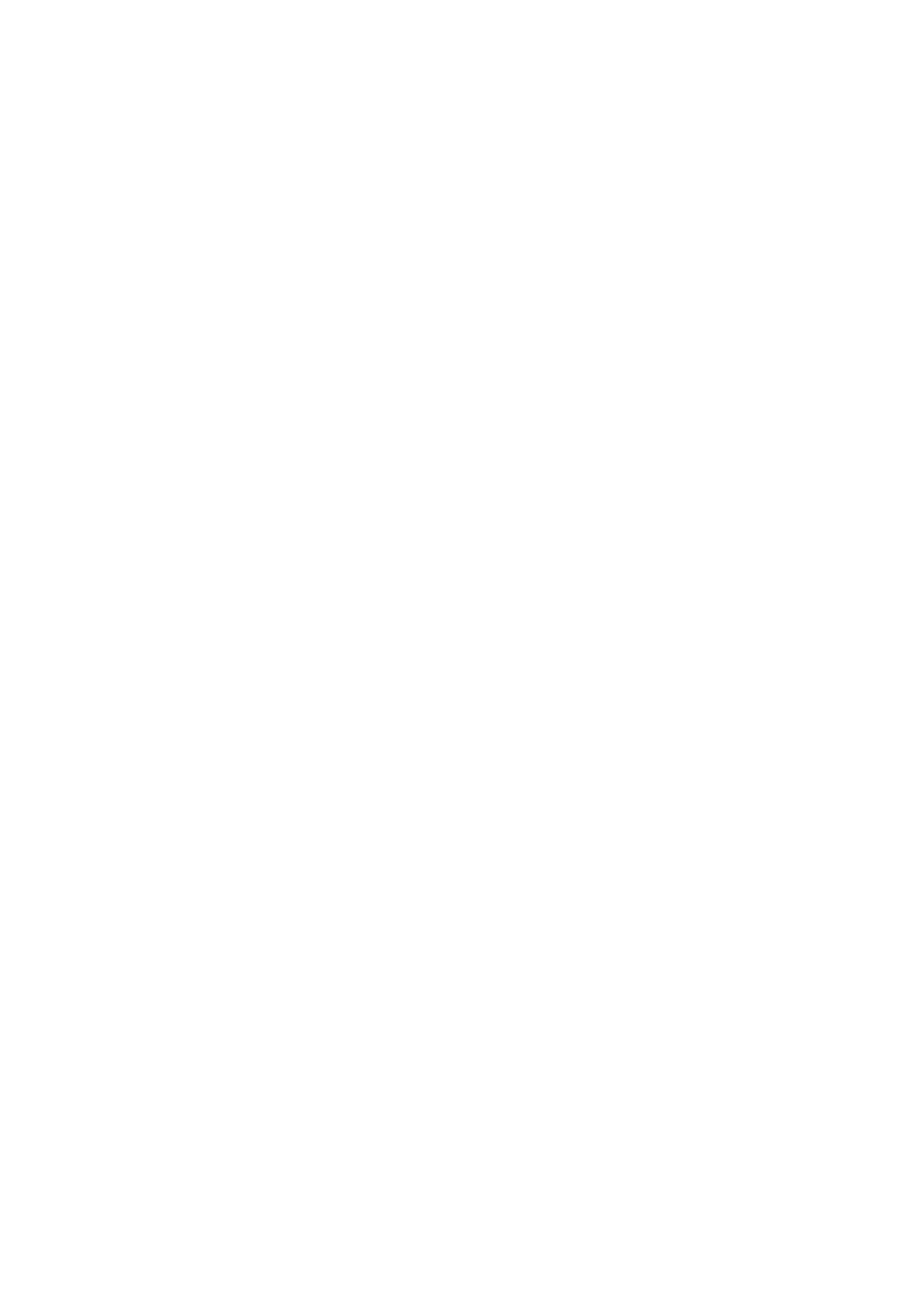# **The market risk premium**

| 1              | <b>Executive summary</b>                                                                          | 1  |
|----------------|---------------------------------------------------------------------------------------------------|----|
| 1.1            | MRP estimates can be more objective, transparent and reflective of<br>current market expectations | 1  |
| 1.2            | <b>MRP</b> estimates                                                                              | 6  |
| $\overline{2}$ | Implications of the QCA's approach to setting the MRP<br>allowance                                | 10 |
| 2.1            | The role of the MRP in the regulatory process                                                     | 10 |
| 2.2            | The QCA approach to estimating the MRP                                                            | 10 |
| 2.3            | Implications of the QCA approach to the MRP                                                       | 12 |
| 2.4            | The QCA's own estimates of the required return on equity                                          | 13 |
| 2.5            | <b>AER</b> estimates                                                                              | 15 |
| 2.6            | Views from the market                                                                             | 15 |
| 2.7            | The key question for decision-makers                                                              | 21 |
| 2.8            | Changes between recent QCA decisions                                                              | 21 |
| 2.9            | Conclusions in relation to the market risk premium                                                | 22 |
| 3              | implausible<br>the QCA approach produce<br>Why does<br>estimates?                                 | 23 |
| 4              | Recommended changes to the QCA's approach to setting the<br><b>MRP allowance</b>                  | 26 |
| 4.1            | Overview                                                                                          | 26 |
| 4.2            | Individual estimation methods                                                                     | 26 |
| 4.3            | Reaching conclusions based upon the evidence                                                      | 36 |
| 5              | <b>Conclusion</b>                                                                                 | 43 |
| 6              | <b>References</b>                                                                                 | 45 |
| 7              | <b>Appendices</b>                                                                                 | 47 |
| 7.1            | Violation of the GasNet consistency principle                                                     | 47 |
| 7.2            | Contemporaneous estimates of the market risk premium                                              | 49 |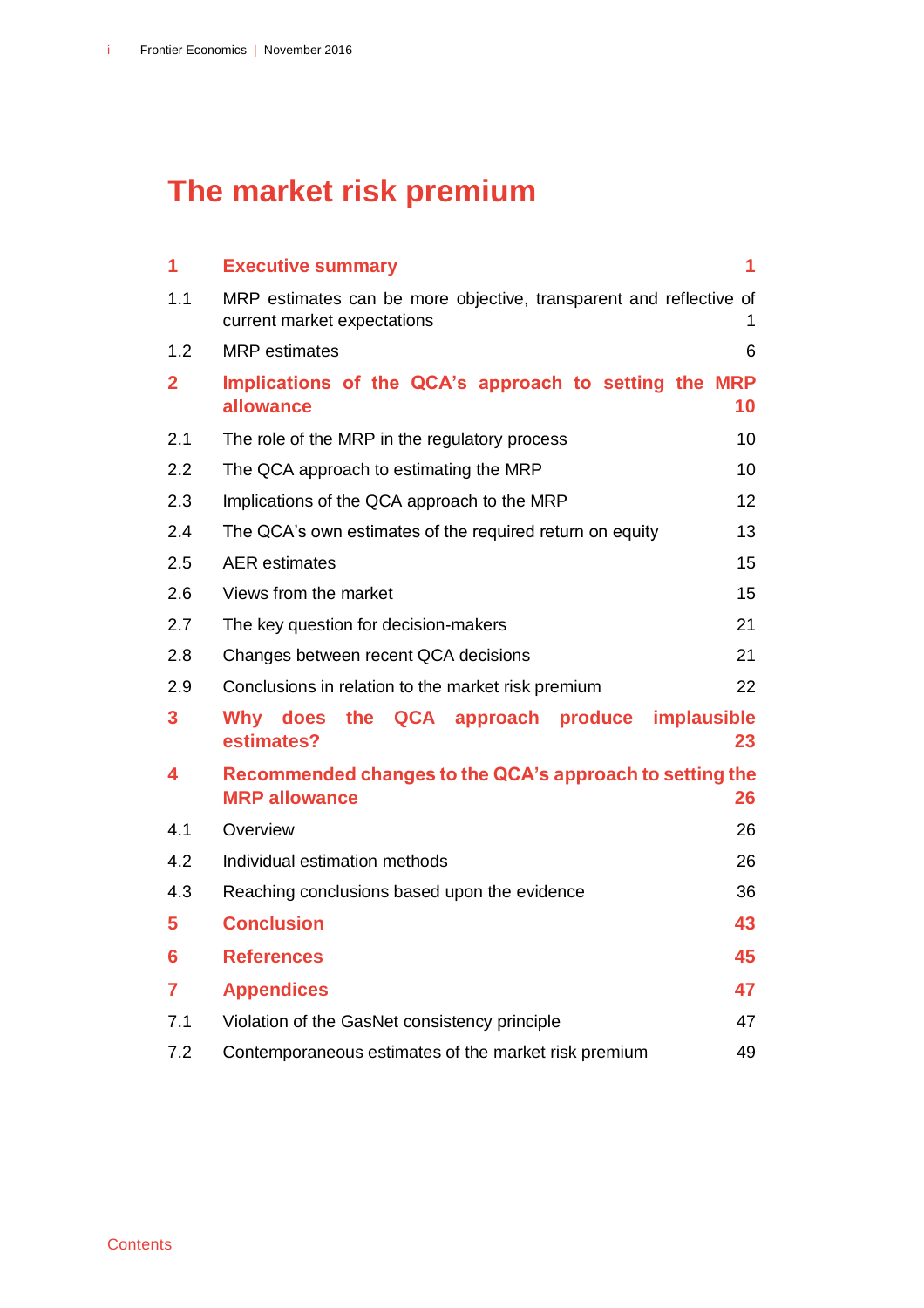# **The market risk premium**

# **Figures**

| Figure 1. Market risk premium and expected market return                                 | 9                |
|------------------------------------------------------------------------------------------|------------------|
| Figure 2: QCA estimate of the required return on equity for an average firm 12           |                  |
| Figure 3: The QCA's Cornell and Wright estimates of the required return on the<br>market | 14               |
| Figure 4: The QCA's Cornell and Wright estimates of the MRP                              | 15 <sup>15</sup> |
| Figure 5: The AER's DGM and Wright estimates of the required return on the<br>market     | 15 <sub>1</sub>  |
| Figure 7: Australian P/E ratios and government bond yields                               | 18               |
| Figure 8: Implied real required return on equity                                         | 18               |
| Figure 9: QCA MRP estimates                                                              | 24               |
| Figure 10. Market risk premium and expected market return                                | 40               |
| Figure 11. Aggregating estimates of the market risk premium                              | 44               |

## **Tables**

| Table 1. Aggregating information to reach a conclusion on the MRP |     |
|-------------------------------------------------------------------|-----|
| Table 2. QCA MRP estimates                                        | 14  |
| Table 3. Independent expert report estimates of ex-imputation MRP | -31 |
| Table 4. Aggregating information to reach a conclusion on the MRP | 38  |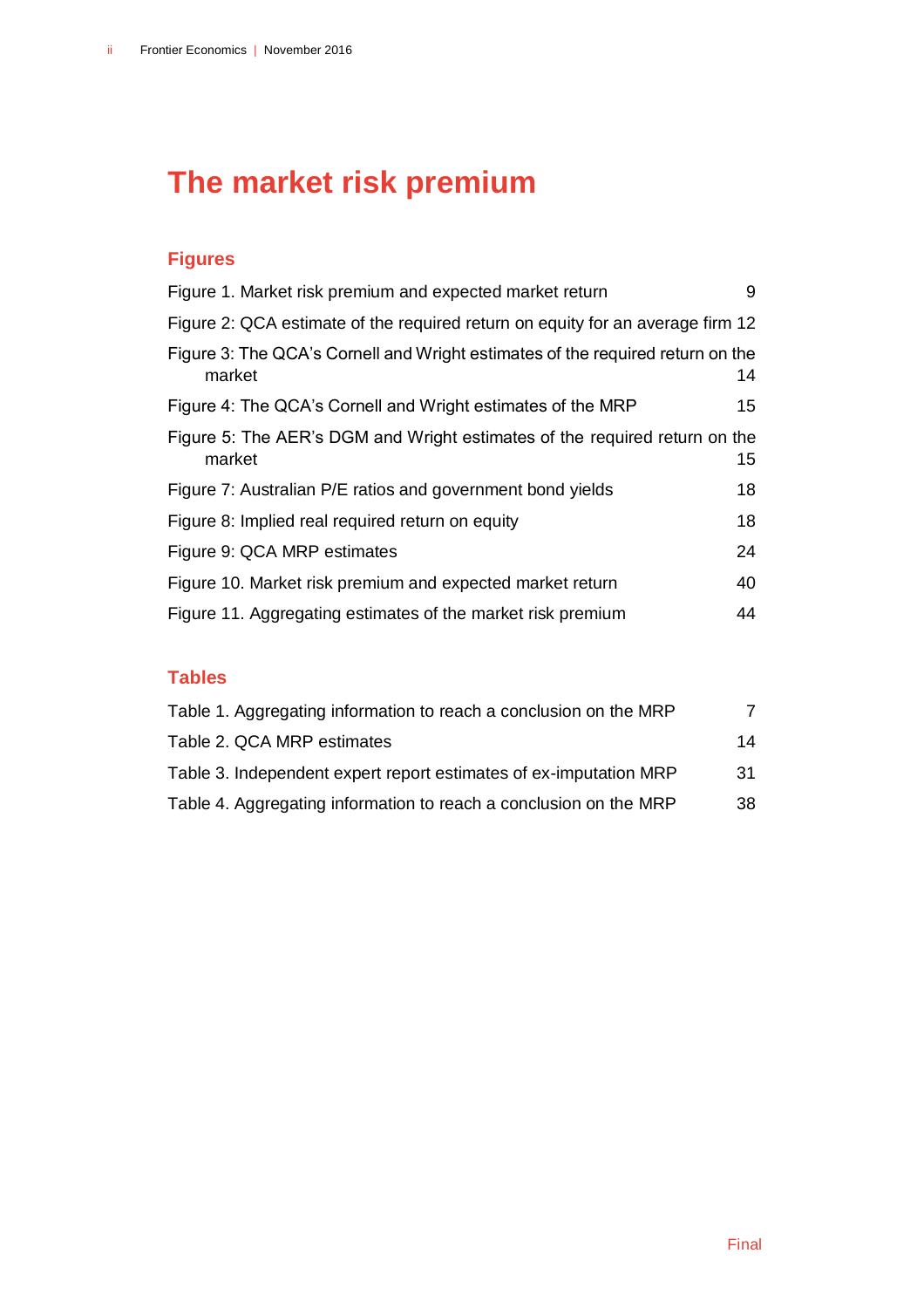# <span id="page-4-0"></span>**1 Executive summary**

# <span id="page-4-1"></span>**1.1 MRP estimates can be more objective, transparent and reflective of current market expectations**

- 1 Frontier Economics has been retained by Aurizon Network Pty Ltd (Aurizon Network) to provide expert advice in relation to Aurizon Network's regulated rate of return. In this report we consider the market risk premium (MRP) for use in the Capital Asset Pricing Model (CAPM).<sup>1</sup>
- 2 Our primary conclusions are as follows:
	- a. The QCA's approach to estimating the MRP produces outcomes that are implausible in some market conditions, including the prevailing market conditions.
	- b. The root cause of these implausible outcomes is the fact that the QCA's approach produces an essentially constant MRP allowance. In every decision the MRP estimate has been either 6.0% or 6.5% regardless of whether government bond yields are high or low, whether dividend and earnings yields are high or low, or whether corporate bond spreads are high or low. The QCA's estimate of the MRP is incredibly sticky in comparison to movements in contemporaneous estimates of the MRP.
	- c. The reason that the QCA's approach produces a constant MRP allowance is that the QCA approach assigns no material weight to the estimation techniques that do produce MRP estimates that vary over time. Rather, the QCA approach leads to an outcome that any change in the risk free rate of interest necessarily flows through to the same change in the expected market return.
- 3 Our view is that the interests of users, regulated entities, investors and regulators is best served by a process that is objective, transparent, and which allows for new information to be incorporated into decision-making. We consider that the QCA can take steps towards estimating the MRP in a manner that meets these three objectives in two ways.
- 4 First, given the current set of quantitative information already generated by the QCA, the QCA can reach conclusions on the MRP in a fairly straightforward manner by asking three questions.

<sup>1</sup> Sharpe (1964), Lintner (1965), Mossin (1966).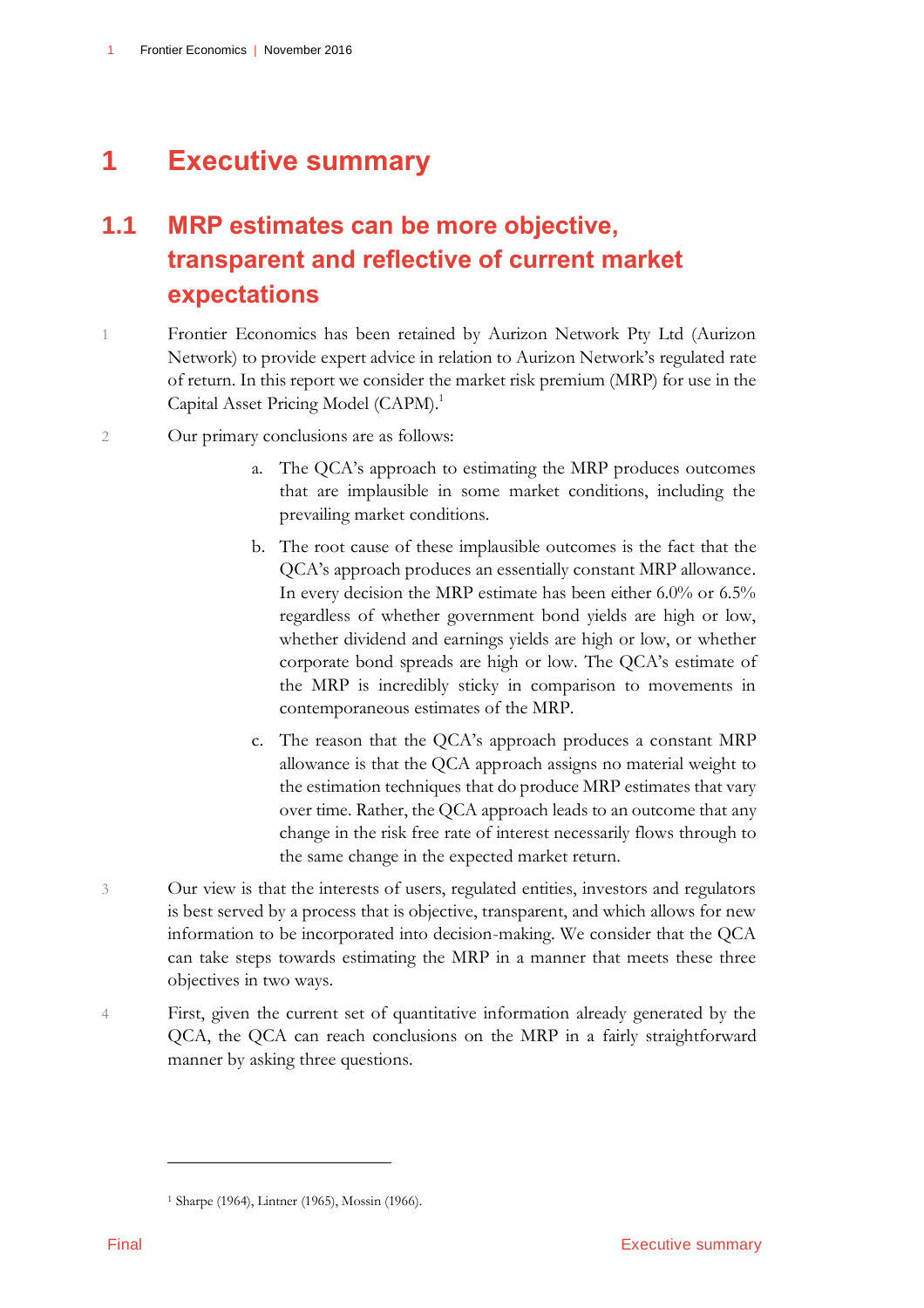### **a. What is the MRP that we would estimate today if we relied entirely upon past returns information and the current government bond yield?**

This forms an estimate of the MRP which does not take into account current prices of shares, bonds, expectations for earnings or other contemporaneous information on market risk and return.

In a perfect world we would base the MRP estimate entirely upon information that is relevant today. But information about the expected return in the equity market contains estimation error. We can observe share prices with precision, but make imperfect estimates of dividends, earnings and the value of imputation credits. So placing some reliance on past returns information mitigates the risk of generating a spurious result due to estimation error.

The QCA already produces estimates of the MRP from historical excess returns,<sup>2</sup> historical excess returns adjusted for unexpected inflation, $3$  and historical real returns.<sup>4</sup> What we do not know is what the QCA would conclude about the MRP from analysis of past returns.

### **b. What is the MRP we would estimate today based upon analysis of contemporaneous market information?**

The QCA has estimates of the MRP from its dividend discount model analysis,<sup>5</sup> and the QCA analyses other contemporaneous information – volatility measures and corporate debt premiums – in reaching its MRP decision. What we do not know is what the QCA would conclude if it relied only on timely market information to estimate the MRP.

**c. Given estimates of the MRP based upon contemporaneous market information, and historical returns, how much confidence do we have in the estimate of the MRP from contemporaneous information? Put another way, how much reliance should we instead place upon the MRP estimate from past returns in order to mitigate the risk of estimation error in the timely MRP estimate?**

Addressing this third question makes it clear to everyone in the regulatory process how the QCA arrived at its decision. We can also see what impact different information has on the MRP

<sup>2</sup> This is referred to by the QCA as the Ibbotson approach.

<sup>&</sup>lt;sup>3</sup> This is referred to by the QCA as the Siegel approach.

<sup>4</sup> This is referred to by the QCA as the Wright approach.

<sup>5</sup> This is referred to by the QCA as the Cornell approach.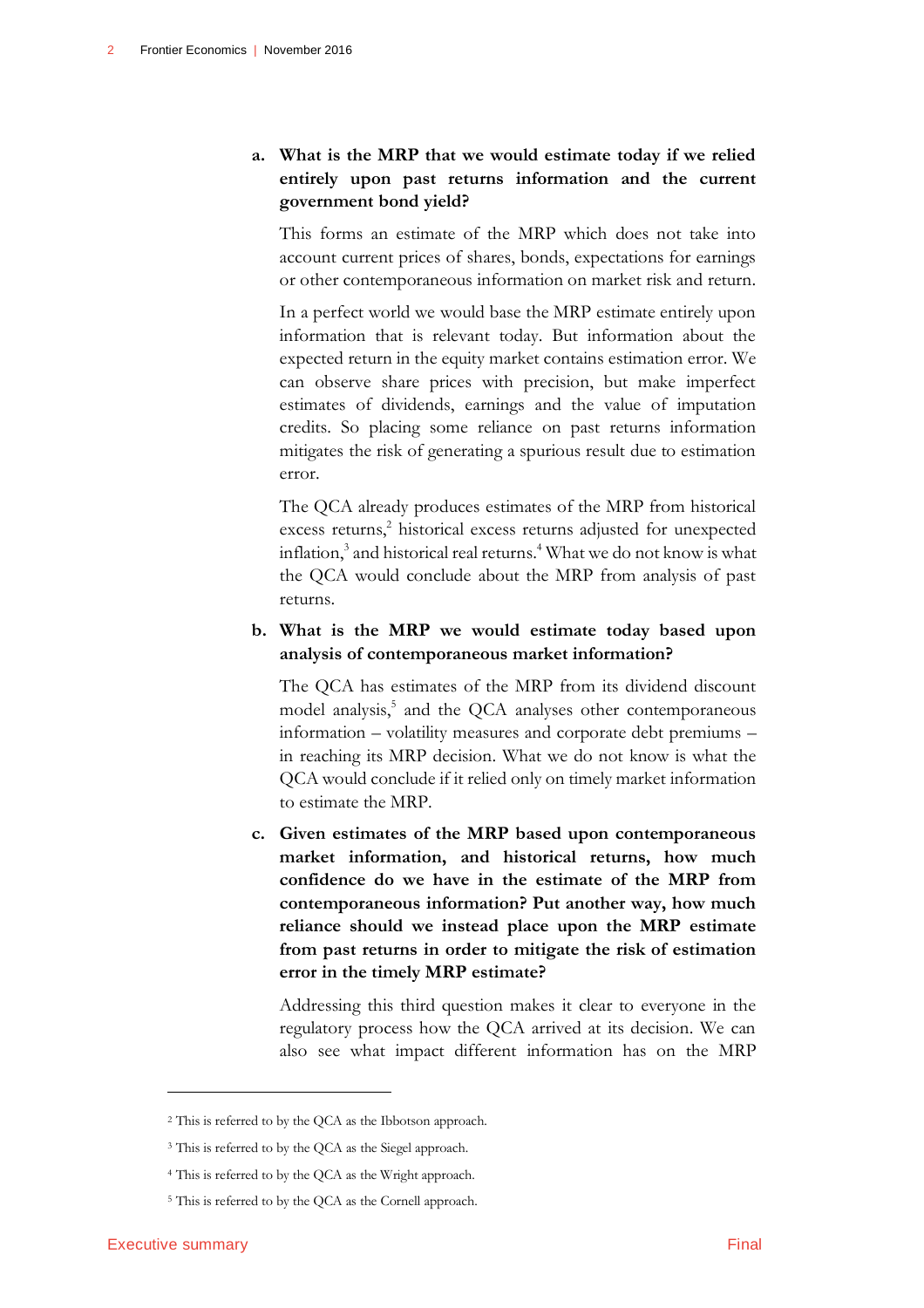estimate at each point in time. So we have transparency, objectivity and the ability for new information to be reflected in the MRP estimate.

5 Second, we consider that the MRP estimation process would be more objective and transparent, and more responsive to timely market information if the following changes were made.

### a. **The QCA's reliance upon historical returns information<sup>6</sup> adjusted for inflation was dropped.**

This adjustment places large, undue weight on an assumption about what investors expected inflation to be in pricing government bonds from 1940 to 1990. This adjustment runs counter to the entire premise for analysing a long series of past returns. The premise is that the past returns series forms a baseline estimate that is less subject to estimation error in individual assumptions than other MRP estimates.

### **b. The QCA gives equal reliance to the MRP estimate from historical real returns<sup>7</sup> and historical excess returns.<sup>8</sup>**

The basis for analysis of historical excess returns is that, if investors' perceptions of risk are the same regardless of whether government bond yields are high or low, then investors will demand the same compensation for bearing that risk at high or low government bond yields. However, we know from analysis of dividend yields, earnings yields and the QCA's own dividend discount model analysis that this basis might not be true. The QCA's dividend discount model analysis suggests that expected market returns do not move one-for-one with changes in the government bond yield, and this conclusion is consistent with statements made by other market participants.<sup>9</sup>

The basis for analysis of historical real returns is that a reasonable view of expected real returns in the future is what real returns in the past have been. Government bond yields change for many reasons – sometimes government bond yields fall because investors' perception of risk increases, so investors demand a higher risk premium; sometimes government bond yields fall because central banks intervene in order to lower mortgage rates,

<sup>6</sup> The Siegel approach in the terminology of the QCA.

<sup>7</sup> The Wright approach in the terminology of the QCA.

<sup>8</sup> The Ibbotson approach in the terminology of the QCA.

<sup>9</sup> The Governor of the Reserve Bank of Australia (RBA), McKinsey, the Economic Regulation Authority of Western Australia (ERA), the Independent Pricing and Regulatory Tribunal in New South Wales (IPART), the United Kingdom (U.K.) energy regulator Ofgem, and the Federal Energy Regulatory Commission (FERC) in the United States (U.S.).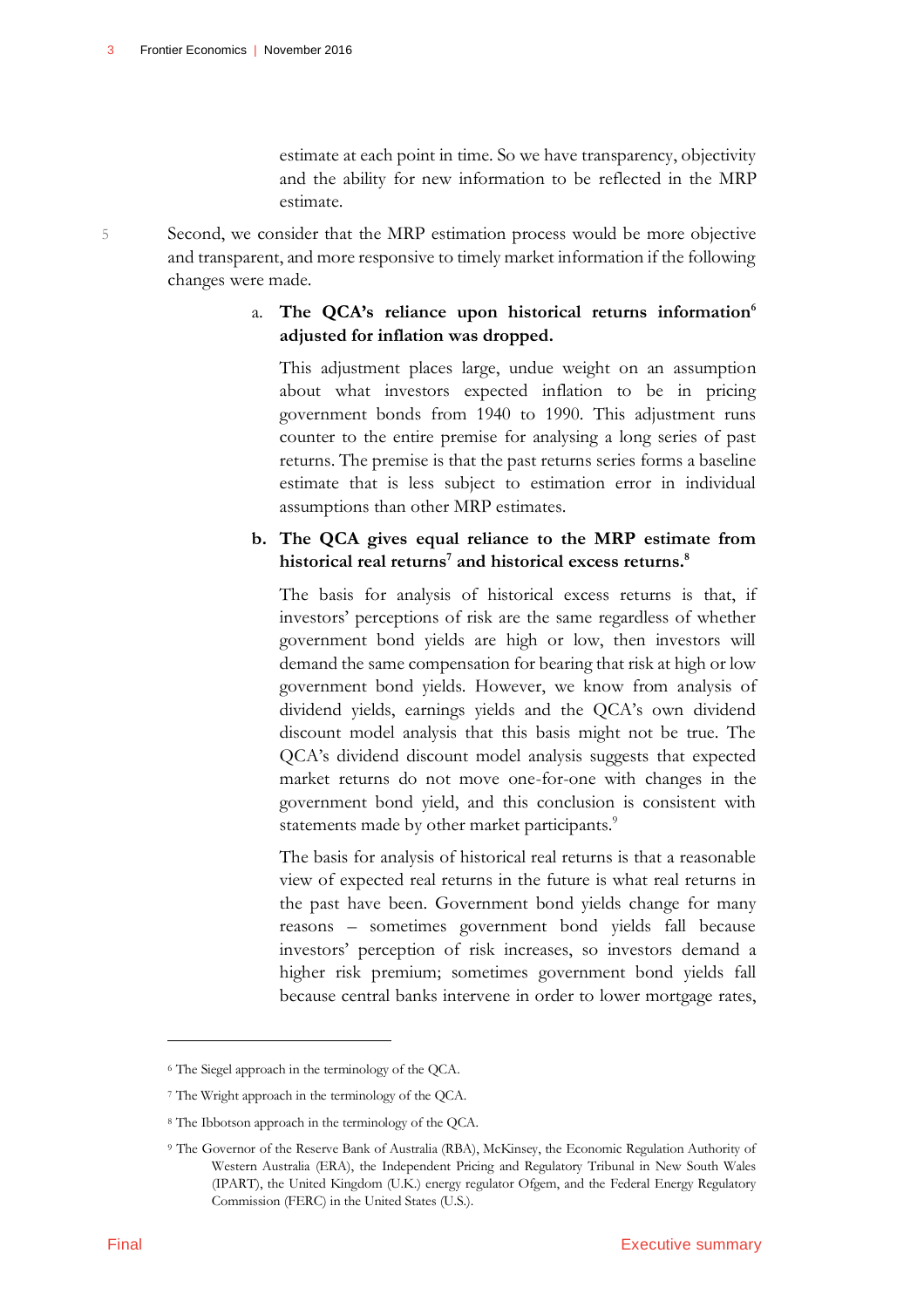which does not necessarily flow through one-for-one with a lower cost of capital for the equity market; sometimes government bond yields fall because investors' expectations for inflation decline, which could lead to a corresponding decline in the cost of equity, or it could lead to an increased perception of risk because low expectations for inflation coincide with low expectations for growth and employment.

There does not appear to be any justification for giving either of these premises more relative weight than the other.

**c. The QCA's reliance on survey evidence was not treated as an estimate of the MRP which is distinct from the QCA's analysis of historical excess returns.**

One reason for the stickiness in the QCA's MRP estimate is that the QCA treats survey evidence as independent from evidence on the MRP from historical excess returns. However, careful reading of survey papers suggests that survey participants themselves rely heavily on past excess returns in making their responses.

Survey respondents do not appear to be making a careful evaluation of the MRP at the time of the survey given government bond yields, share prices, earnings expectations and perceptions of risk. Answering a question on a survey is not the same as an investor putting capital at risk in buying a stock (which sets the share prices used in contemporaneous estimates of the MRP). The consistent responses of survey participants to the MRP question is around 6% to 7% regardless of other market information and respondents themselves refer to the Ibbotson past returns data as a source. So the responses are analogous to saying "6% or 7% seems about right" and that same response is given year after year.

This is one reason why the QCA's estimate of the MRP is almost invariant to new information about market conditions. The QCA relies upon three MRP estimates that almost never change from one year to the next – historical excess returns, historical excess returns adjusted for inflation, and survey evidence. This makes it almost impossible for timely information about market risk to move the needle on the MRP estimate. This is not conjecture. It is borne out in the QCA's estimates of the MRP which have never moved from  $6.0\%$  or  $6.5\%$ .

### **d. The QCA made adjustments to its dividend discount model analysis to reflect the earnings growth expectations incorporated into current share prices.**

The QCA makes an assumption that, in the long term, the real earnings per share growth of listed companies will be 1% below real GDP growth, which is estimated at 3%. In prior work, we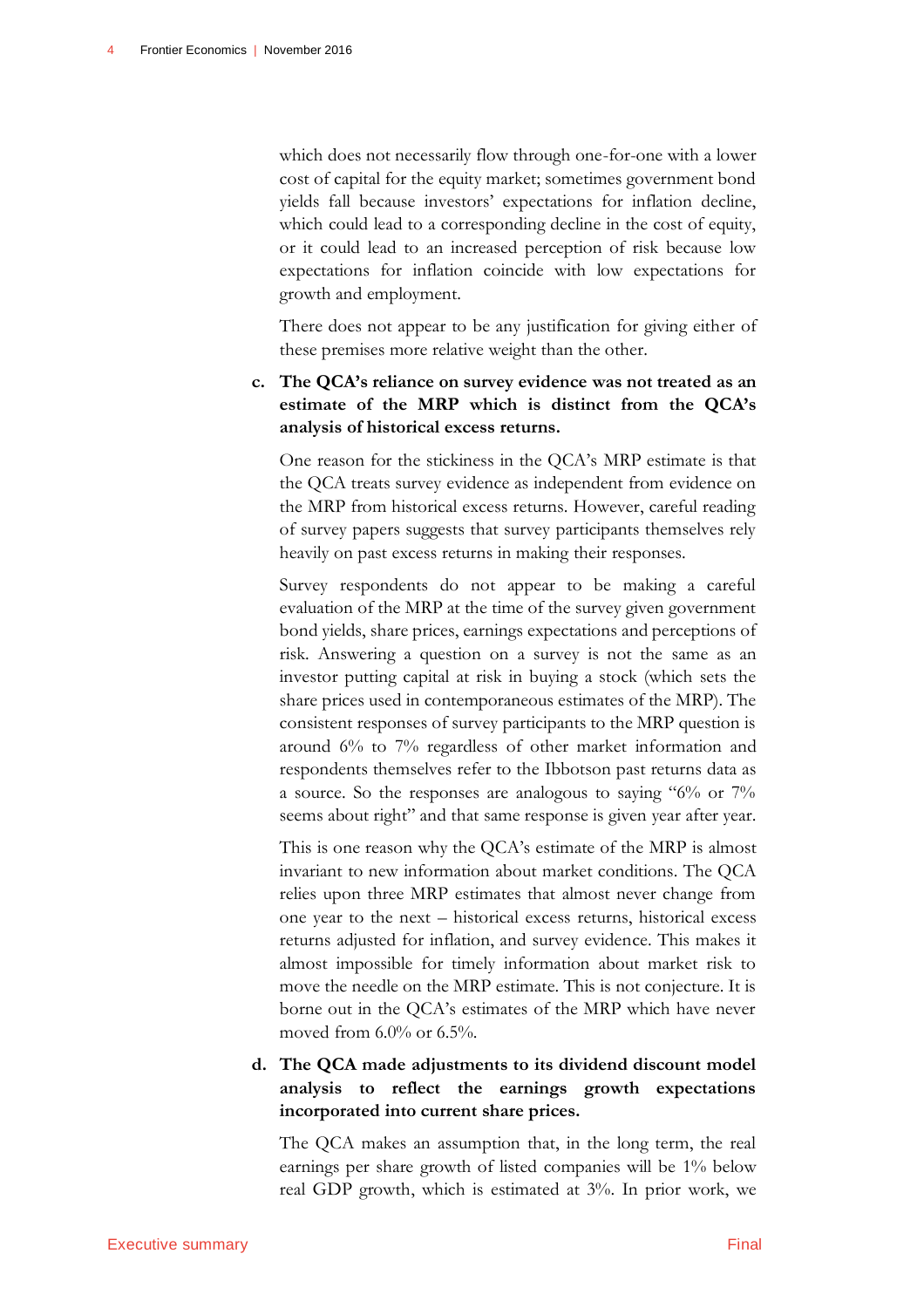demonstrated that ever since the inflation targeting regimes of central banks in Australia and the United States were implemented, earnings per share growth has matched or exceeded GDP growth in both markets.<sup>10</sup>

The QCA has rejected this evidence on the basis that (a) the results are contained to one time period rather than all years and (b) earnings per share growth shouldn't be this high because new companies contribute to GDP growth and any one company cannot grow forever faster than the economy.<sup>11</sup>

However, the time period is vitally important. Once central banks began targeting inflation, price-earnings ratios increased substantially. What we are trying to estimate is the cost of capital today at these high price-earnings ratios. But in its dividend discount model analysis, the QCA adopts a growth assumption that is attributable to low stock prices. The result is that the relatively low growth assumption (empirically estimated from research relating to the *prior period*) is matched with relatively high prices (from the *current period*), and so the cost of equity is understated.

With respect to what earnings per share growth should be, we agree that a company cannot actually grow faster than the whole economy forever. Amazon cannot own everything! But a company can grow earnings per share more than the economy for 100 years. Listed companies are higher growth companies than many assets which contribute to GDP, and they engage in substantial share buybacks which allow earnings per share to grow faster than revenue or profits. The present value of dividends over 100 years is almost identical to the present value of dividends forever. So once we allow for growth over the timeframe which matters (100 years) and once we allow for share buybacks which facilitate earnings per share growth, we can have growth in earnings per share which is equal to or greater than GDP growth.

In other words, we can simply write an equation that says …

$$
Price = \frac{Dividend_1}{(1 + r_e)^1} + \frac{Dividend_2}{(1 + r_e)^2} + \dots + \frac{Dividend_{100}}{(1 + r_e)^{100}}
$$

… and the argument no longer applies that growth in earnings per share cannot match GDP growth.

The key point is that there is a result actually present in the data, the earnings per share growth has matched or exceeded GDP growth ever since central banks began targeting inflation, and this

<sup>10</sup> SFG Consulting (2014), Sub-section 3.3.

<sup>11</sup> UT4 draft decision, pp. 224–225.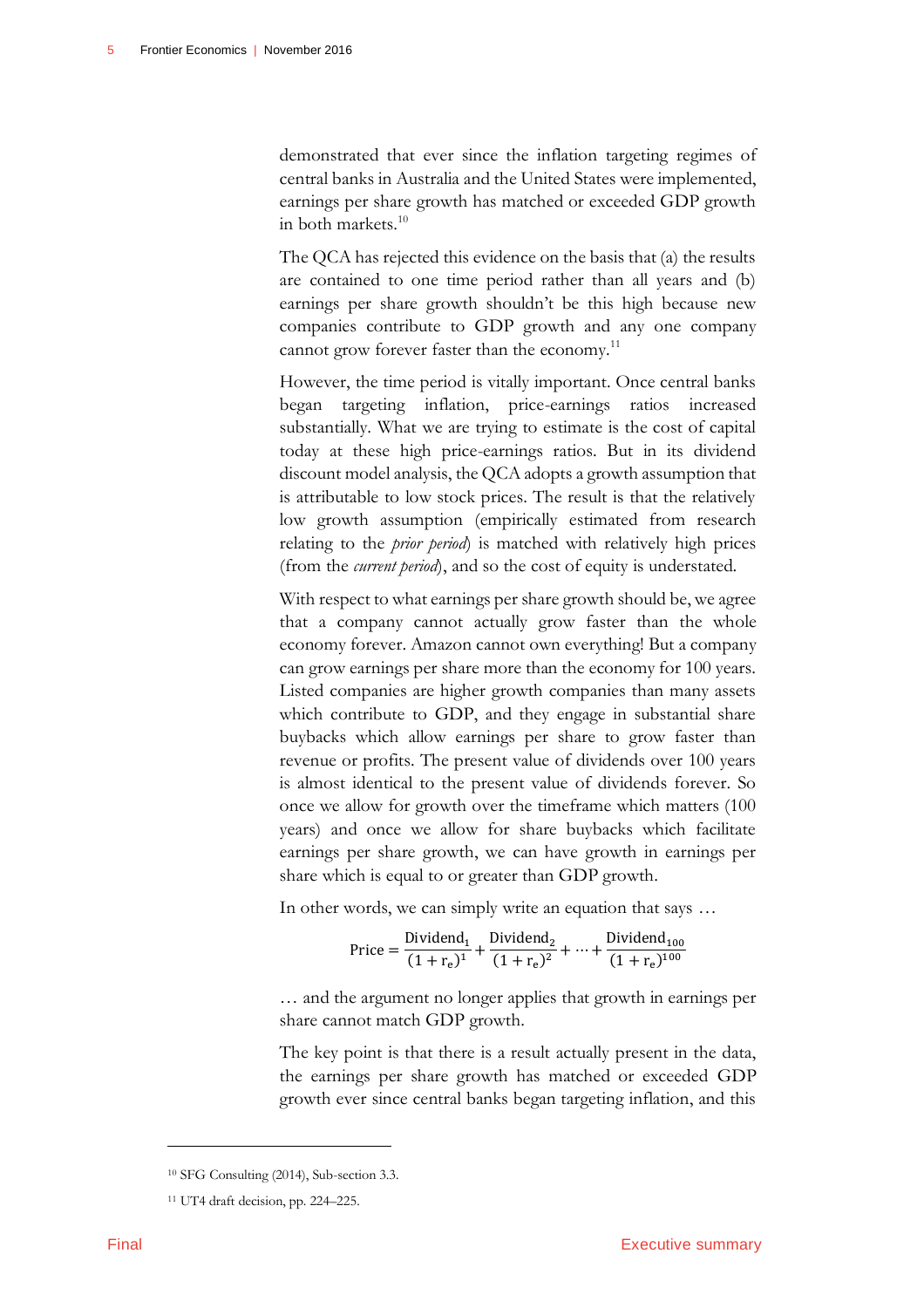period coincides with the relatively high price-earnings ratios we currently observe. If we are going to estimate what discount rate *today* is embedded within share prices, we need to make the best estimate of the growth rate that is also reflected in those share prices *today*. There is no reason to think that, suddenly, earnings per share growth will again fall below GDP growth after two or three decades of keeping pace.

# <span id="page-9-0"></span>**1.2 MRP estimates**

- 6 Given the discussion immediately above, in the table below we summarise what this means for the MRP estimates for Aurizon Network.
- In the first column we present information from the QCA's conclusions in its April 2016 draft decision for DBCT. We incorporate the QCA's MRP estimates from that decision and make adjustments for changes in the risk free rate.<sup>12</sup>
- 8 In the second column we present information we would use to estimate the MRP. For analysis of historical excess returns and historical real returns we have used the same estimates as the QCA has relied upon. Debate over the best estimates of the MRP based upon past returns information is not part of this report.
- 9 We lay out the information with respect to the three distinct questions posed above. Survey estimates are given a separate row in the table, because we did not want to label these estimates as either reflecting past returns information or contemporaneous information. We believe that survey responses largely reflect past excess returns but it is unclear how much the QCA considers the responses to reflect current information or past returns. The QCA considers the survey evidence to be useful, but it is not clear whether it is useful for forming an MRP estimate *on average*, or an MRP estimate that reflects *current conditions*.
- 10 Question 1 is, "What can we conclude from past returns information?"
	- a. We consider that past returns implies an MRP estimate of 7.63%, given the risk free rate of 2.13%. This is an equally weighted average of the 6.40% average excess returns estimate and the 8.87% figure implied by real returns.
	- b. According to QCA analysis, past returns implies an MRP estimate within the range of 5.40% to 8.87%. We do not know what the QCA's conclusion would be. But we do know that the QCA applies "very low weight" to historical real returns.<sup>13</sup>

-

<sup>12</sup> From 2.10% in the DBCT draft decision to 2.13% as the average yield on government bonds reported by the Reserve Bank of Australia (RBA) over the month of June 2016 (2.13%). The RBA reports a yield of 2.12%, We convert this to an annualised yield assuming semi-annual compounding as (1 + 0.0212  $\div$  2)<sup>2</sup> – 1 = 2.13%.

<sup>13</sup> DBCT Draft Decision, p. 73.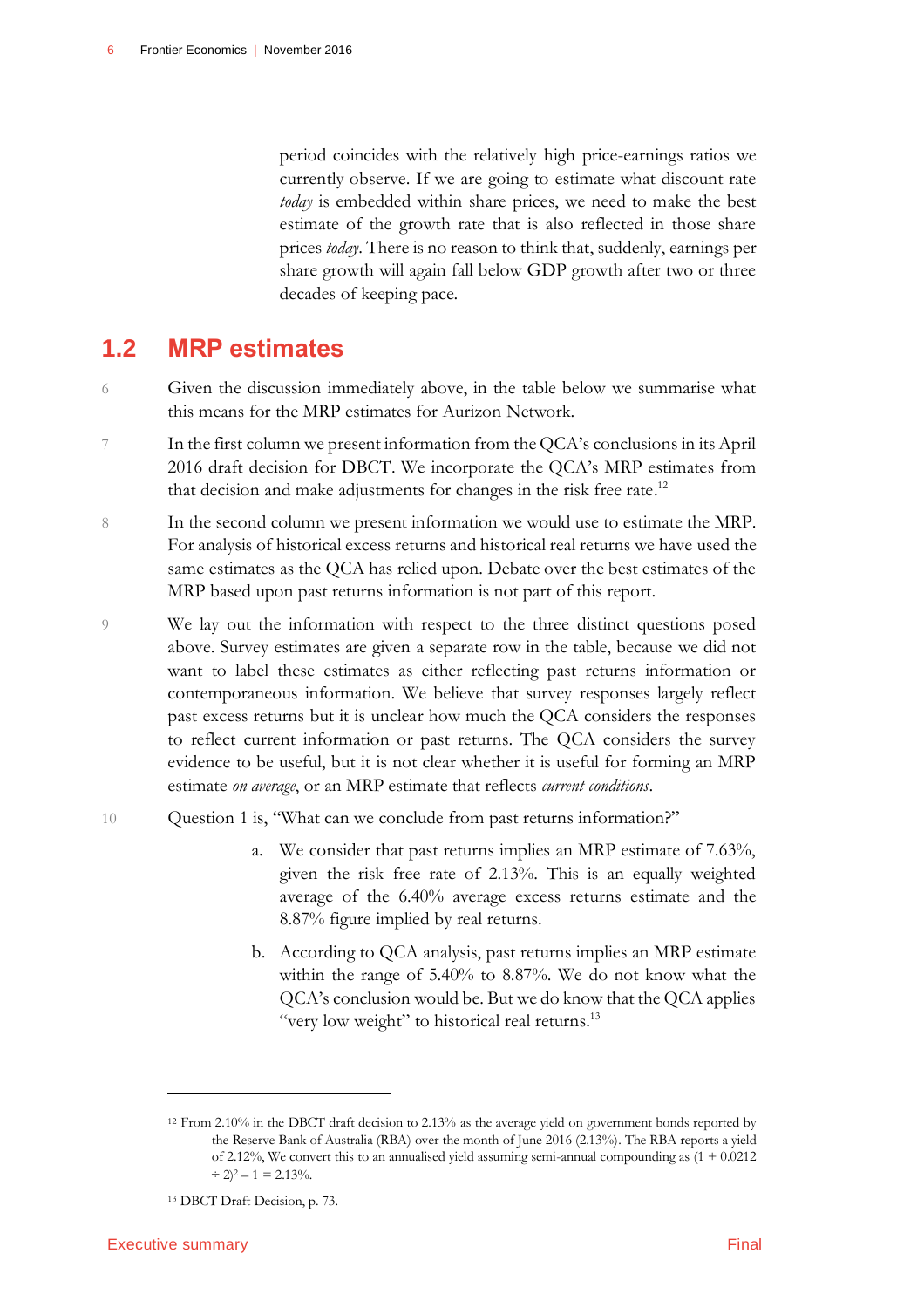|                                                                                      | QCA                                   | <b>Frontier</b><br><b>Economics</b> |
|--------------------------------------------------------------------------------------|---------------------------------------|-------------------------------------|
| Q1. What would the MRP estimate be based<br>upon past returns information?           |                                       |                                     |
| MRP implied by historical excess returns <sup>14</sup>                               | 6.40%                                 | 6.40%                               |
| MRP implied by historical excess returns<br>adjusted for inflation <sup>15</sup>     | 5.40%                                 |                                     |
| MRP implied by historical real returns <sup>16</sup>                                 | 8.87%                                 | 8.87%                               |
| Q1. What can we conclude from past<br>returns information?                           |                                       | 7.63%                               |
|                                                                                      |                                       |                                     |
| Q2. What would the MRP estimate be based<br>upon contemporaneous market information? |                                       |                                     |
| Dividend discount model estimate of the<br><b>MRP</b>                                | 8.17%                                 | 8.09%                               |
| Conditioning information (QCA) &<br>Market indicators estimate of the MRP (FE)       | No specific<br>estimate <sup>17</sup> | 6.85%                               |
| Q2. What can we conclude from<br>contemporaneous information?                        |                                       | 7.47%                               |
|                                                                                      |                                       |                                     |
| What is the survey estimate of the MRP?                                              | 6.00%                                 |                                     |
|                                                                                      |                                       |                                     |
| Q3. What is the overall estimate of the<br>MRP?                                      | 6.50%                                 | 7.55%                               |

### <span id="page-10-0"></span>Table 1. Aggregating information to reach a conclusion on the MRP

11 Question 2 is, "What can we conclude from contemporaneous information?"

a. We consider that contemporaneous information implies an MRP estimate of 7.47%. This is an equally weighted average of MRP estimates from the dividend discount model  $(8.09\%)$ <sup>18</sup> and analysis of four market indicators (earnings yield relative to the risk free

<sup>16</sup> The QCA refers to this as the Wright approach.

<sup>14</sup> The QCA refers to this as the Ibbotson approach.

<sup>15</sup> The QCA refers to this as the Siegel approach.

<sup>17</sup> The QCA refers to conditioning information in estimating the market risk premium but does not provide an estimate of the MRP based upon this information. The QCA does not state what the MRP would be if conditioning information was included or excluded from the analysis.

<sup>18</sup> Our dividend discount model estimates are described in Sub-section 7.2.1.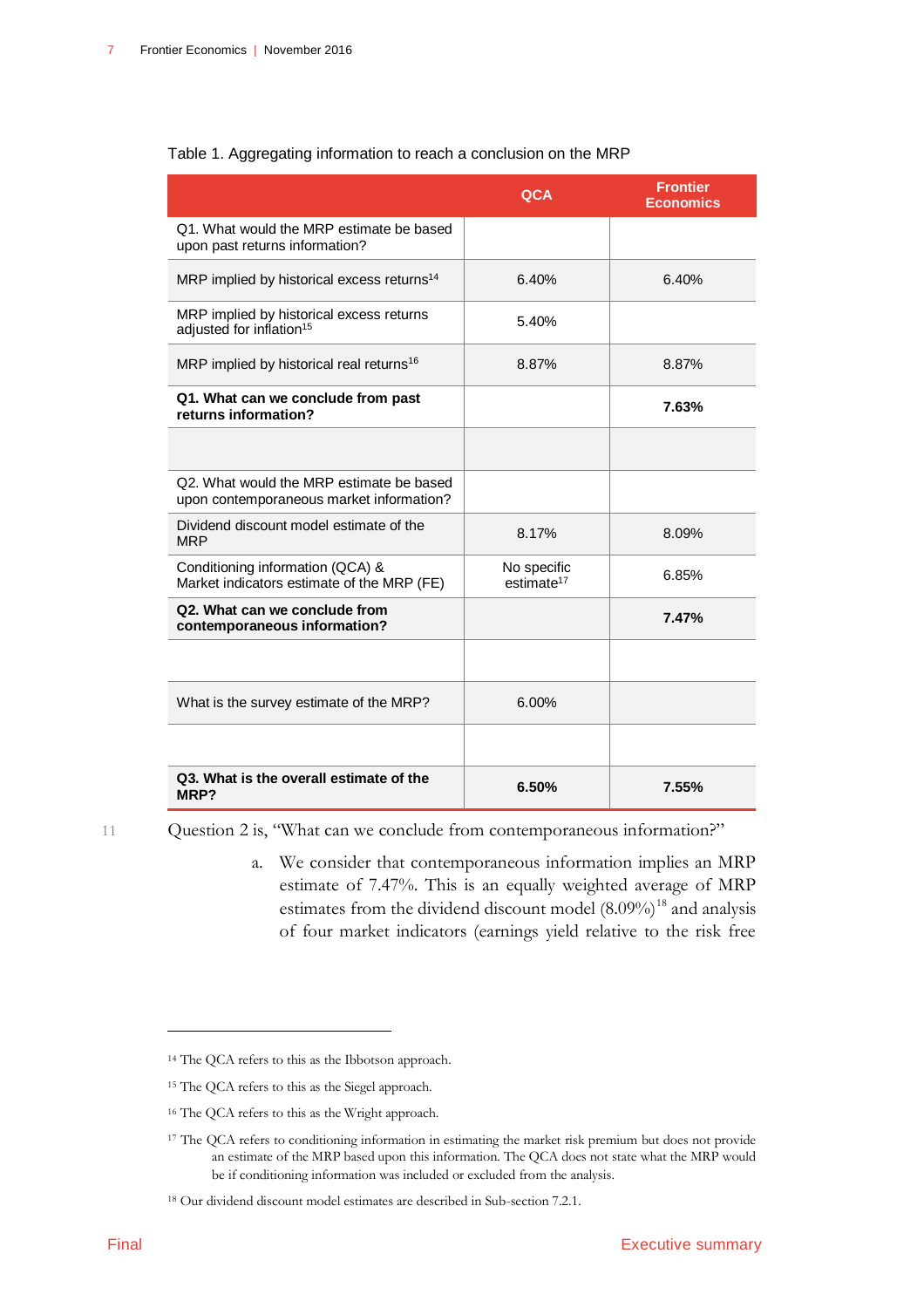rate, term spread, corporate bond spread, and implied volatility;  $6.85\%$ ).<sup>19</sup>

- b. According to the QCA's dividend discount model analysis, the MRP estimate is 8.17%. In its market parameters decision the QCA considers conditional information – implied volatility and corporate bond spreads – but does not reach specific conclusions on the MRP from this discussion.
- 12 Question 3 is, "What is the overall estimate of the MRP?"
	- a. We consider that the MRP estimate from past returns is of equal reliability to the MRP estimate from contemporaneous information. If we knew there was no estimation error in the MRP estimate from current information we would disregard past returns entirely. But we do not have certainty over the MRP estimate from current information so we can mitigate estimation error by referring to past returns.

Applying equal weight to the MRP estimates from past returns (7.63%) and contemporaneous information (7.47%) we arrive at an MRP estimate of 7.55%.

b. According to the QCA analysis of past returns, the MRP estimate could lie within the range of 5.40% to 8.87%, but closer to the range of 5.40% to 6.40% given that the QCA assigns very low weight to past real returns.

The QCA's estimate of the MRP from the dividend discount model is 8.17%; and the QCA's estimate of the MRP from survey evidence is 6.00%.

What becomes apparent from the table is that, to arrive at the overall MRP estimate of 6.50% means that very little consideration is given to a contemporaneous estimate of the MRP. The QCA's only two estimates for the MRP ever adopted, of 6.0% and 6.5%, are what we would expect based entirely upon past returns information *and* at government bond yields well above current levels.

- 13 The key point of our paper is that we consider the QCA's estimate of the MRP to be understated by more than 1% (7.55% versus 6.50%). The reason we consider the MRP estimate to be understated is that we cannot find a way to reconcile the QCA's conclusion with the evidence. We think this reconciliation can be done by simply addressing the three questions posed above.
- 14 Further, it is possible to produce the estimates for the MRP over at least the last decade in order to show market participants that highly unusual MRP estimates

<sup>19</sup> The way we estimate the market risk premium from market indicators is described in Sub-section 7.2.2.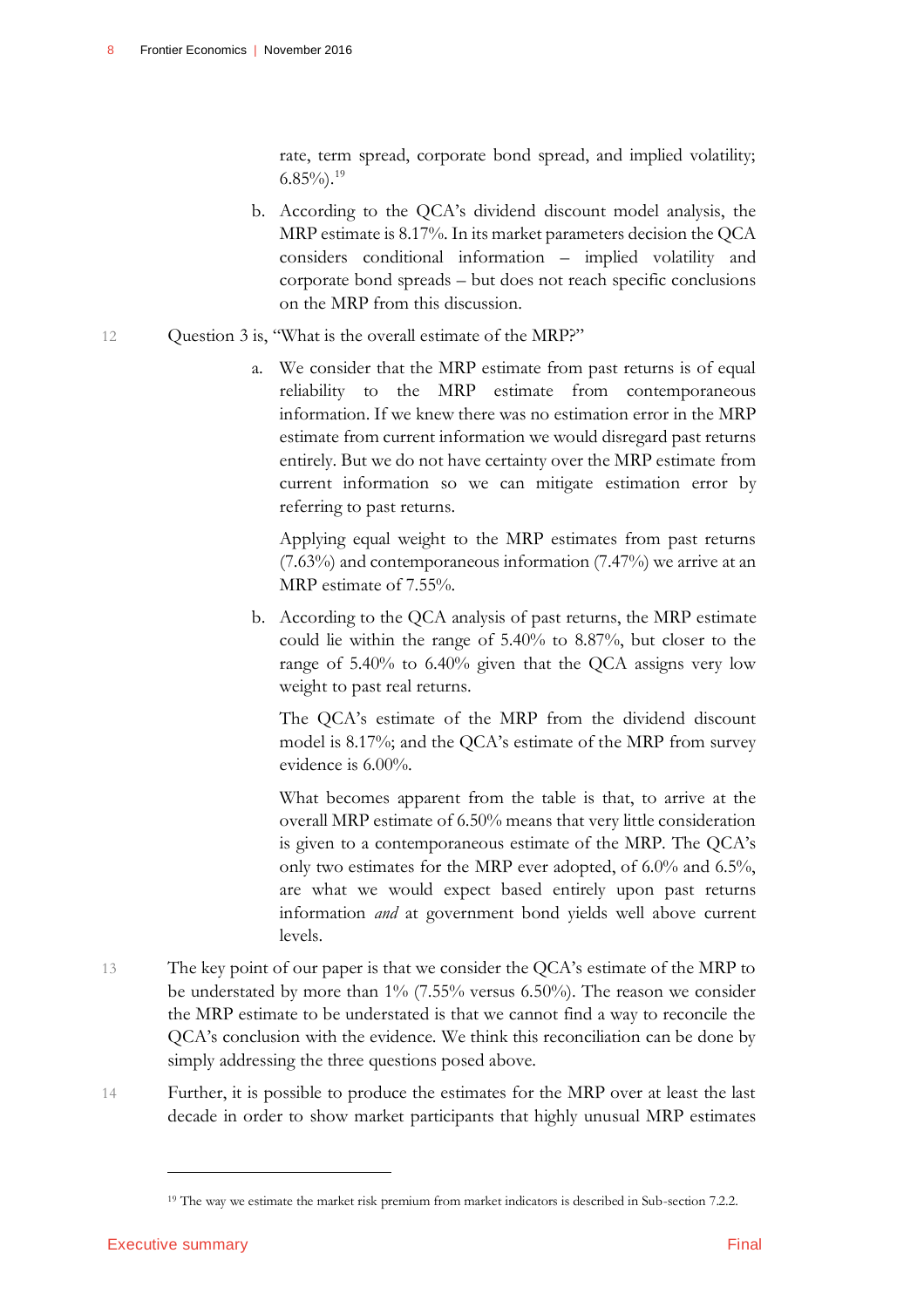will not result from assigning a reasonable amount of influence to contemporaneous market information. This is shown in the figure below. The market risk premium is computed on a monthly basis for a 10.5 year period, using the same approach to considering historical and current information as underpins our estimates in Table 1. <sup>20</sup> As we discuss in Sub-section 4.3 and Section 5, we do not observe unreasonable time series variation in the estimate of expected market returns, nor unreasonable time series variation in the estimate of the MRP.



<span id="page-12-0"></span>Figure 1. Market risk premium and expected market return

15 The 6.0% to 6.5% MRP estimate range of the QCA does not need to continue to be adopted in order to provide confidence to market participants. This sticky range for the MRP simply means that the allowed return on equity will have almost the same volatility as the risk free rate of interest, and will deviate from the best estimate of the MRP.

<sup>&</sup>lt;sup>20</sup> The MRP estimate from historical excess returns is held constant at 6.40%. The average historical real return on the market is held constant at 8.29%, and we assume that inflation is 2.50% for estimating the expected return on the market, consistent with the QCA assumption. The estimate of the expected market return using the dividend discount model is explained in Sub-section 7.2, as is the estimated market risk premium from market indicators.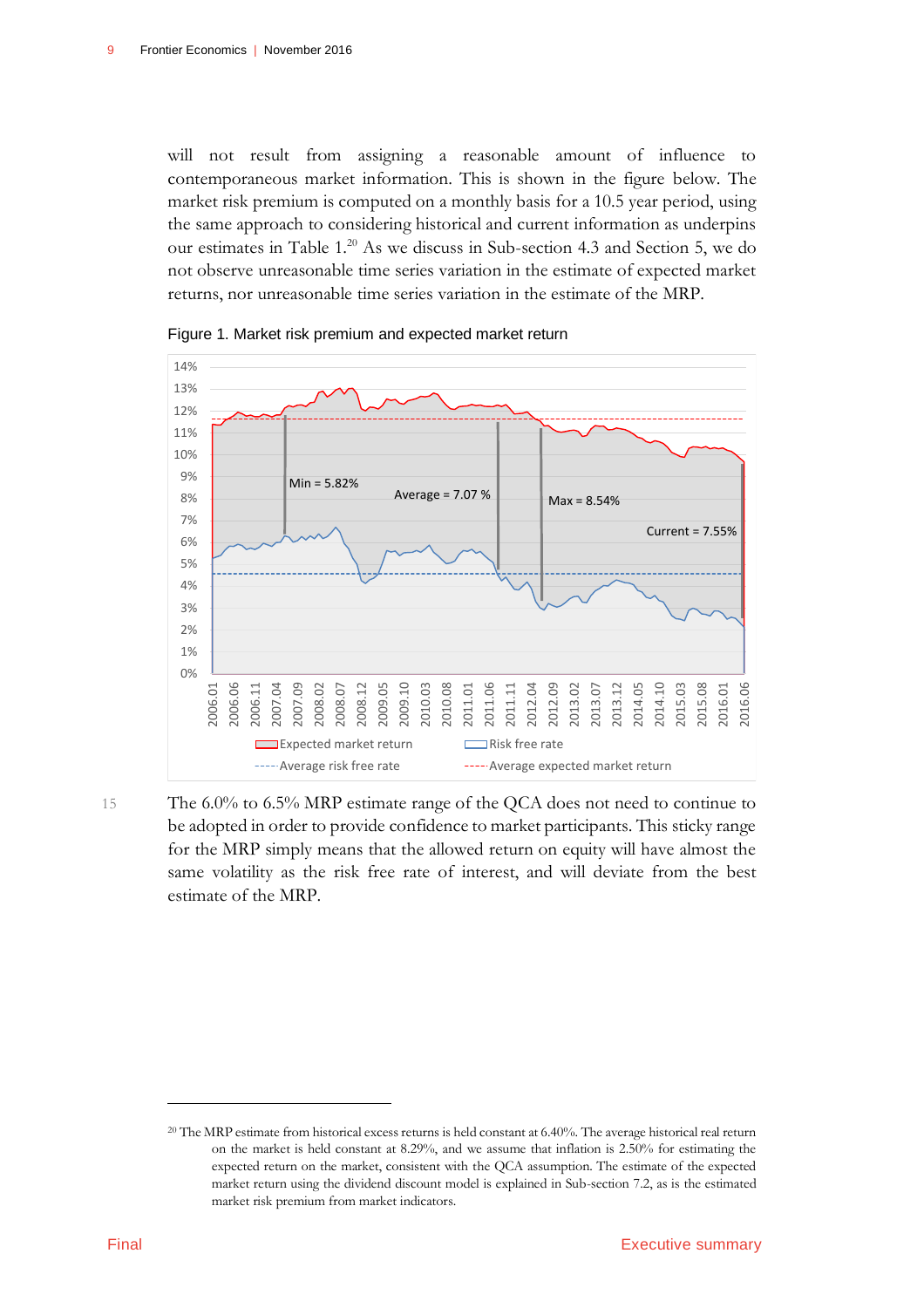# <span id="page-13-0"></span>**2 Implications of the QCA's approach to setting the MRP allowance**

# <span id="page-13-1"></span>**2.1 The role of the MRP in the regulatory process**

- 16 Within the CAPM, the MRP is a parameter that reflects the additional return, over and above the risk-free return, that investors would require from an investment of average risk.
- 17 It is well accepted that the MRP varies over time as market conditions change. For example, as market conditions change, investors might reassess the amount of risk that is involved in a particular investment or the return that they require for bearing risk. This is consistent with the fact that regulatory estimates of the debt risk premium have varied materially over the last 10 years – if the return premium for bearing a certain amount of risk varies materially for debt securities, it follows that it must also vary for equity securities.
- 18 In this regard, the Australian Energy Regulator (AER) states that:

Evidence suggests the MRP may vary over time. In their advice to the AER, Professor Lally and Professor Mackenzie and Associate Professor Partington have expressed the view that the MRP likely varies over time.<sup>21</sup>

19 The QCA also states that:

...the market risk premium is forward-looking, $^{22}$ 

which implies that it changes with market conditions, and specifically that:

<span id="page-13-2"></span>...the market risk premium varies over time.<sup>23</sup>

## **2.2 The QCA approach to estimating the MRP**

20 The QCA has traditionally relied on four methods for estimating the MRP.<sup>24</sup>

- a. The long-run mean of historical excess returns, which the QCA refers to as the **Ibbotson** method; 25
- b. The long-run mean of historical excess returns minus a deduction for the extent to which actual historical inflation was higher than

<sup>21</sup> AER (2013), Rate of Return Guideline: Explanatory Statement, p. 91.

<sup>22</sup> QCA MRP Discussion Paper, p. 9.

<sup>23</sup> QCA Market Parameters Decision, p. 81.

<sup>24</sup> As set out below, some of the names that the QCA uses for these methods can be misleading. However, for convenience we adopt the QCA's naming convention in relevant places throughout this report.

<sup>25</sup> Ibbotson Associates, now part of Morningstar, is one of a number of sources of historical excess returns data.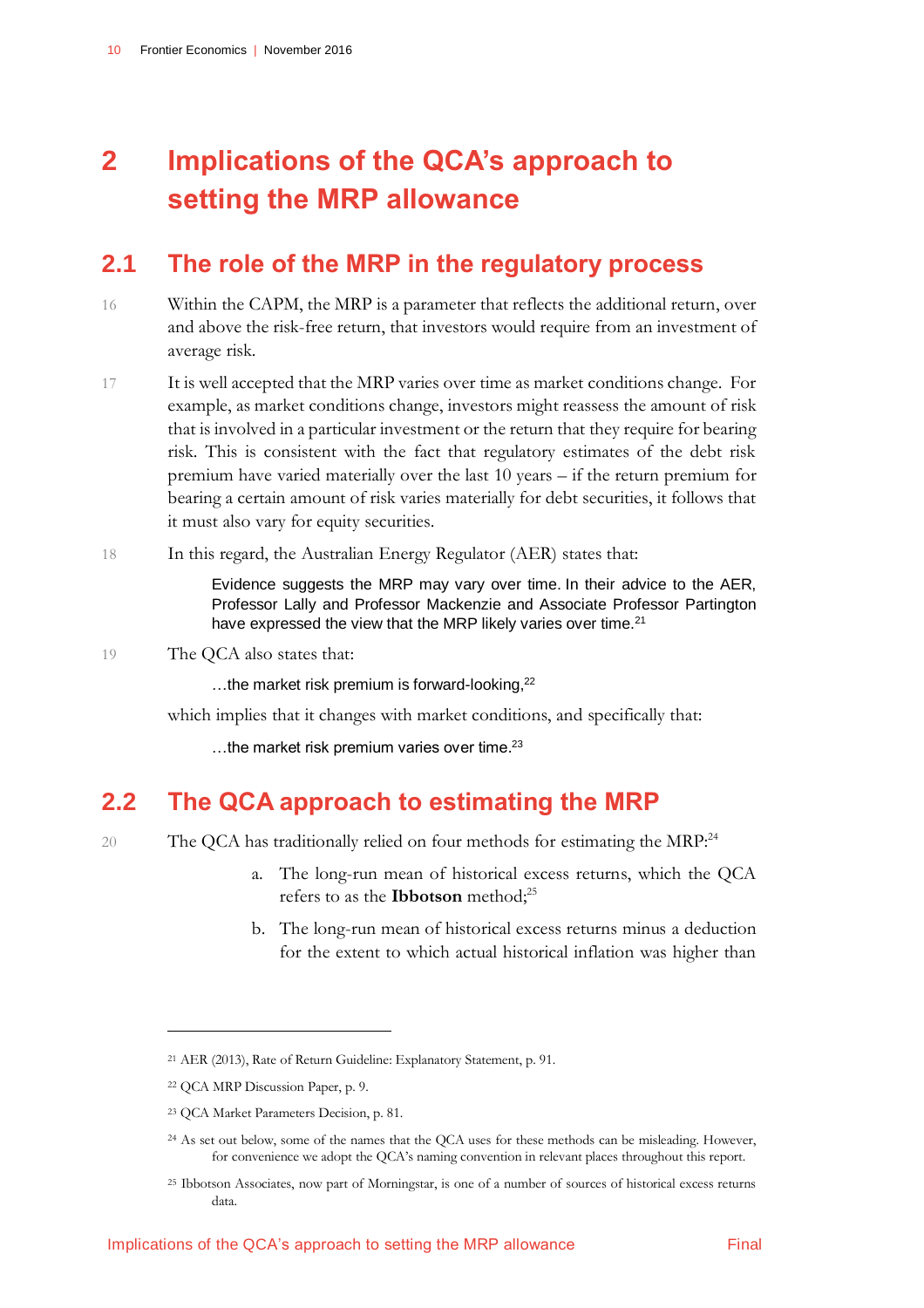the QCA's estimate of what investors expected inflation to be. The QCA refers to this as the **Siegel** method; 26

- c. Recent responses to (mainly academic) surveys about the MRP, which the QCA refers to as the **Survey** method; and
- d. The dividend discount method, which produces a forward-looking estimate of the market risk premium implied by current stock prices and forecasted dividends. The QCA refers to this as the **Cornell** method.<sup>27</sup>
- 21 The QCA has recently also considered the historical real returns method, which it refers to as the **Wright** method.<sup>28</sup>
- 22 Prior to its Market Parameters Decision, the QCA applied an averaging procedure to the four estimates to obtain a final MRP estimate. However, in its recent decisions, the QCA has indicated that it has applied unspecified weights to the evidence that it has considered:

…we did not apply an equally-weighted mean (of our four primary methods) and round the result to the nearest half percentage point. As stated in our market parameters decision, we have examined our traditional methods and also considered a broader range of information, some of which does not lend itself readily to an averaging procedure.

Our view is that applying our judgement to assess the strengths and weaknesses of the estimates obtained from several different methods, as well as to assess other relevant information, to arrive at a final estimate for the MRP, was appropriate.<sup>29</sup>

- 23 However the QCA distils the evidence into a single figure, the outcome of the QCA's approach to estimating the MRP is an almost constant estimate across all market conditions. Specifically, the QCA has set the MRP to 6.0% or 6.5% in every decision since the QCA's inception. The QCA has adopted that same narrow range during the biggest bull market in a generation and also during the worst financial crisis in a generation.
- 24 The reason for this constant outcome is that three of the QCA's methods produce essentially fixed estimates and the two that do vary over time receive negligible weight. The Ibbotson approach is an average of historical excess returns over 50 to 100 years, and one new observation is generated each year – so that estimate is effectively constant. The Siegel estimate is essentially 1% less than the Ibbotson

<sup>26</sup> This method was developed for the QCA by its consultant, based on a paper published by Jeremy Siegel in 1988. The "Siegel" method for estimating the MRP has never been used nor advocated by Siegel.

<sup>27</sup> This method is based on Cornell (1999). However, the QCA makes three fundamental adjustments to the method advocated by Cornell, which we discuss in Section 4.

<sup>28</sup> The QCA had regard to the Wright method when setting the MRP in its Market Parameters Decision – see UT4 Final decision, p. 243. The historical real returns method is a common method for estimating the MRP and has been used extensively by UK regulators. Wright is one of many experts to have advocated the use of this approach.

<sup>29</sup> DBCT Draft Decision, p. 75.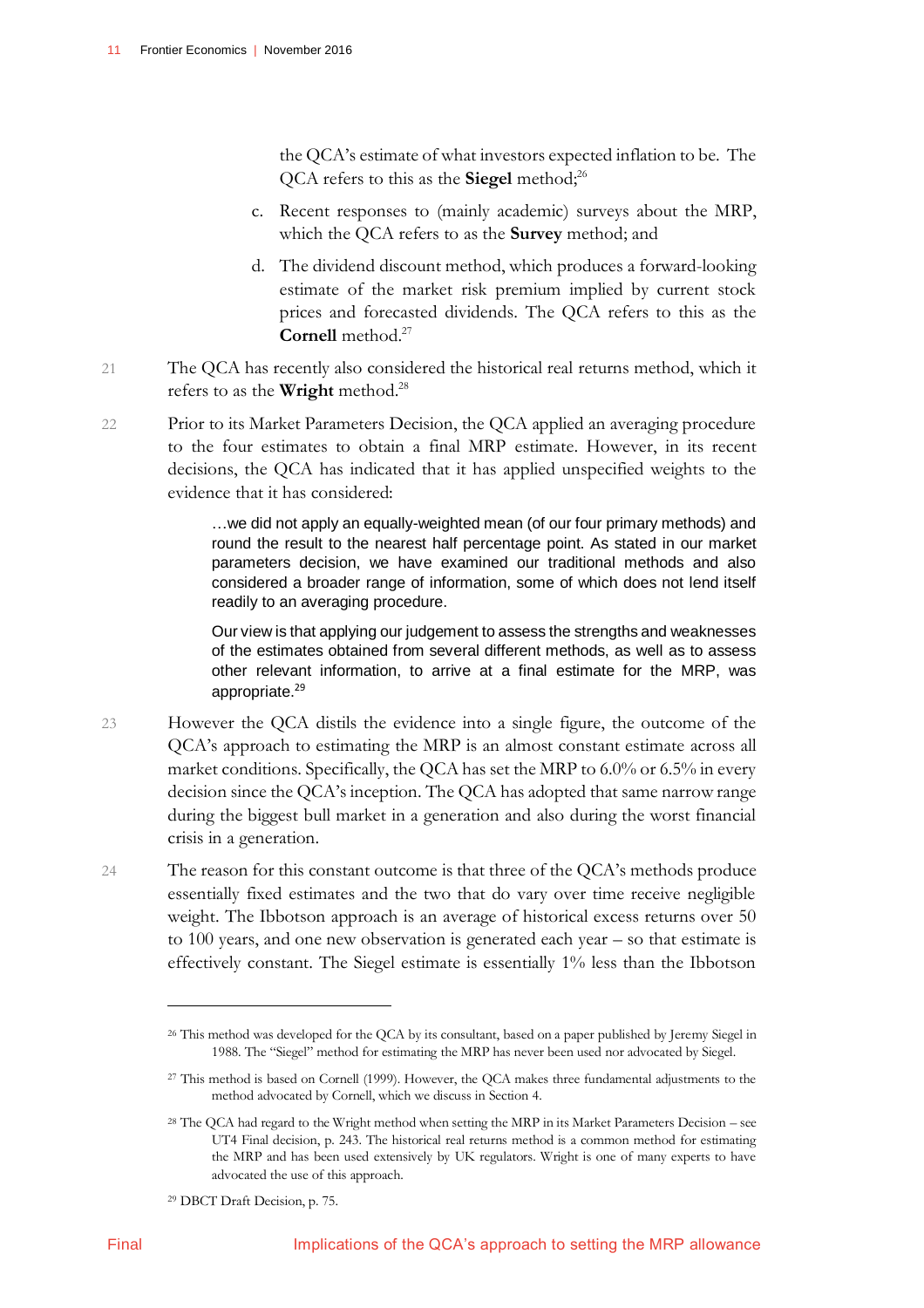estimate, so it too is constant. The surveys that the QCA considers always produce an estimate close to 6% (whether people are surveyed during economic booms or financial crises), so they are effectively constant. It is only the Cornell and Wright estimates that vary across market conditions.

25 Whatever the cause, the observable outcome is that the QCA goes through a detailed analysis for every determination and the outcome is always the same 6.0% to 6.5% figure.

26 Indeed, having stated in its Market Parameters Decision that:

 $...$ the market risk premium varies over time<sup>30</sup>

the QCA now concedes that, under its estimation approach, the MRP is a:

<span id="page-15-0"></span>non-time-variant parameter. 31

## **2.3 Implications of the QCA approach to the MRP**

27 Since its Market Parameters Decision in December 2013, the yield on 10-year government bonds has fallen from 4.29%<sup>32</sup> to 2.12%. The QCA has maintained the same 6.5% MRP in every one of its decisions since December 2013. Thus, the QCA considers that the required return on equity for the average firm<sup>33</sup> has fallen from  $10.8\%$ <sup>34</sup> in December 2013 to  $8.6\%$ <sup>35</sup> now. This represents a decline of more than 20% over the last two and a half years, as illustrated in Figure 2 below.



<span id="page-15-1"></span>Figure 2: QCA estimate of the required return on equity for an average firm

*Source: QCA Market Parameters Decision December 2013, QCA DBCT Draft Decision October 2015, RBA current 10-year government bond yield July 2016.*

<sup>30</sup> Market Parameters Decision, p. 81.

- <sup>31</sup> QR Final Decision, June 2016, p. 49. The QCA considers the risk free rate and debt margin to be time variant parameters.
- <sup>32</sup> Market Parameters Decision, p. 72.
- <sup>33</sup> Which, under the CAPM, is equal to the sum of the risk-free rate and the MRP.
- $34\ 4.29\% + 6.5\%$

 $\overline{a}$ 

 $35\ 2.12\% + 6.5\%$ .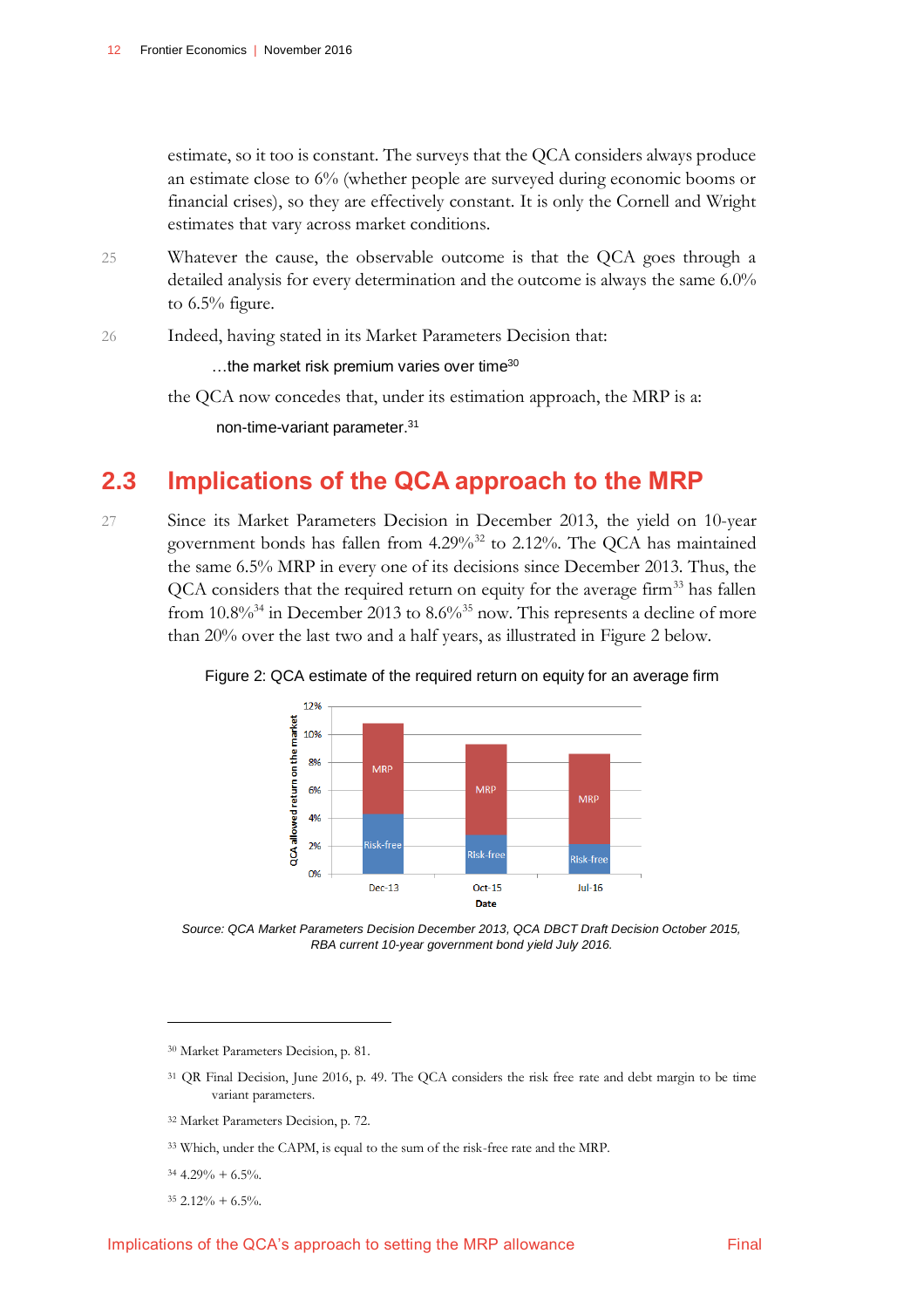- 28 The source of this 20% reduction in the allowed return on equity is the QCA's assumption that investors require a constant risk premium of 6.5% to be added to the contemporaneous government bond yield. Under this assumption, the allowed return on equity rises and falls one-for-one with changes in the government bond yield.
- 29 In the remainder of this section, we review a range of evidence that supports the proposition that the expected market return does not decline on a one-for-one basis with government bond yields. In the subsequent section, we consider what it is about the QCA's approach that has led it to reduce the allowed return on equity in a way that is inconsistent with the evidence set out below. We then make recommendations about how amendments to the QCA approach might lead to more reasonable estimates of the required return on equity in a range of market conditions.

# <span id="page-16-0"></span>**2.4 The QCA's own estimates of the required return on equity**

- 30 The QCA has stated that it has regard to a number of approaches when selecting an MRP figure to insert into the CAPM formula. Two of these approaches, which the QCA refers to as the "Cornell" and "Wright" approaches<sup>36</sup>, produce direct estimates of the required return on the market. The QCA then deducts the contemporaneous government bond yield to obtain an estimate of the MRP.
- 31 Figure 3 below shows that the QCA's own estimates of the required return on equity from two approaches – historical real returns and the dividend discount model – have not changed between the Market Parameters Decision in December 2013 and the recent DBCT Draft Decision.
- 32 The QCA's Wright estimate of the required return on the market was 11.7% in  $2013^{37}$  and it remains at 11.7% now.<sup>38</sup> This is illustrated in red in the figure below.
- 33 From its Cornell approach, which is illustrated in blue in the figure below:
	- a. In its Market Parameters Decision, the QCA adopted a range of 9.8% to 12.3%, with a point estimate of  $11.2\%$ ;<sup>39</sup> and

- <sup>38</sup> DBCT Draft Decision, p. 73.
- <sup>39</sup> Market Parameters Decision, p. 72.

<sup>36</sup> The Wright approach generates an estimate of the expected market return based upon historical average real returns. It is not a timely estimate of the expected market return. We include the Wright approach here, alongside the Cornell approach, to make the point that there is evidence from two estimation techniques used by the QCA that imply no change in the expected market return, despite declines in government bond yields. Yet this does not impact the QCA's decision on MRP which remains at  $6.5%$ 

<sup>37</sup> Market Parameters Decision, p. 88.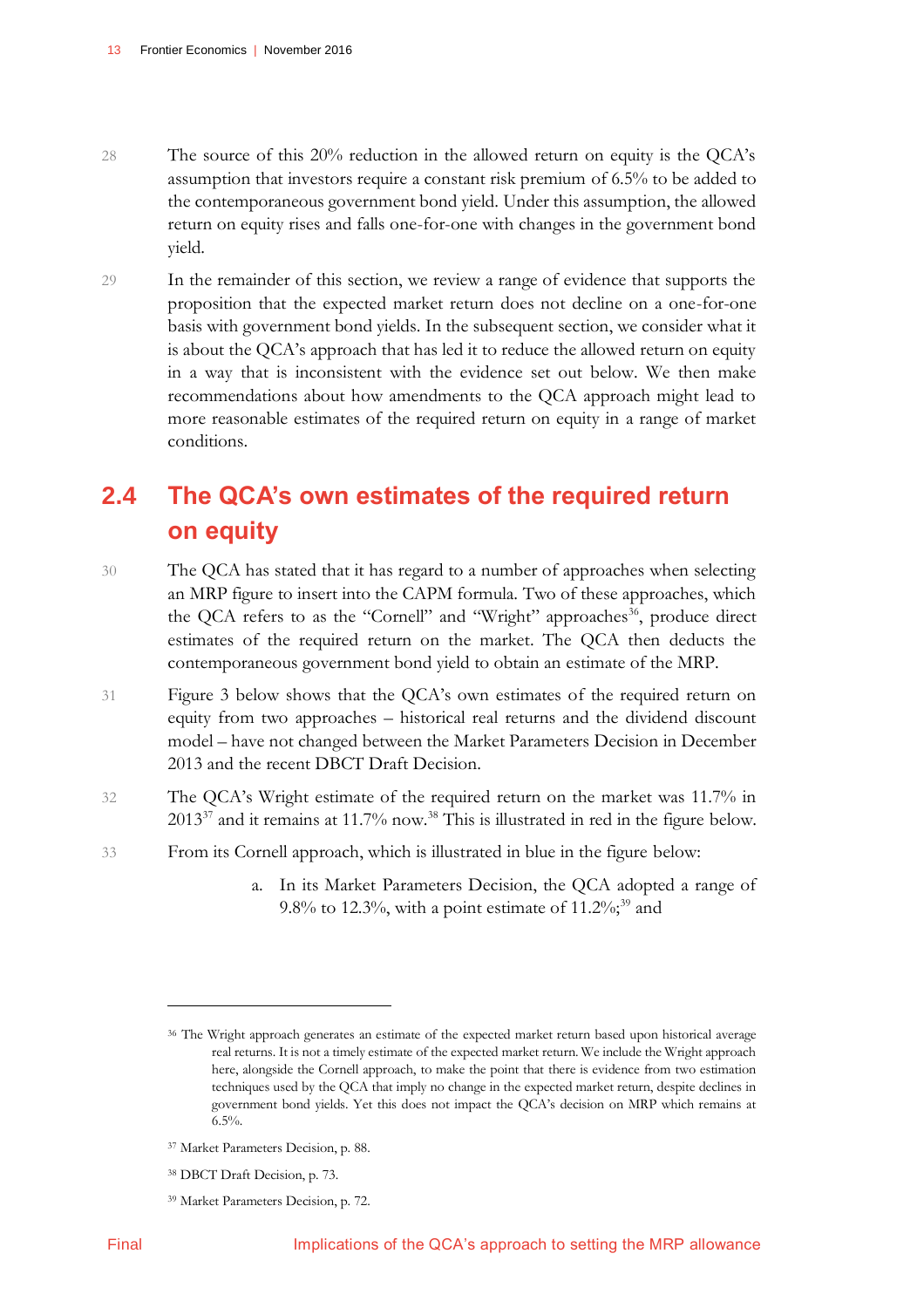b. In its DBCT Draft Decision, the QCA adopted a range of 10.1% to 11.8% with a point estimate of 11.0%. $40$ 

<span id="page-17-0"></span>Figure 3: The QCA's Cornell and Wright estimates of the required return on the market



*Source: QCA Market Parameters Decision December 2013, QCA DBCT Draft Decision October 2015. Blue represents the QCA's Cornell range and red represents the QCA's Wright point estimates.*

- 34 The only material change in the QCA's Cornell estimate is a narrowing of the range. The QCA does not explain or comment on the reason for this narrowing, although it is most likely due to the fact that the QCA now considers a smaller set of "convergence" periods.<sup>41</sup>
- 35 In summary, two of the QCA's own direct estimates show that there has been no material change in the required return on equity since the Market Parameters Decision. Thus, it follows that the decline in government bond yields over this period has been offset by an increase in the MRP as summarised in Table 2 and Figure 4 below.

<span id="page-17-1"></span>

| <b>Decision</b>                   | <b>Estimation date</b> | <b>Cornell</b>             | Wright |
|-----------------------------------|------------------------|----------------------------|--------|
| <b>Market Parameters Decision</b> | $Dec-13$               | 6.90%<br>$(5.6\% - 8.0\%)$ | 7.40%  |
| <b>DBCT Draft Decision</b>        | $Oct-15$               | 8.20%<br>$(7.3\% - 9.0\%)$ | 8.90%  |

#### Table 2. QCA MRP estimates

*Source: QCA Market Parameters Decision December 2013, QCA DBCT Draft Decision October 2015.*

<sup>40</sup> DBCT Draft Decision, p. 74.

<sup>41</sup> The convergence period is an assumption about how long it takes for short term dividend growth to trend towards a long term dividend growth assumption.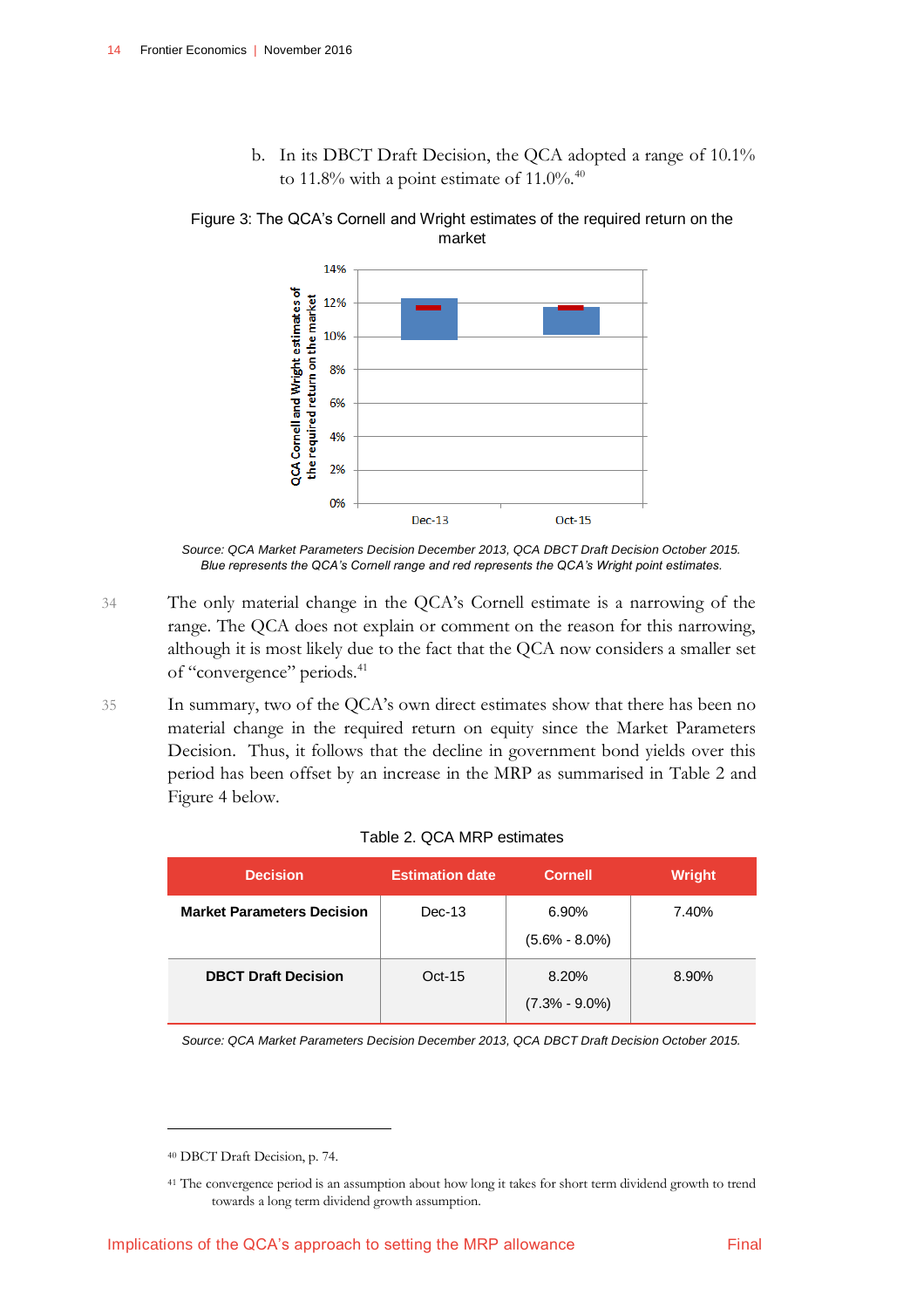

<span id="page-18-2"></span>Figure 4: The QCA's Cornell and Wright estimates of the MRP

# **2.5 AER estimates**

36 The AER also computes estimates of the required return on the market using a dividend discount approach (which the AER refers to as its "DGM" estimate) and from the Wright approach. The AER published its Guideline estimates in December 2013 and has since published decisions in November 2014, April 2015, and May 2016. The AER's estimates from both approaches indicate that there has been no material change in the required return on equity over that period, as illustrated in Figure 5 below.

<span id="page-18-3"></span>Figure 5: The AER's DGM and Wright estimates of the required return on the market



<span id="page-18-1"></span>*Source: Rate of Return Guideline, Explanatory Statement, Appendix; Ausgrid Draft Decision Attachment 3; Ausgrid Final Decision Attachment 3; Citipower Final Decision Attachment 3.*

# **2.6 Views from the market**

37 Evidence from respected market participants is consistent with the dividend discount estimates and inconsistent with the QCA estimates, as set out below. Market participants do not agree with the QCA's view that the GFC resulted in a material fall in the required return on equity – one-for-one with changes in the government bond yield.

<span id="page-18-0"></span>*Source: QCA Market Parameters Decision December 2013, QCA DBCT Draft Decision October 2015.*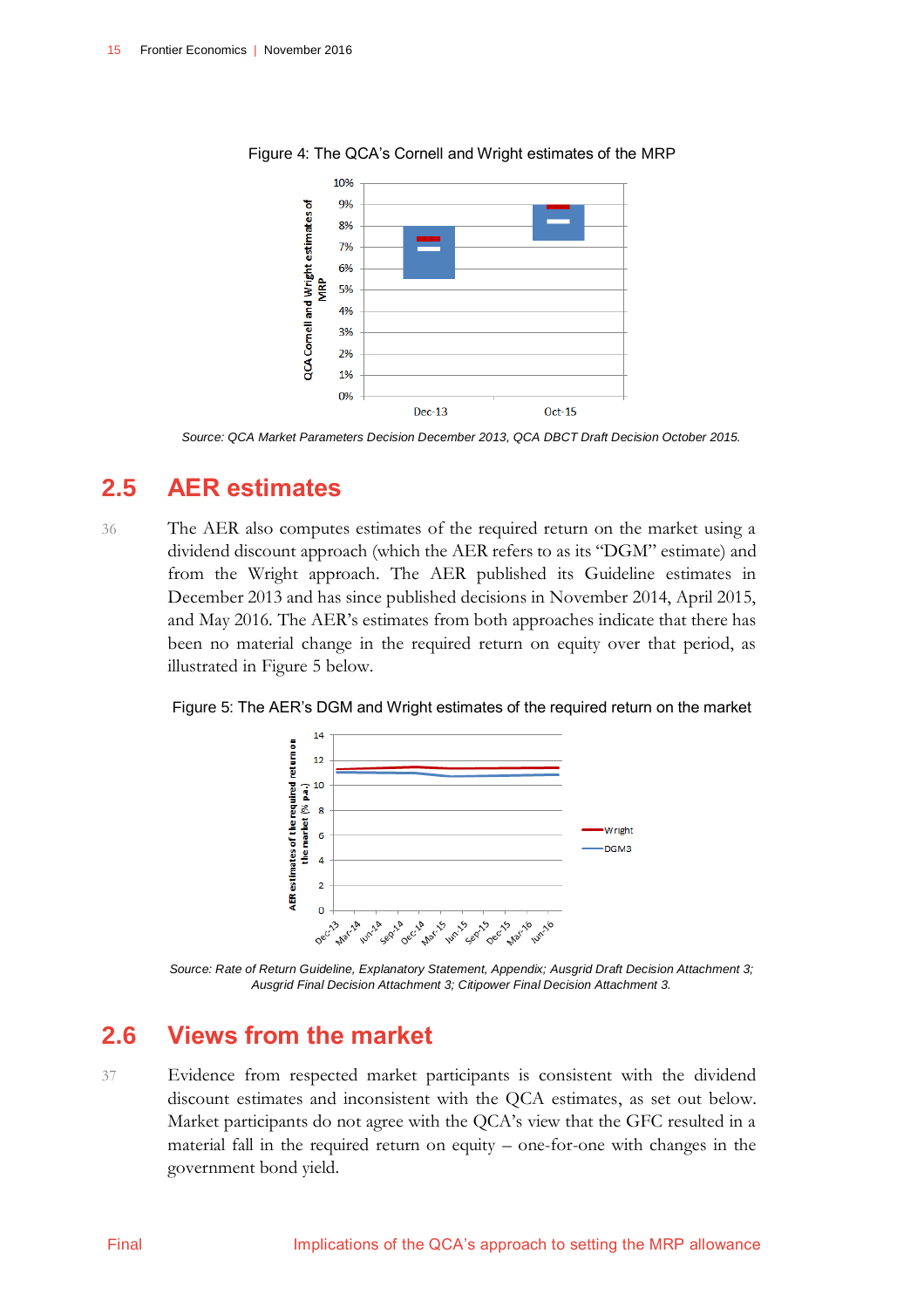#### *Reserve Bank of Australia*

38 Reserve Bank Governor Glenn Stevens has recently stated that the equity risk premium appears to have risen to offset the recent falls in the risk-free rate such that the required return on equity has not fallen:

> …post-crisis, the earnings yield on listed companies seems to have remained where it has historically been for a long time, even as the return on safe assets has collapsed to be close to zero (Graph 2). **This seems to imply that the equity risk premium observed ex post has risen even as the risk-free rate has fallen and by about an offsetting amount**. 42



39 Governor Stevens went on to note that the returns on equity required by investors have not shifted even though risk-free rates have fallen to exceptionally low levels:

> …it might be explained simply by stickiness in the sorts of 'hurdle rates' that decision makers expect investments to clear. I cannot speak about US corporates, but this would seem to be consistent with the observation that we tend to hear from Australian liaison contacts that **the hurdle rates of return that boards of directors apply to investment propositions have not shifted, despite the exceptionally low returns available on low-risk assets**. 43 [Emphasis added]

40 He goes on to further consider the explanation that:

…the risk premium being required by those who make decisions about real capital investment has risen by the same amount that the riskless rates affected by central banks have fallen.<sup>44</sup>

#### *McKinsey Inc.*

 $\overline{a}$ 

41 Dobbs, Koller and Lund (2014) from McKinsey Inc. examined the impact of the recent world-wide decline in government bonds yields. Like the Reserve Bank and

<sup>43</sup> Glenn Stevens, Speech to the Australian American Association, New York, 21 April 2015. Emphasis added.

<sup>42</sup> Glenn Stevens, Speech to the Australian American Association, New York, 21 April 2015. Emphasis added.

<sup>44</sup> Glenn Stevens, Speech to the Australian American Association, New York, 21 April 2015.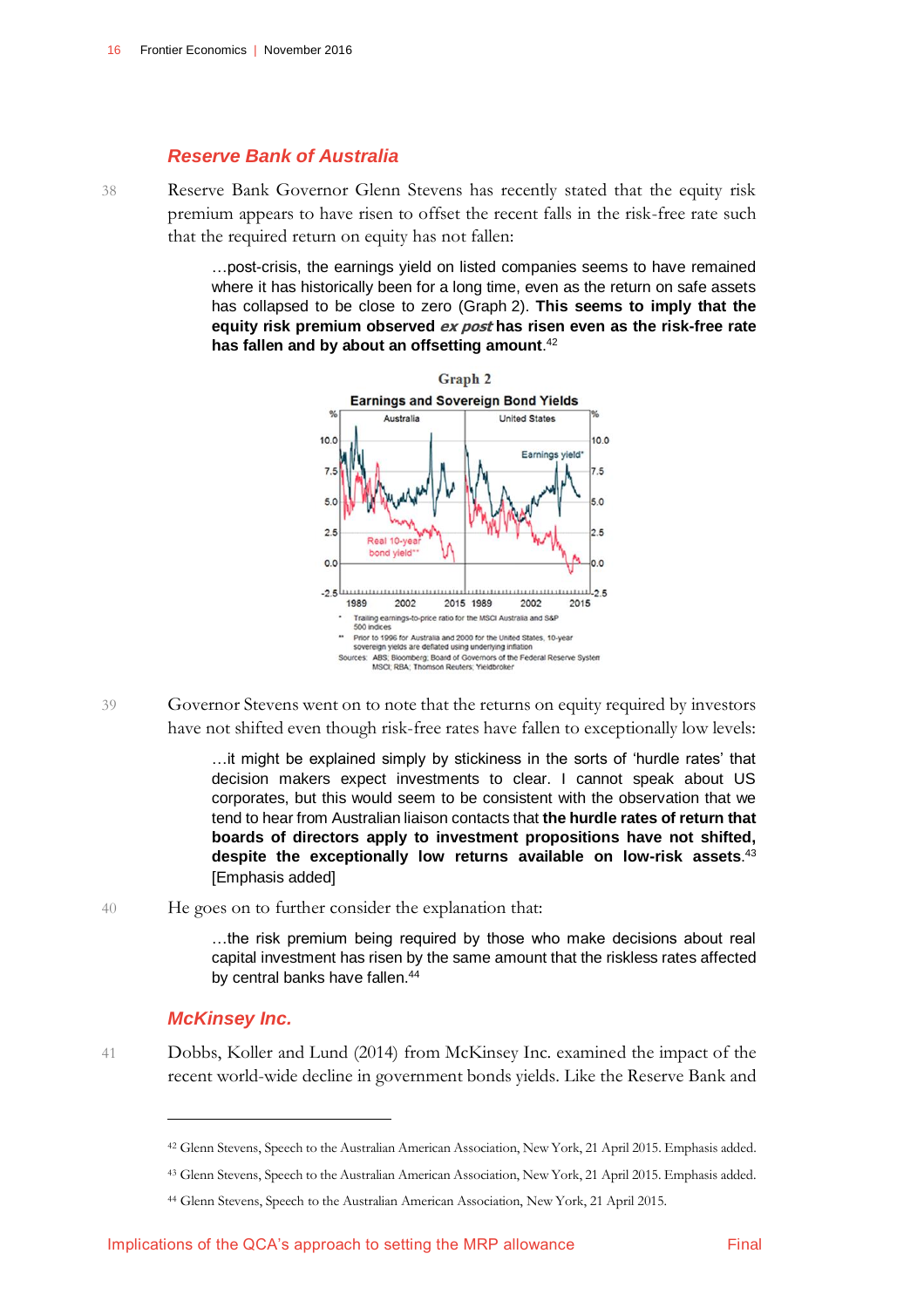independent valuation experts, they note that the required return on equity appears to be quite stable even as government bond yields decline materially. They observe that equity investors and corporate managers have maintained stable required returns – they have not reduced required returns one-for-one with recent declines in government bond yields:

…a "rational expectations" investor who takes a longer-term view should regard today's ultra-low rates as temporary and therefore likely will not reduce the discount rate used to value future cash flows. Moreover, such investors may assign a higher risk premium in today's environment. Our conversations with management teams and corporate boards suggest that they take a similar approach when they consider investment hurdle rates. None of those with whom we spoke have lowered the hurdle rates they use to assess potential investment projects, reflecting their view that low rates will not persist indefinitely.<sup>45</sup>

42 The authors also note that the empirical evidence supports the proposition that the required return on equity has remained stable, even as government bond yields have fallen:

> Empirically, if investors did reduce their discount rate on future corporate-earning streams, we would expect to see P/E<sup>46</sup> ratios rise. Over the last several years of QE,<sup>47</sup> however, P/E ratios have remained within their long-term average range.<sup>48</sup>

43 That is, if the required return on equity had fallen in line with the fall in government bond yields (as the QCA's allowed returns would suggest), we would see an increase in P/E ratios. However, in the prevailing conditions in the Australian market, the exact opposite has occurred – P/E ratios have generally *fallen* with the recent decline in government bond yields, as set out in Figure 6 below. This is consistent with recent increases, rather than decreases, in required returns.

<sup>45</sup> Dobbs, Koller and Lund (2014), p. 17.

<sup>46</sup> This is a reference to the price-earnings ratio, the ratio of the price per share to earnings per share. It is the inverse of the earnings yield that is the subject of Figure 2 in Stevens (2015).

<sup>47</sup> Quantitative easing is a reference to the expansive monetary policy that has been employed by many central banks since the onset of the GFC.

<sup>48</sup> Dobbs, Koller and Lund (2014), p. 17.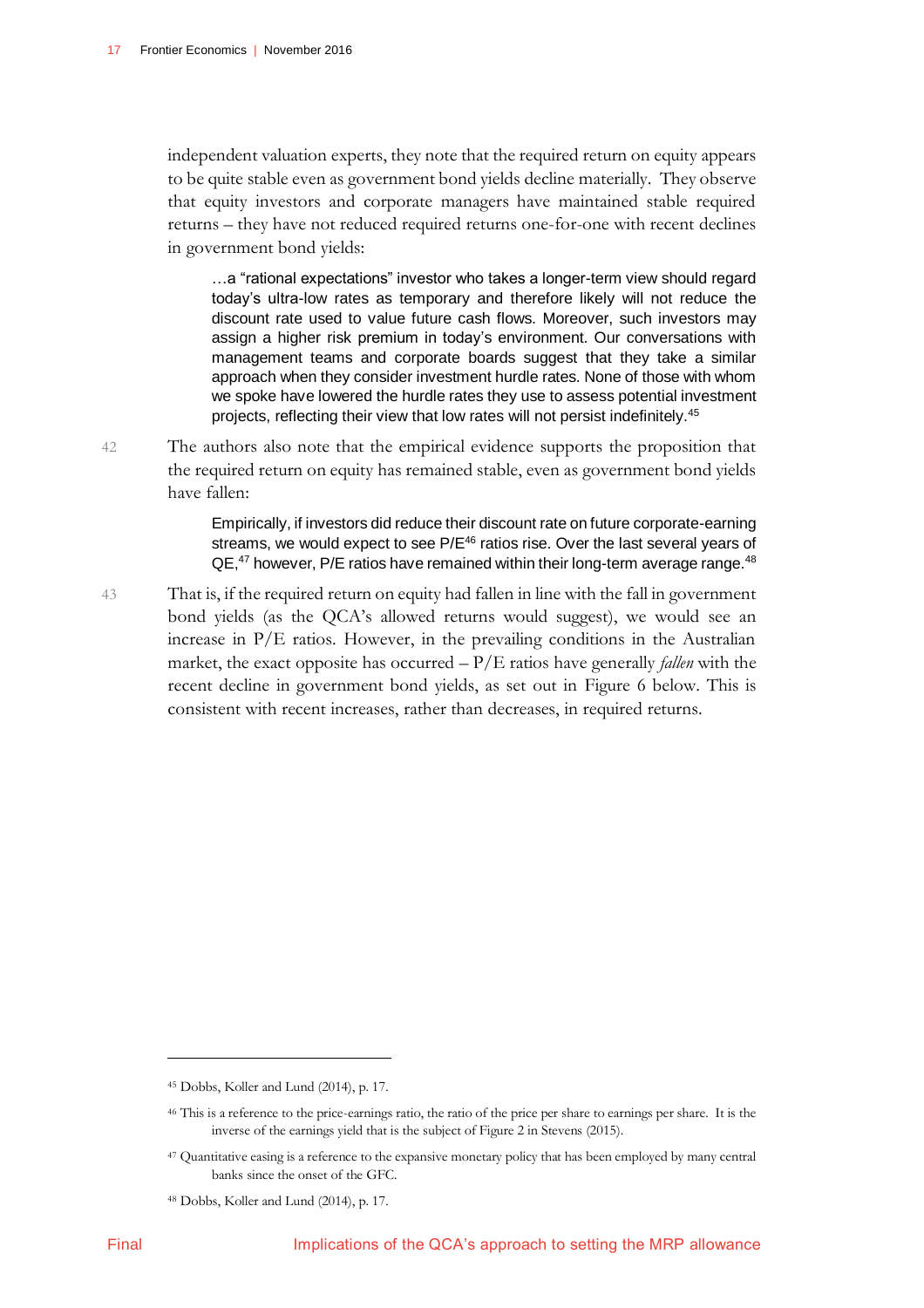<span id="page-21-0"></span>

Figure 6: Australian P/E ratios and government bond yields

*Source: RBA Tables f07 and f02.*

44 Dobbs, Koller and Lund (2014) go on to report that the implied real required return on equity<sup>49</sup> has remained stable – within a narrow band even as government bond yields have varied materially. They summarise this evidence in Figure 7 below.

#### Figure 7: Implied real required return on equity

<span id="page-21-1"></span>The implied real cost of equity in the United States has remained within the historical norms.



*Source: Dobbs, Koller and Lund (2014), Exhibit 2, p. 17.*

45 They conclude that this evidence suggests that equity investors have offset the decline in government bond yields by adopting a higher market risk premium – leaving the required return on equity largely unchanged:

<sup>49</sup> The estimated real cost of equity is essentially a dividend discount model application, in which the authors estimate the real return which justifies current share prices based upon fundamental information such as growth rates and inflation.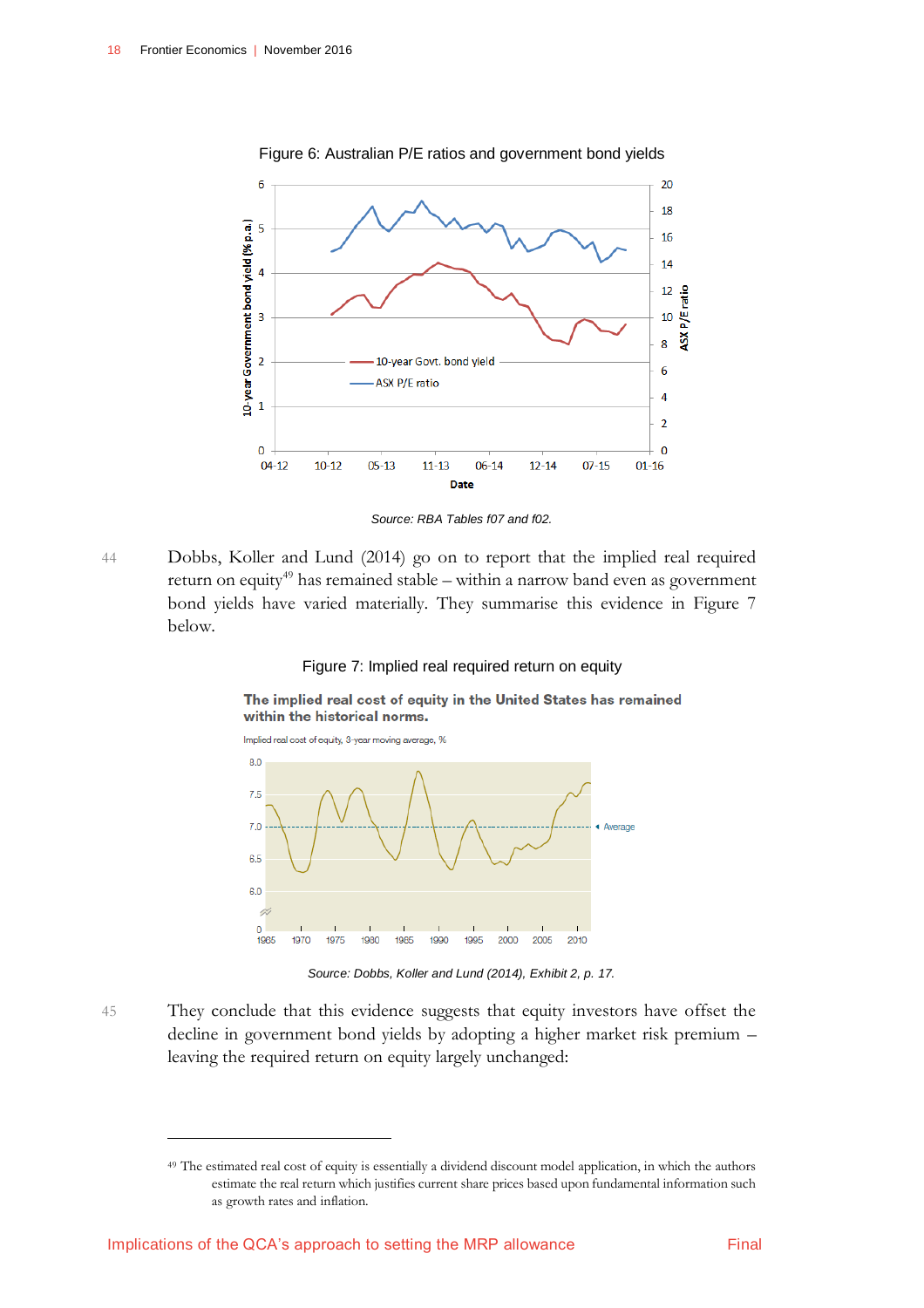Since 2000, this implied real cost of equity has been rising steadily, but it has remained well within the historical range since the start of the crisis (Exhibit 2). This implies that even if investors believe the risk-free rate has fallen, they have offset this with a higher equity risk premium.<sup>50</sup>

### *Economic Regulation Authority*

46 In its recent ATCO Gas Final Decision, the Economic Regulation Authority of Western Australia (ERA) increased its MRP estimate from 5.5% to 7.6% to offset the fall in its estimate of the risk-free rate, stating that:

> …the Authority has now concluded that it is not reasonable to constrain the MRP to a fixed range over time. The erratic behaviour of the risk free rate in Australia to date, and more particularly, its pronounced decline in the current economic environment, leads to a situation where the combination of a fixed range for the MRP and prevailing risk free rate may not result in an outcome which is consistent with the achievement of the average market return on equity over the long run.<sup>51</sup>

### *Independent Pricing and Regulatory Tribunal*

47 In New South Wales, the Independent Pricing and Regulatory Tribunal (IPART) applies a default 50% weight to forward-looking estimates of the MRP – primarily a number of DGM specifications.<sup>52</sup> In its most recent update, IPART adopts a contemporaneous MRP of 7.9%.<sup>53</sup>

### *Ofgem*

- 48 In a report for UK regulator Ofgem, Wright and Smithers (2014) consider how the recent decline in government bond yields might affect the approach to estimating the MRP.
- 49 They begin with a consideration of the earlier Smithers & Co report by Wright, Mason and Miles  $(2003)$ <sup>54</sup> which proposes that the real required return on equity should be assumed to be constant on the basis of data from long-term historical averages of realised stock returns. Wright and Smithers note that this approach (which the QCA refers to as the "Wright approach") has been employed consistently by UK regulators since then.
- 50 Wright and Smithers (2014) conclude that:

… the [U.K.'s Competition Commission] has given at least some weight to a model in which the expected market return is assumed to have been pulled down by falls in the risk-free rate. In Mason et al we argued against this model, pointing to the lack of any historical stability in the risk-free rate, and hence in estimates

<sup>50</sup> Dobbs, Koller and Lund (2014), pp. 17-18.

<sup>51</sup> ERA, ATCO Gas Final Decision, Paragraph 1173.

<sup>52</sup> IPART, Review of WACC Methodology, December 2013.

<sup>53</sup> IPART, WACC Biannual update, August 2015.

<sup>54</sup> Wright and Smithers (2014) refer to this earlier paper as "Mason et al."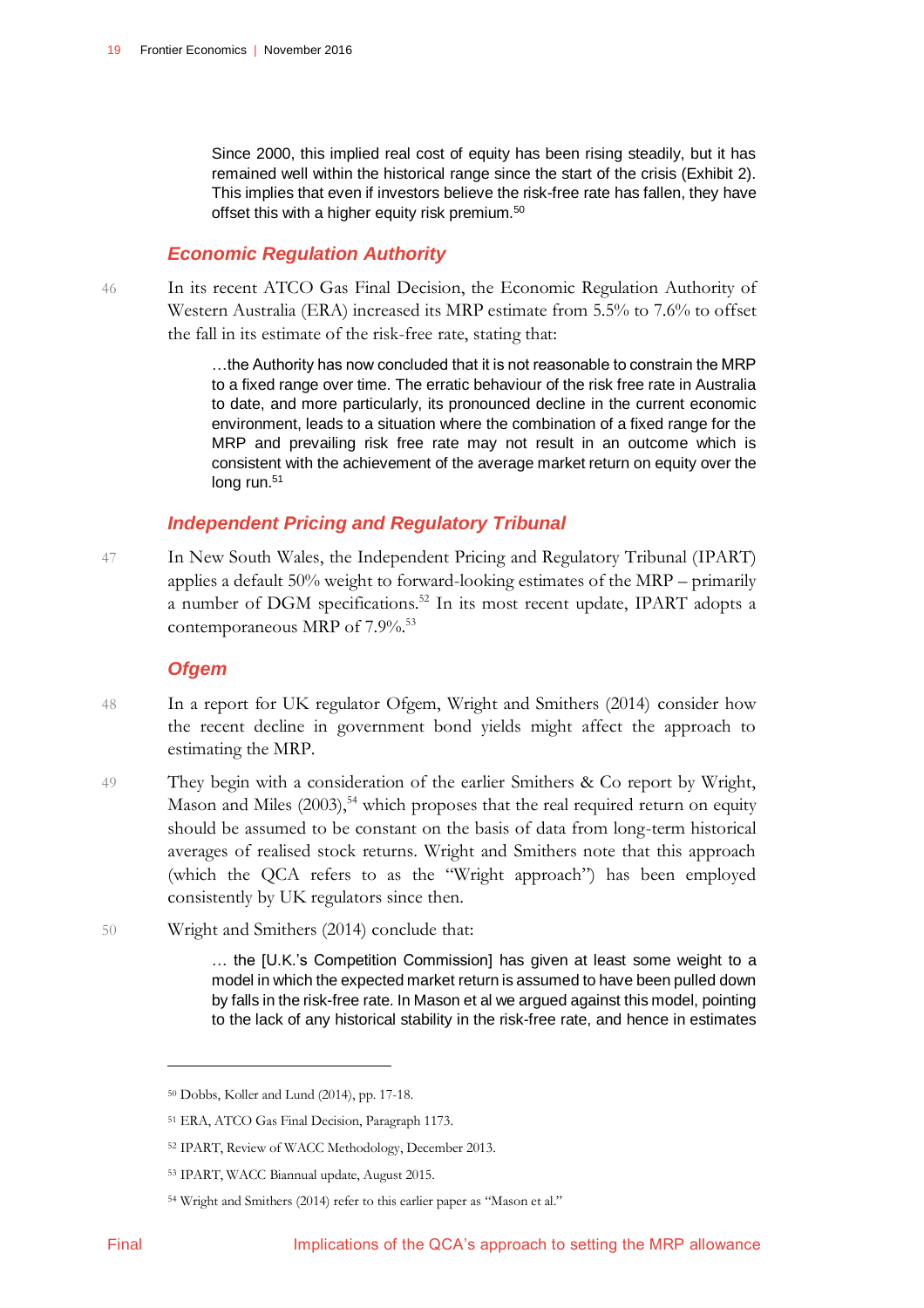of the market equity premium. We believe that recent events have simply added to the weight of evidence against this approach.

In contrast the Mason et al/Ofgem approach implies a counter-cyclical equity premium, which is consistent with some more recent academic research, and with recent patterns in observable proxies for risk premia such as corporate bond spreads. It also has the advantage of providing stability in the regulatory process.

**We conclude that there is no plausible case for any further downward adjustment in the assumed market cost of equity based on recent [downward] movements in risk-free rates**. <sup>55</sup> [Emphasis added]

51 They go on to conclude that:

Thus both historical and more recent evidence point to the same conclusion: in contrast to the stock return there is no evidence of stability in the risk-free rate, at any maturity. As a direct implication, there is no evidence of stability of the market equity premium. Without such evidence, **there is no empirical basis for the assumption that falls in risk-free rates should translate to falls in expected market returns.** <sup>56</sup> [Emphasis added]

#### *Federal Energy Regulatory Commission*

52 In a recent decision, the U.S. Federal Energy Regulatory Commission (FERC) noted that its previous approach had been to adjust the allowed return on equity (ROE) in lockstep with changes in the relevant government bond yield:

> The Commission's practice traditionally has been to adjust the ROE using a 1:1 correspondence between the ROE and the change in U.S. Treasury bond yields—i.e., for every basis point change in the U.S. Treasury bond yield the Commission would adjust the ROE by one basis point.<sup>57</sup>

53 However, FERC concluded that in the prevailing market conditions such an approach "may not produce a rational result,"<sup>58</sup> and that:

> Upon consideration of the record evidence in this proceeding, and in light of the economic conditions since the 2008 market collapse more generally, U.S. Treasury bond yields do not provide a reliable and consistent metric for tracking changes in ROE. 59

54 The primary reason for FERC's conclusion is that:

The capital market conditions since the 2008 market collapse and the record in this proceeding have shown that there is not a direct correlation between changes in U.S. Treasury bond yields and changes in ROE.<sup>60</sup>

-

<sup>55</sup> Wright and Smithers (2014), p. 2.

<sup>56</sup> Wright and Smithers (2014), p. 15.

<sup>57</sup> FERC Opinion 531, June 2014, Paragraph 159.

<sup>58</sup> FERC Opinion 531, June 2014, Paragraph 159.

<sup>59</sup> FERC Opinion 531, June 2014, Paragraph 160.

<sup>60</sup> FERC Opinion 531, June 2014, Paragraph 158.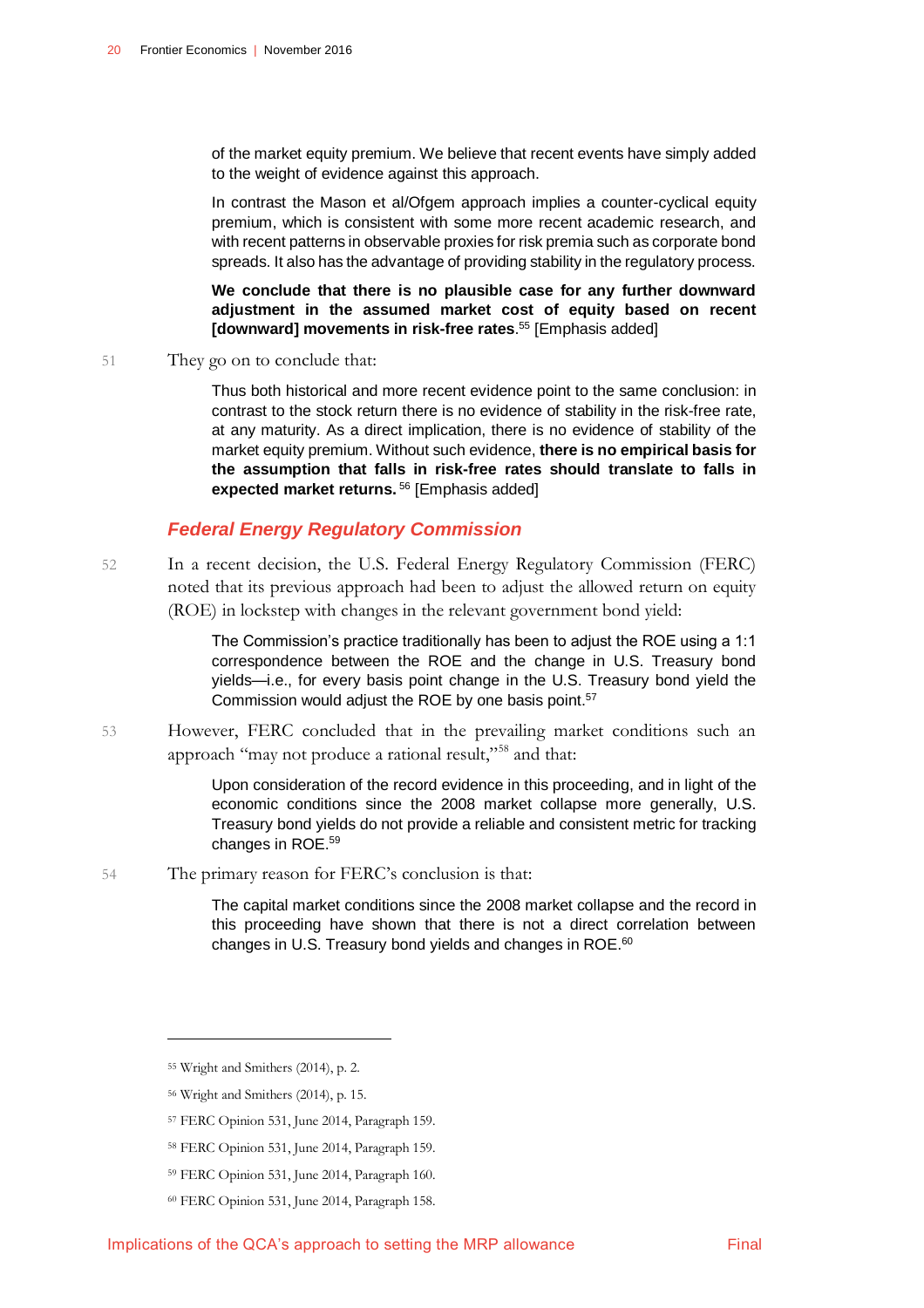# <span id="page-24-0"></span>**2.7 The key question for decision-makers**

- 55 The key question that is currently being considered by decision-makers and courts is whether they would be comfortable endorsing an approach that:
	- a. Implies that the GFC materially *reduced* the cost of equity capital, which is an implausible proposition; and
	- b. Implies that the cost of equity capital has fallen one-for-one with the decline in government bond yields over recent years when central banks, leading advisory firms, and other regulators conclude that it has not.

# <span id="page-24-1"></span>**2.8 Changes between recent QCA decisions**

## *Allowed return on equity reduced by 20% while equity yields did not*

- 56 It is also important to note that the QCA's approach of maintaining a constant MRP has led it to materially reduce the allowed return on equity since the publication of its Market Parameters Decision in December 2013:
	- a. In its Market Parameters Decision, the QCA adopted a risk-free rate of 4.29% and a MRP of 6.5%, allowing a return on equity of **10.79%**<sup>61</sup> for a firm of average risk; and
	- b. In its DBCT Draft Decision, the QCA has maintained a MRP of 6.5% while reducing the risk-free rate to 2.10%. This provides an allowed return on equity of **8.60%** for a firm of average risk.
- 57 That is, over a period of approximately 18 months, the QCA's approach to setting the MRP has resulted in a reduction in the allowed return on equity of over 20%. Yet equity yields, the inverse of the price-earnings ratio, have not declined by the same magnitude.

### *Equity risk premium constant while debt risk premium increased*

- 58 Between the Final Market Parameters Decision and the DBCT Draft Decision:
	- a. The QCA has maintained the equity risk premium at 6.5%; whereas
	- b. The RBA indicates that the debt risk premium on 10-year BBB bonds has increased by  $38\%$ , from 2.01% to 2.78%.<sup>62</sup>

 $61$  4.29% + 6.5%.

<sup>62</sup> RBA Table f03 indicates that the debt risk premium on 10-year BBB bonds increased from 2.01% the month before the Final Market Parameters Decision (July 2014) to 2.78% at the end of October (the month used by the QCA parameter estimates in the DBCT Draft Decision).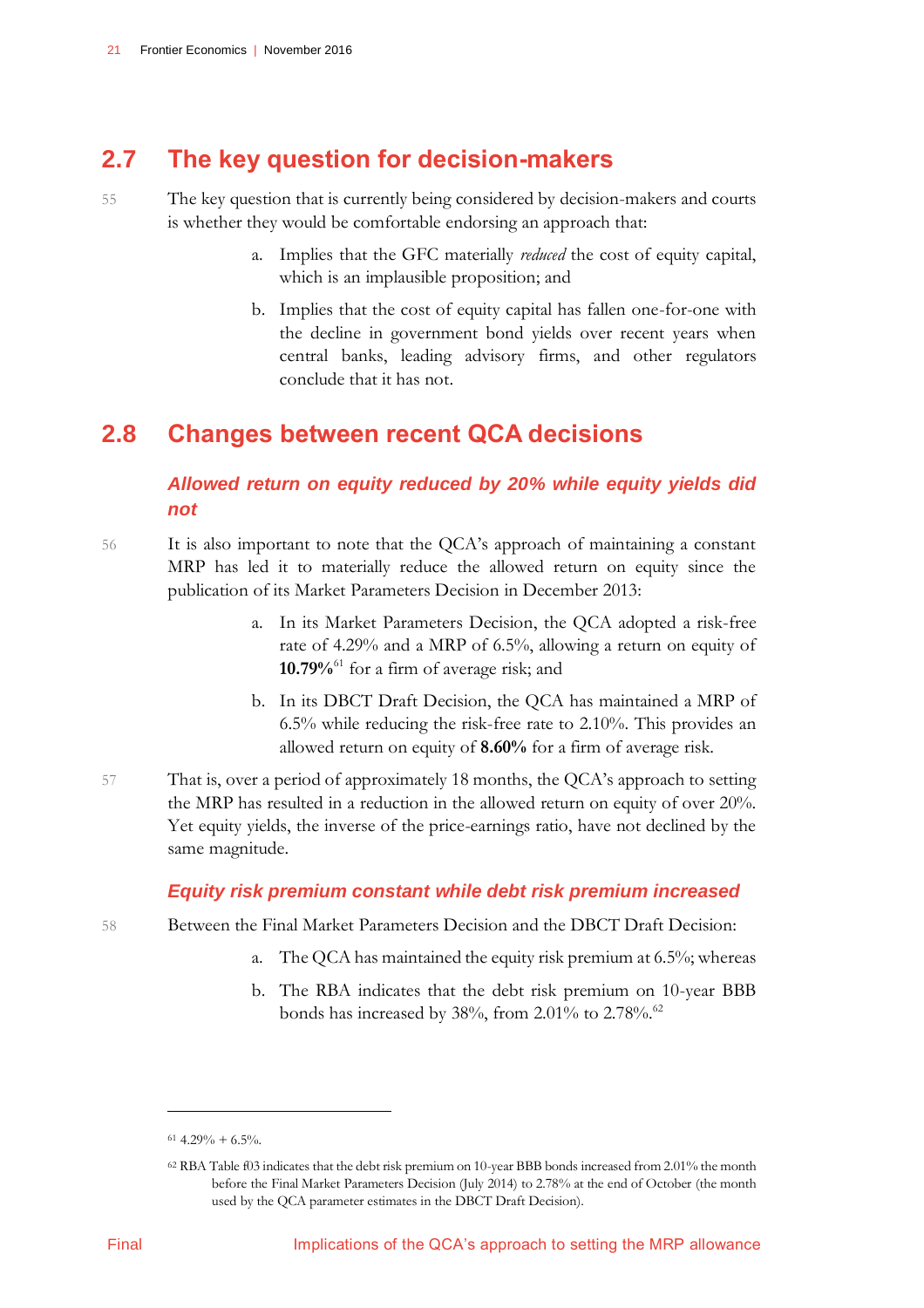59 In our view, it is implausible that financial market investors would require a 38% higher premium for risk when buying debt securities, but would require no higher premium for risk at all when buying equity securities.

# <span id="page-25-0"></span>**2.9 Conclusions in relation to the market risk premium**

- 60 In our view, the QCA's approach of adding an effectively constant MRP to the contemporaneous government bond yield should not be relied upon because it produces outcomes that are simply implausible.
- 61 Our view is that the QCA approach systematically understates the required return on equity in market conditions where government bond yields are at historical lows – as they are at present. We consider that it is implausible, and inconsistent with the evidence, that required returns on equity securities have *reduced* by 20% since the Market Parameters Decision.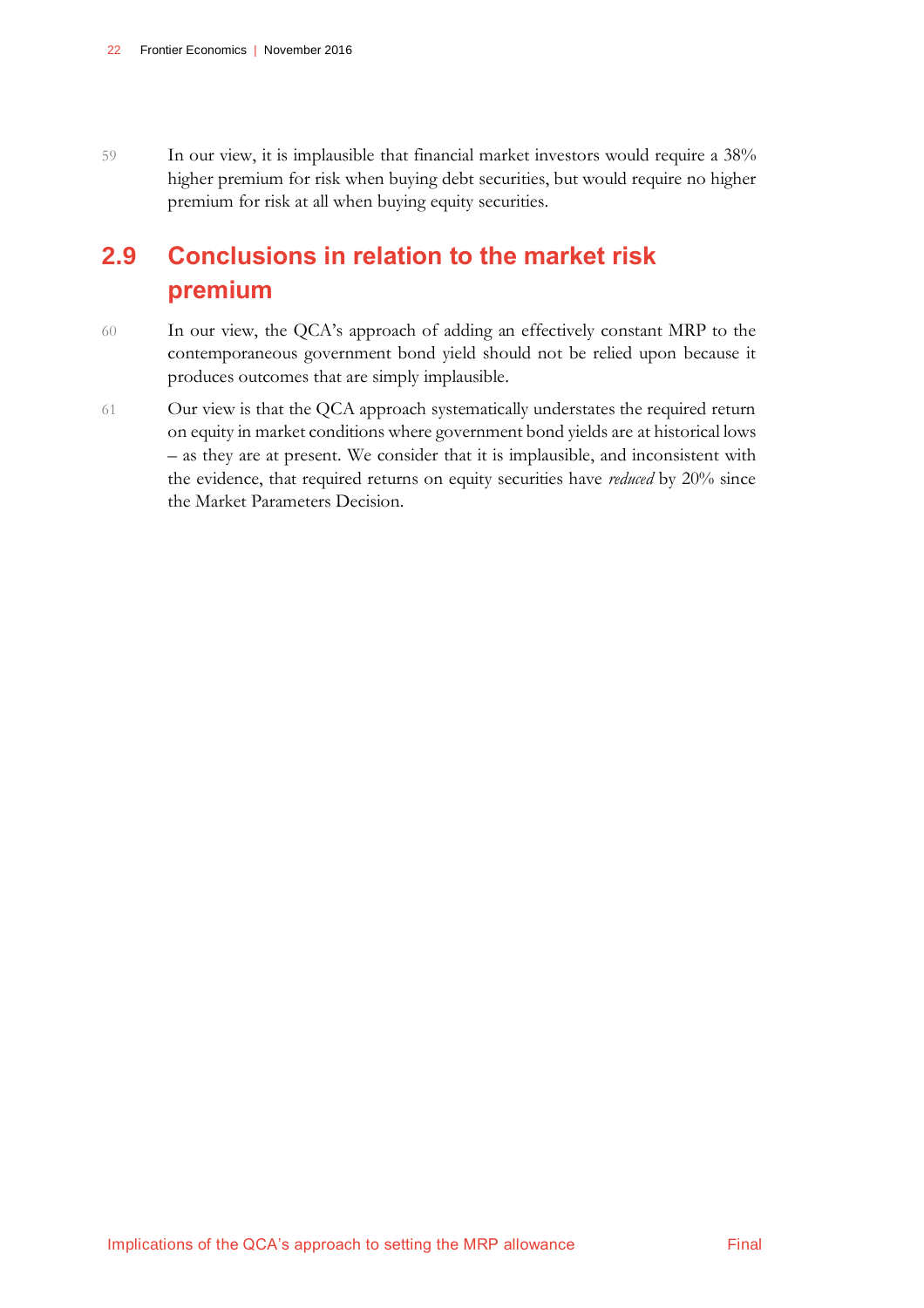# <span id="page-26-0"></span>**3 Why does the QCA approach produce implausible estimates?**

### 62 In Section 2 we made the point that the approach of the QCA produces estimates of the market risk premium that are implausible in some market conditions.

- a. When stock prices are high compared to earnings and corporate bond spreads are low, the QCA's estimate of the market risk premium does not fall below 6.0% to 6.5%.
- b. When stock prices are low compared to earnings and corporate bond spreads are high, the QCA's estimate of the market risk premium does not rise above 6.0% to 6.5%.
- 63 In short, the QCA's estimates of the MRP are sticky. They are almost invariant to any changes in the prices of stocks and corporate bonds. **The result of stickiness in the estimate of the MRP is volatility in the allowed return on equity, which rises and falls one-for-one with changes in government bond yields.**
- 64 In some circumstances, the required return on equity may well fall when government bond yields fall. For instance, this would occur if investors lower their expectations for inflation, and no other expectations change. In other circumstances the require return on equity may stay constant, or rise, when government bond yields fall. For instance, if investors have an increased perception of risk they will pay higher prices for bonds and lower prices for stocks – government bond yields fall and required returns on equity rise.
- 65 In estimating the market risk premium, what matters is the reason why the government bond yield has fallen. At any point in time we cannot be certain why government bond yields have changed. So in estimating the MRP we need a process to take account information from the bond and equity markets about current expectations.
- 66 The problem with the QCA approach is that it implies that the required return on equity **always** falls one-for one with **any** decline in government bond yields. This strict assumption leads to implausible estimates in some market conditions.
- 67 In this section, we consider what it is about the QCA approach that leads to it always adopting the same estimate of the MRP, even as market conditions change materially over time. To investigate this question, we consider the various estimation methods that the QCA uses to inform its estimates of the MRP. In its recent DBCT Draft Decision, the QCA sets out the information that it has regard to when determining the allowed MRP as follows:

Our determination of an overall MRP estimate included an examination of the methods of Ibbotson, Siegel, Cornell and Wright as well as other sources such as survey evidence, independent expert reports, and additional information to reflect current conditions (e.g. volatility measures, corporate debt premiums, and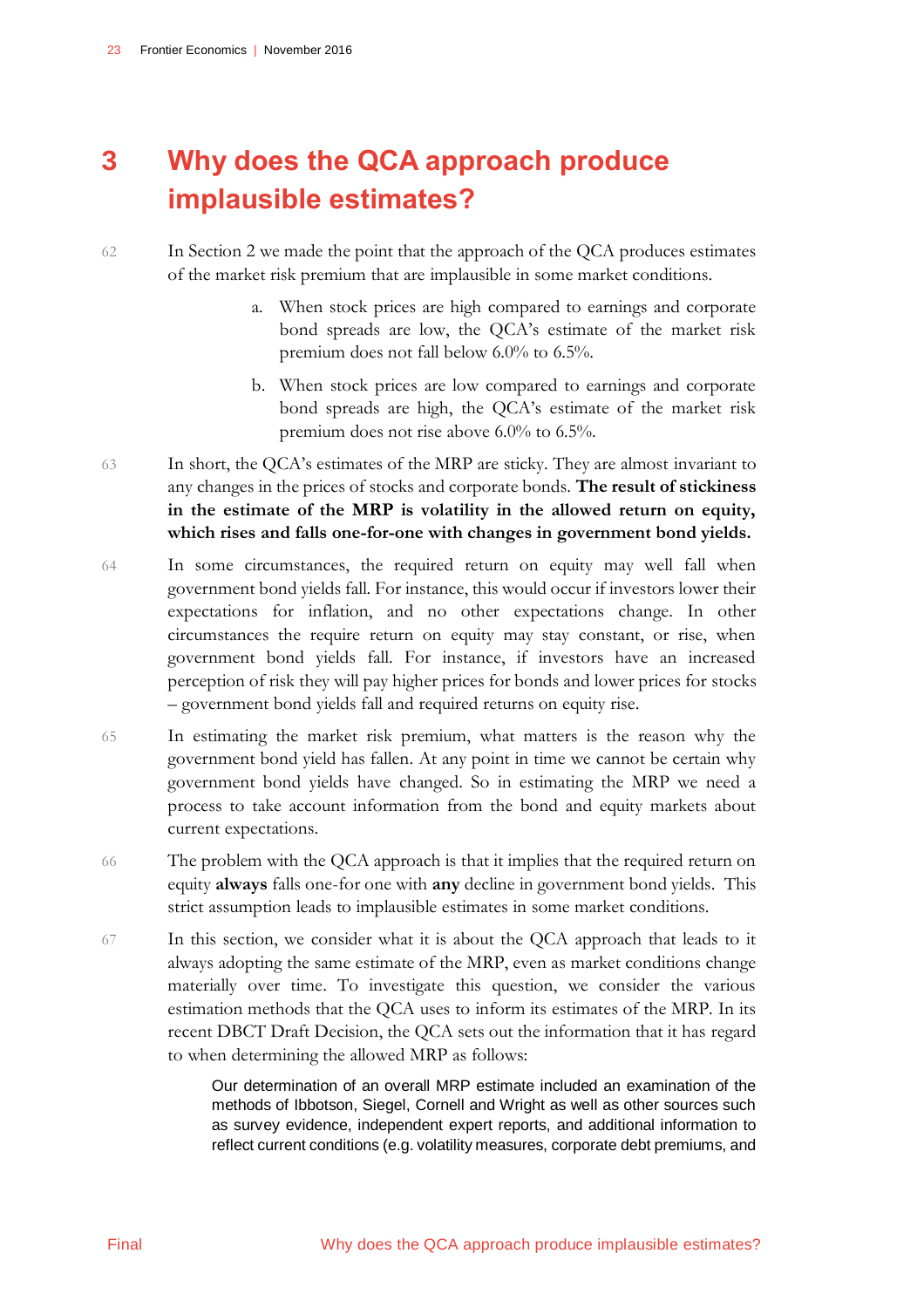liquidity premiums on government bonds). We also took into account the relationship between the RFR and the MRP.<sup>63</sup>

68 In its Market Parameters Decision and its DBCT Draft Decision the QCA sets out point estimates for the five methods that are listed above, and ranges for three of those methods. The QCA's estimates are summarised in Figure 8 below.

<span id="page-27-0"></span>

Figure 8: QCA MRP estimates

*Source: Market Parameters Decision, p. 23; DBCT Draft Decision, pp.73-74.*

#### 69 Figure 8 shows that:

- a. The QCA's Ibbotson, Siegel and Survey estimates are essentially identical in the two decisions; and
- b. The QCA's Cornell and Wright estimates are materially higher in the DBCT Draft Decision.
- 70 In its DBCT Draft Decision, the QCA concluded that:

Our assessment of these estimates, together with additional sources of information, confirm that our preferred MRP estimate of 6.5 per cent remains a valid estimate for this draft decision.<sup>64</sup>

71 The QCA has not explained how it has distilled the evidence set out above into a point estimate of 6.5%, other than to note that it has not applied an equallyweighted mean<sup>65</sup> and that:

> Our view is that applying our judgement to assess the strengths and weaknesses of the estimates obtained from several different methods, as well as to assess other relevant information, to arrive at a final estimate for the MRP, was appropriate.<sup>66</sup>

72 That is, it is left for stakeholders to try to reverse engineer precisely how the QCA has processed the evidence that it considers to be relevant into a final estimate of

<sup>63</sup> DBCT Draft Decision, p. 75.

<sup>64</sup> DBCT Draft Decision, p. 74.

<sup>65</sup> DBCT Draft Decision, p. 75.

<sup>66</sup> DBCT Draft Decision, p. 75.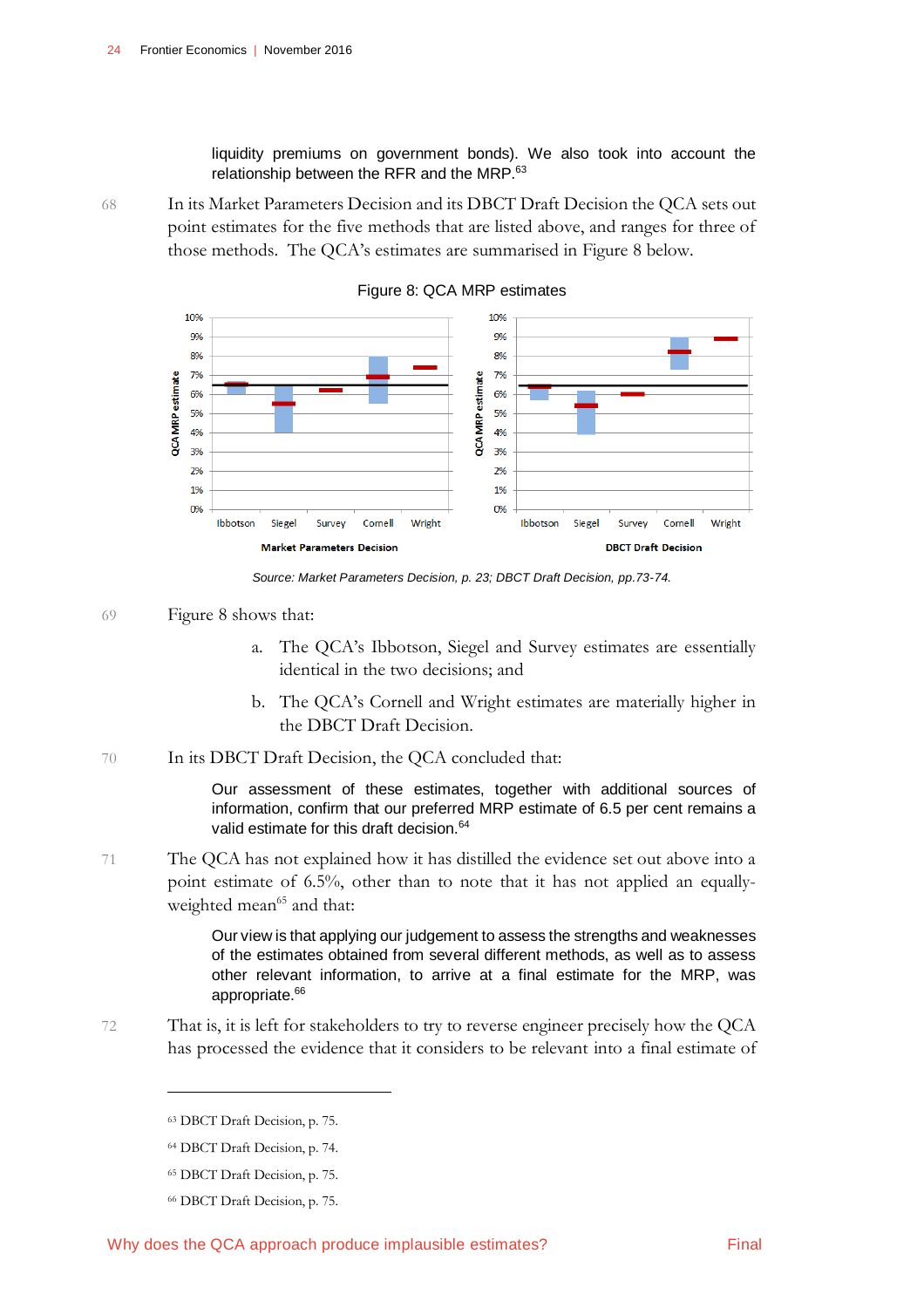6.5%. What is clear from Figure 8 is that the QCA's Cornell and Wright approaches must both receive negligible weight. This follows from the fact that the QCA estimates from those two methods increased materially between the two decisions, but the QCA has made no change to its MRP allowance.

73 Thus, by assigning negligible weight to the only two approaches that vary over different market conditions, the QCA approach guarantees a constant MRP allowance. That is, if material weight is assigned only to methods that produce essentially constant estimates over time, it is impossible for there to be any result other than a constant allowed MRP.

74 The adoption of a constant MRP is inconsistent with the QCA's own view that:

…the market risk premium varies over time and its relationship with the risk‐free rate likely changes, 67

but it is consistent with the QCA's acknowledgement that, under its estimation approach, the MRP is a:

non-time-variant parameter.<sup>68</sup>

75 In summary:

- a. The QCA's approach to estimating the MRP produces outcomes that are implausible in some market conditions, including the prevailing market conditions; and
- b. The root cause of these implausible outcomes is the fact that the QCA's approach produces an essentially constant MRP allowance; and
- c. The reason that the QCA's approach produces a constant MRP allowance is that it assigns no material weight to the approaches that do produce MRP estimates that vary over time. Rather, the QCA approach leads to an outcome that changes in the risk free rate of interest necessarily flow through to the same change in the expected market return.

<sup>67</sup> Market Parameters Decision, p. 81.

<sup>68</sup> QR Final Decision, June 2016, p. 49.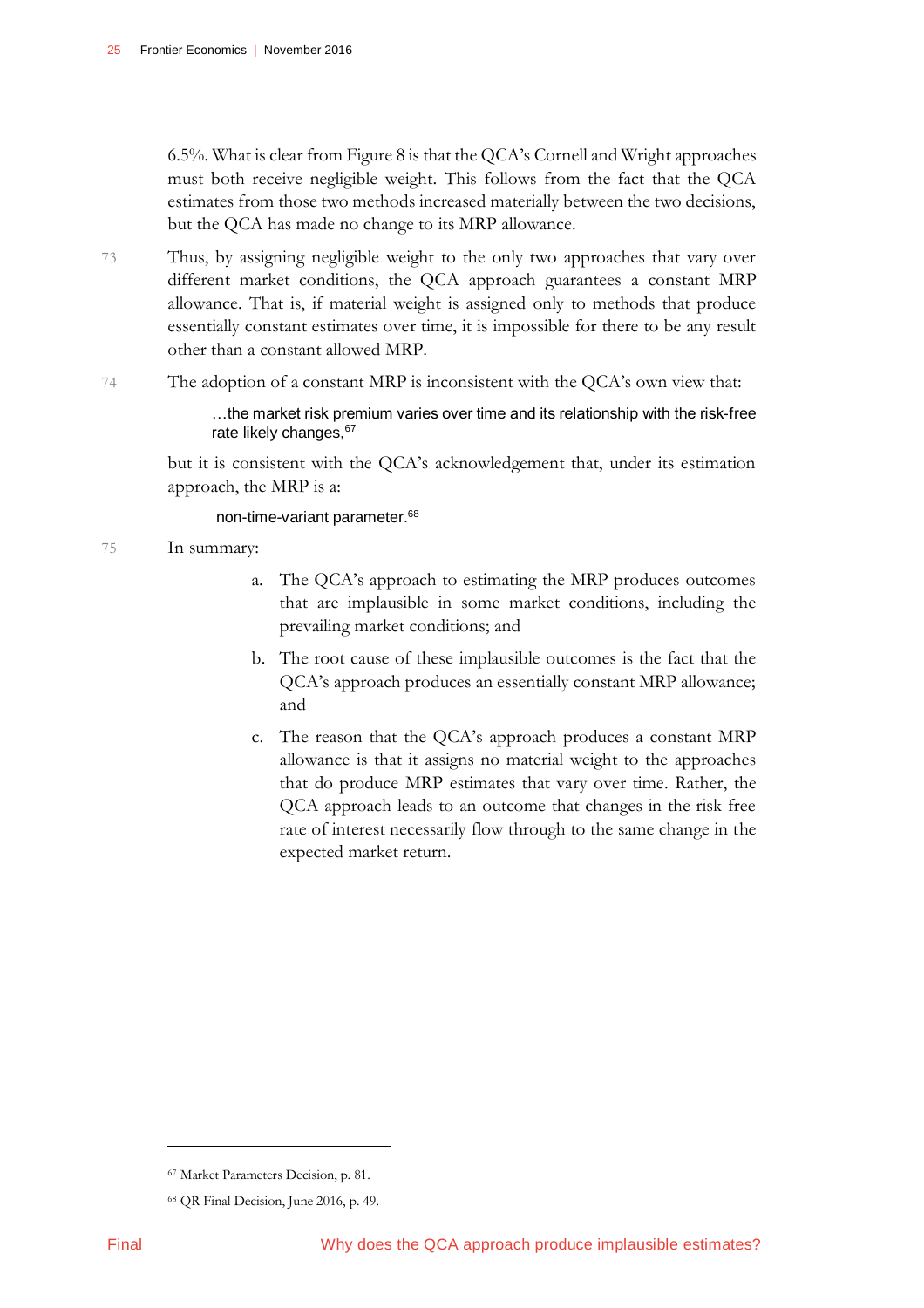# <span id="page-29-0"></span>**4 Recommended changes to the QCA's approach to setting the MRP allowance**

# <span id="page-29-1"></span>**4.1 Overview**

- 76 Our view is that the QCA's approach to setting the MRP allowance would be improved by:
	- a. Applying relatively less weight to methods that are known to produce essentially the same estimate of the MRP in all market conditions; and
	- b. Applying relatively more weight to methods that produce MRP estimates that vary over different market conditions.
- 77 In the remainder of this section, we provide a brief summary of our recommended approach to each of the QCA's estimation methods. This is followed by discussion of how estimates of the MRP from different estimation techniques can be distilled into a final MRP estimate in a manner that increases objectivity, transparency and consistency.

# <span id="page-29-2"></span>**4.2 Individual estimation methods**

## **4.2.1 Historical excess returns (Ibbotson)**

- 78 We agree that the mean of historical excess returns produces a valid estimate of the long-run average MRP and should be afforded material weight. This approach produces an estimate of the MRP in average market conditions (that is, the average conditions over the historical period that is used).
- 79 The MRP allowance should not be based exclusively on this approach because the current market conditions may differ from the long-run average market conditions – for example, if government bond yields were currently lower than at any time during the historical period over which the mean was computed.

# **4.2.2 Excess returns adjusted for unanticipated inflation (Siegel)**

80 We have previously submitted $^{69}$  that there is no sound basis for the use of the QCA's "Siegel" method. There is a conceptual flaw in assigning so much relevance to this revision to historical excess returns, as we explain below by answering four questions.

<sup>69</sup> SFG (2015).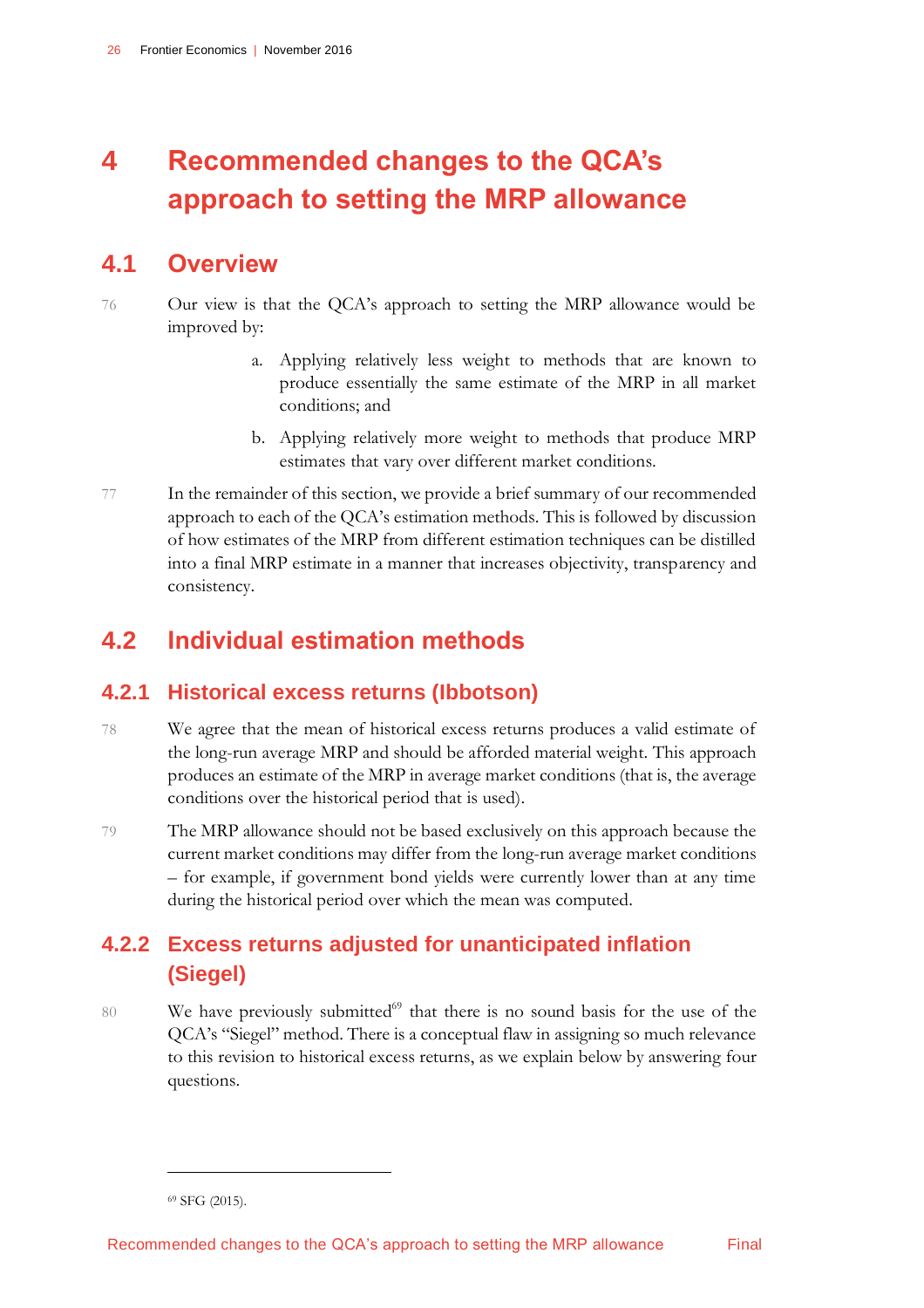### *First, why do we refer to historical returns at all in estimating the market risk premium today?*

- 81 We have information on stock prices, earnings expectations, corporate bond yields and other contemporaneous information we can use to estimate the market risk premium. But regulators, investors, regulated entities and users recognise that there is estimation error in contemporaneous estimates of the market risk premium.
- 82 This means there is the risk that, if we rely solely on timely information about expected market returns, that we make a material error in the estimate of the MRP. Reference to past returns mitigates the risk that this material error occurs.

#### *Second, what can we interpret from past returns information?*

- 83 Past returns information allows us to make an estimate of the market return, and market risk premium, which would occur on average. If we knew nothing about what the market's expectations were today (for instance, if we didn't have information on stock prices, earnings expectations or corporate bond yields) reference to historical returns allows us to make an estimate of the expected market return and MRP.
- 84 There is an important assumption that underpins this reference to historical returns. The assumption is that the sample of returns information is unbiased. This means there is an equal chance that returns in the past were better than investors expected, or worse than investors expected. In the short term this assumption is unlikely to hold. In a single year equity market returns might be  $+60\%$  or  $-40\%$ which is not what investors would have expected. But as the time series is extended there is an increased chance that the average from past returns represents investors' expectations.
- 85 Now consider the use of the adjustment to average returns which the QCA refers to as the Siegel approach. By incorporating this adjustment, the QCA forms the view that the average outcome from historical returns is not an unbiased estimate of investor expectations. Rather, the QCA makes the assumption that equity investors earned returns which were above what the investors expected. The basis for this view is that inflation in one period of time was above what investors expected, reducing real government bond yields and adding a boost to the realised return premium that investors earned, compared to what was expected.
- 86 The reason we question the logic of the QCA approach is that it places disproportionate weight on **one** particular explanation for the 6.5% average excess return. There are countless reasons why average excess returns could have been above or below investor expectations in a particular time period.
	- a. In the 17 months from October 2007 to February 2009 the Australian equity market recorded returns of -48%. It was not until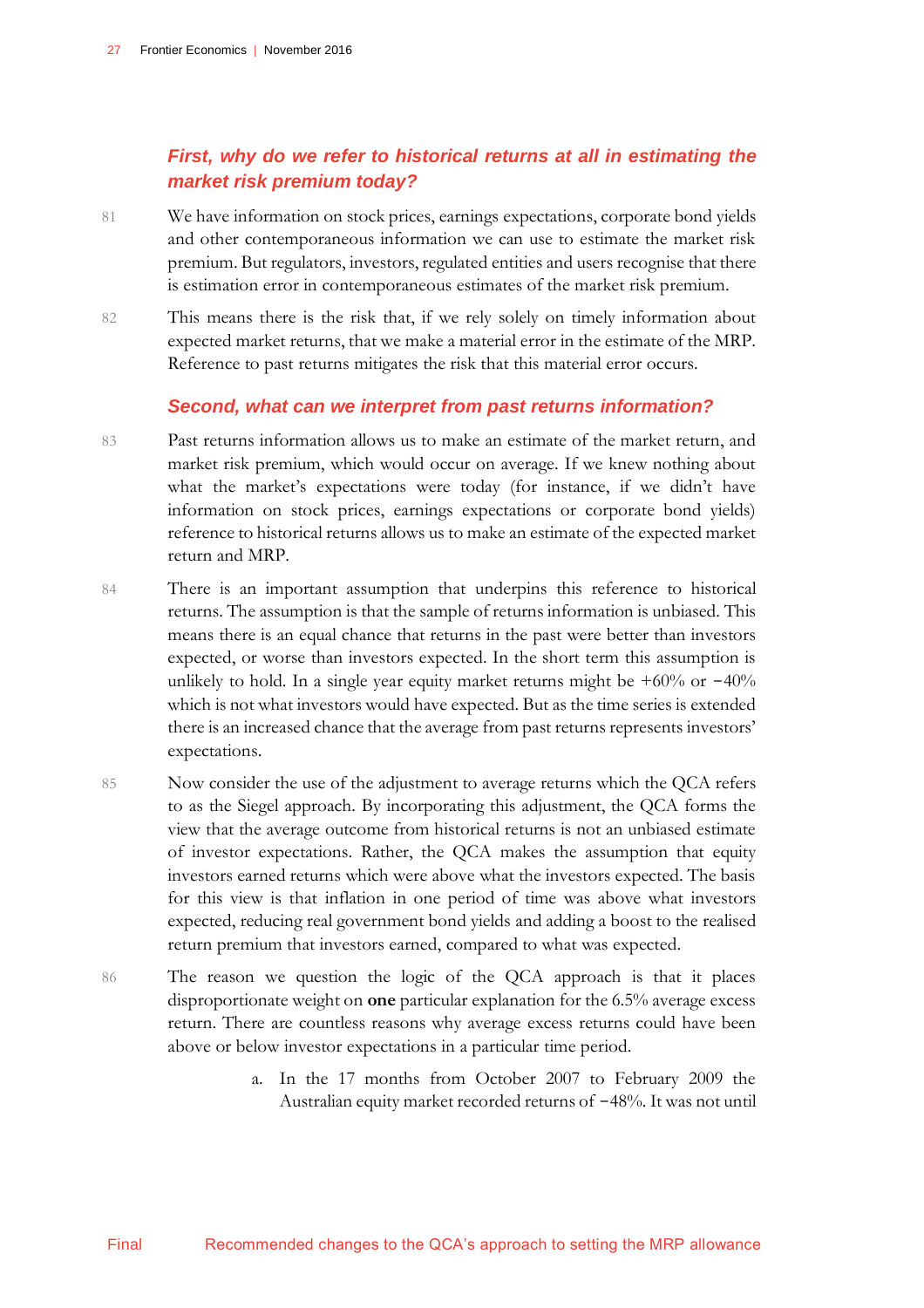2013 that market recovered to its level observed prior to the GFC.<sup>70</sup> So we have a six year period of zero aggregate returns on the Australian equity market. This is below what investors would have expected.

- b. There is another six per period ending in September 1987 when the Australian market earned total returns of +332%, equivalent to 28% per year. The market then lost 40% in the crash of October 1987 and took another three years and seven months to return to its pre-crash levels.<sup>71</sup>
- 87 The key point is that a large number of shocks affect market returns and government bond yields but there is a single idea that is relied upon by the QCA to adjust the historical returns series to what it considers to be an unbiased level – the concept of unexpected inflation. In addressing this issue in its decisions, the QCA provides commentary to support its view that (a) inflation was higher than expected, and (b) this led to real government bond yields being lower than expected. The QCA is not suggesting that real market returns were unusually high, but rather that real government bond yields were unusually low (low, that is, compared to expectations).
- 88 In short, in giving so much weight to the Siegel adjustment, what the QCA is saying is:
	- a. We are very confident that government bond yields for a long period of time were below what investors expected, and so we need to decrease the average excess returns to get an unbiased estimate of the long run average MRP; but
	- b. With respect to all other factors that affected government bond yields and equity market returns, we have no reason to think that these factors led to average excess returns being too high or too low.

## *Third, can we have so much confidence in the theoretical argument that underpins the Siegel approach that it should materially affect the MRP estimate?*

- 89 This confidence in giving such weight to the Siegel adjustment is not justified for the following reasons.
	- a. No one actually knows what inflation expectations were. So implementation of the Siegel approach requires strong assumptions to be made about what was a reasonable expectation for real government bond yields. The QCA makes an estimate of

<sup>70</sup> Figures reported in this paragraph are based on the All Ordinaries Total Return Index and do not include benefits of imputation associated with dividends.

<sup>71</sup> Figures reported in this paragraph are based on the Datastream Australia Total Market Index.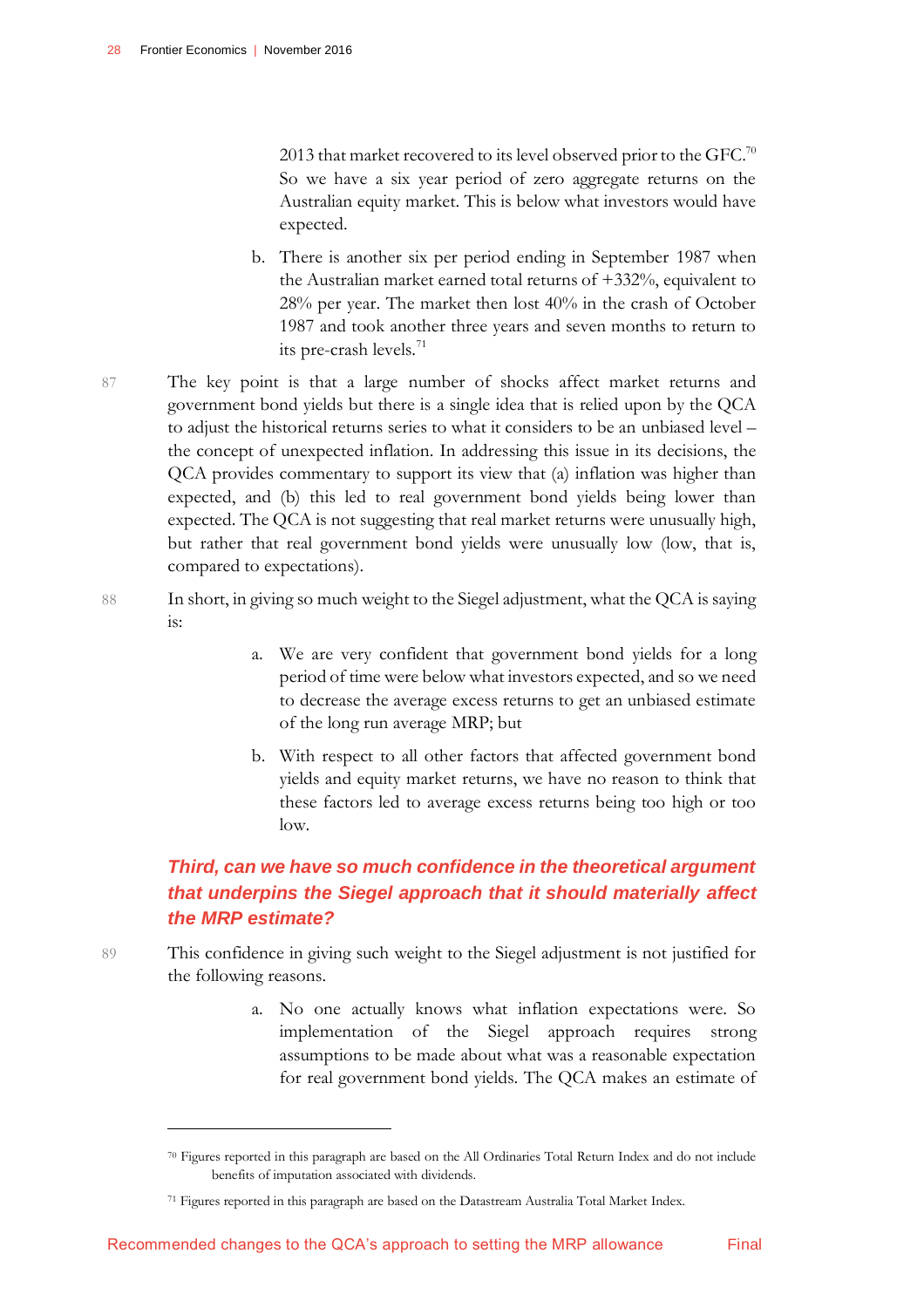the average real government bond yield using data from 1986 onwards<sup>72</sup> and says this is the best estimate of what investors over all years would have expected.

**This is the crux of the matter – the QCA considers that a short time period with a fundamentally different central bank regime can be used to estimate what expected real government bond yields were over all years. We do not know what investors expected government bond yields to be over all years, and this one assumption ends up carrying considerable weight in the QCA's overall MRP estimate.**

b. The main prediction underpinning the Siegel approach (that is, that real government bond yields would rise relative to 1990 levels) has turned out to be completely wrong.

We are at the end of a ten year period in which real government bond yields have averaged 2.0%, and a 20 year period in which real government bond yields have averaged 2.7%, which are well below the QCA's 3.8% estimate of investor expectations for real government bond yields.

- c. Siegel himself proposes several possible explanations for the low real government bond yields observed since the 1920s. However, the QCA's Siegel approach focuses exclusively on only one of those explanations — unanticipated inflation. In doing so, the QCA overstates the role of unanticipated inflation in explaining the low real yields noticed by Siegel.
- d. The "correction" that the QCA applies to the Ibbotson estimate, when applying its Siegel approach, is likely to be overstated as it fails to account for likely illiquidity premia within the yields on inflation-protected bonds.
- e. The Siegel estimator is simply another version of the Ibbotson estimator, so the inclusion of both as separate methods is to essentially double the weight given to historical average excess returns.

#### *Fourth, how can we interpret historical returns evidence?*

90 In our view there is no basis for assigning any weight to the Siegel adjustment for unanticipated inflation. The adjustment relies entirely on one important assumption – that the average real government bond yield observed since 1986 is the best estimate of what the expected real government bond yield was over all historical periods. This one assumption reduces the MRP implied by past excess returns by a whole percentage point, from 6.5% to 5.5%. This is a very strong

<sup>72</sup> Market Parameters Decision, p. 81. The figure used by the QCA is 3.8% using data from 1986 to 2012.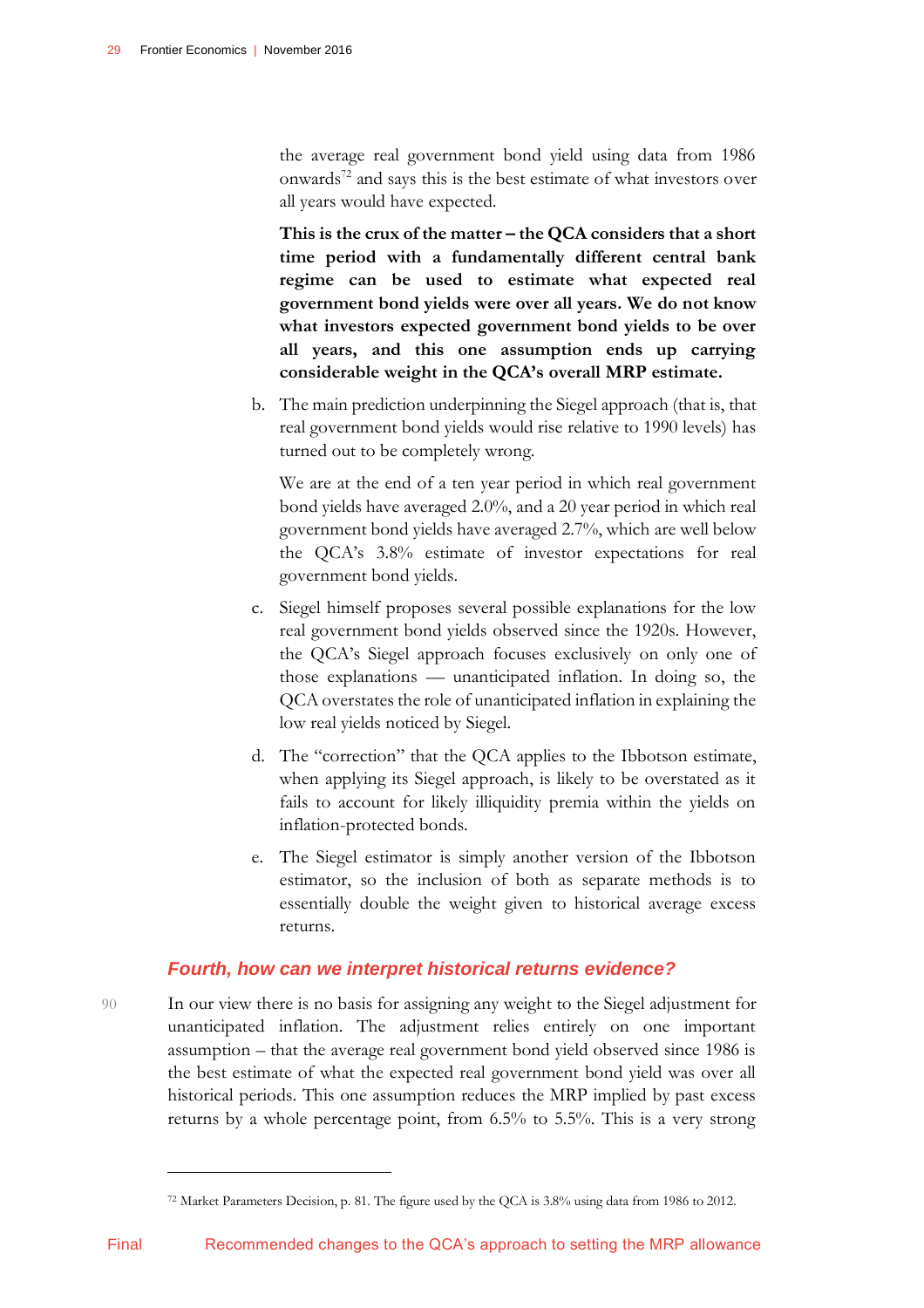assumption to apply to a different regime in terms of economic development, fiscal policy and central bank objectives.

91 Yet this assumption fundamentally alters the basis for referring to past returns at all – that we are attempting to mitigate estimation error – because of the risk that our interpretation of any one piece of evidence leads to a spurious result.

## **4.2.3 Surveys**

### *Pablo Fernandez*

- 92 The QCA considers two forms of survey evidence. The first of these is a series of surveys conducted by Spanish academic Pablo Fernandez. This survey consistently produces an MRP estimate in the order of  $6\%$  – in raging bull markets and during the depths of the GFC, it is always close to  $6\%$ .
- 93 The QCA notes that (as for every method) this estimate of the MRP must be grossed-up to include the QCA's estimate of the value of imputation credits. In its Market Parameters Decision, the QCA erroneously calculated the grossing-up to amount to 0.18%, but corrected this to 0.83% in its UT4 Draft Decision.<sup>73</sup> This led the QCA to conclude that the with-imputation estimate of the MRP (that is, an estimate that is comparable to the QCA's with-imputation estimates from other methods) is  $6.8\%$ .<sup>74</sup>
- 94 We have previously submitted<sup>75</sup> that the Fernandez survey results should be afforded no weight for reasons including:
	- There is no information about the qualifications of respondents.
	- b. There is no information about the non-response rate.
	- c. The survey does not ask respondents what they are using the MRP for. It is unlikely that any of the respondents would be using the MRP to make real-world investment decisions. As Lally has noted "The respondents to these surveys are academics, analysts, and managers rather than investors per se."76
	- d. There is no information about the values that participants use for other WACC parameters (for example, whether they are using higher values of the risk-free rate in lieu of a higher value for MRP).
	- e. The vast majority of survey respondents indicate that their estimate is based on either the Ibbotson estimate, a textbook or historical data. Thus, the vast majority of survey responses are based on backward-looking historical information and are not forward-

<sup>73</sup> UT4 Draft Decision, p. 232.

<sup>74</sup> UT4 Draft Decision, p. 232.

<sup>75</sup> SFG Consulting (2014).

<sup>76</sup> Lally (2013), p. 23.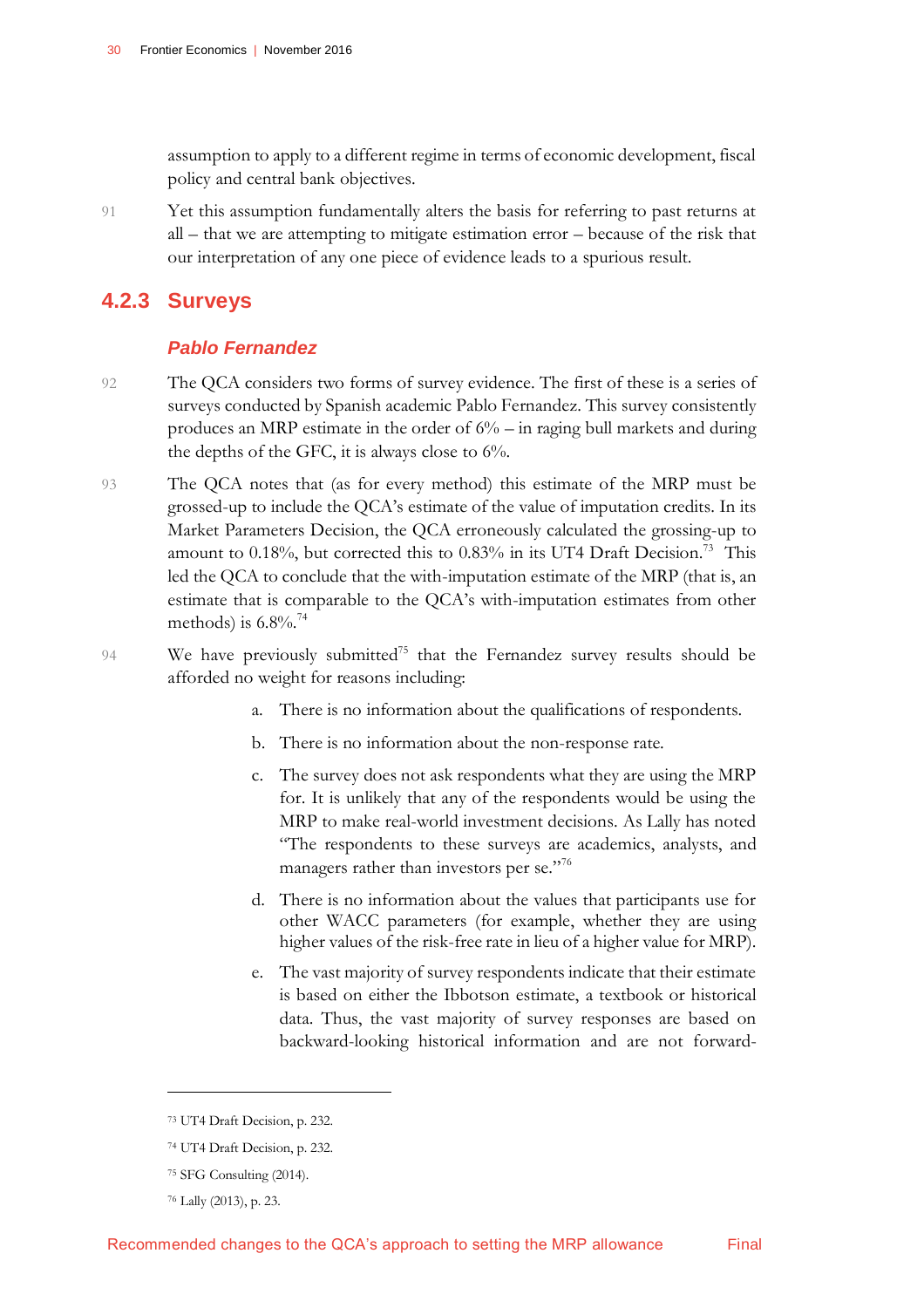looking estimates of MRP. This is consistent with the fact that the survey responses for Australia effectively reproduce the long-run historical estimate. This implies that the survey estimate should not be treated as being independent of the historical estimate and it should not be treated as a forward-looking estimate.

95 We remain of the view that the Fernandez surveys do not contribute any valuable information and should be afforded no weight. However, we recognise that the QCA has considered our arguments and has concluded that the Fernandez surveys are "timely, clear and properly reflective of the views of the market."<sup>77</sup>

#### *Independent expert valuation reports*

- 96 In its UT4 Draft Decision, the QCA agreed with our suggestion to consider MRP estimates in independent expert valuation reports that are prepared in conjunction with major corporate transactions.<sup>78</sup> At the QCA's request, we provided the QCA with a set of 29 reports. It is agreed between us and the QCA that, across those reports, the mean is  $6.4\%$  and the median is  $6.0\%$ , excluding imputation credits.<sup>79</sup>
- 97 In our previous submission, we noted that "On average, these reports use a riskfree rate that is 0.5% higher than the spot government bond yield at the time of the report."<sup>80</sup> Thus, it would be clearly inappropriate to consider that these reports would support an approach that pairs the quoted MRP estimate with the contemporaneous government bond yield.
- 98 We have also submitted that, for this data set, the mean is a more appropriate and reflective estimate than the median. $81$  As well as being the median estimate,  $6\%$  is also the *minimum* estimate. None of the reports that were evaluated by the QCA adopts an estimate below  $6\%$ , but 41% of them adopt an estimate above  $6\%$ , as set out in Table 3 below.

| <b>Estimate</b> | <b>Frequency</b> |
|-----------------|------------------|
| 6%              | 59%              |
| 7%              | 14%              |
| $6 - 7%$        | 3%               |
| $6 - 8%$        | 24%              |

#### <span id="page-34-0"></span>Table 3. Independent expert report estimates of ex-imputation MRP

<sup>77</sup> UT4 Draft Decision, p. 231.

<sup>78</sup> UT4 Draft Decision, p. 232.

<sup>79</sup> UT4 Draft Decision, p. 232.

<sup>80</sup> SFG (2014), paragraph 120.

<sup>81</sup> SFG (2014), paragraph 100.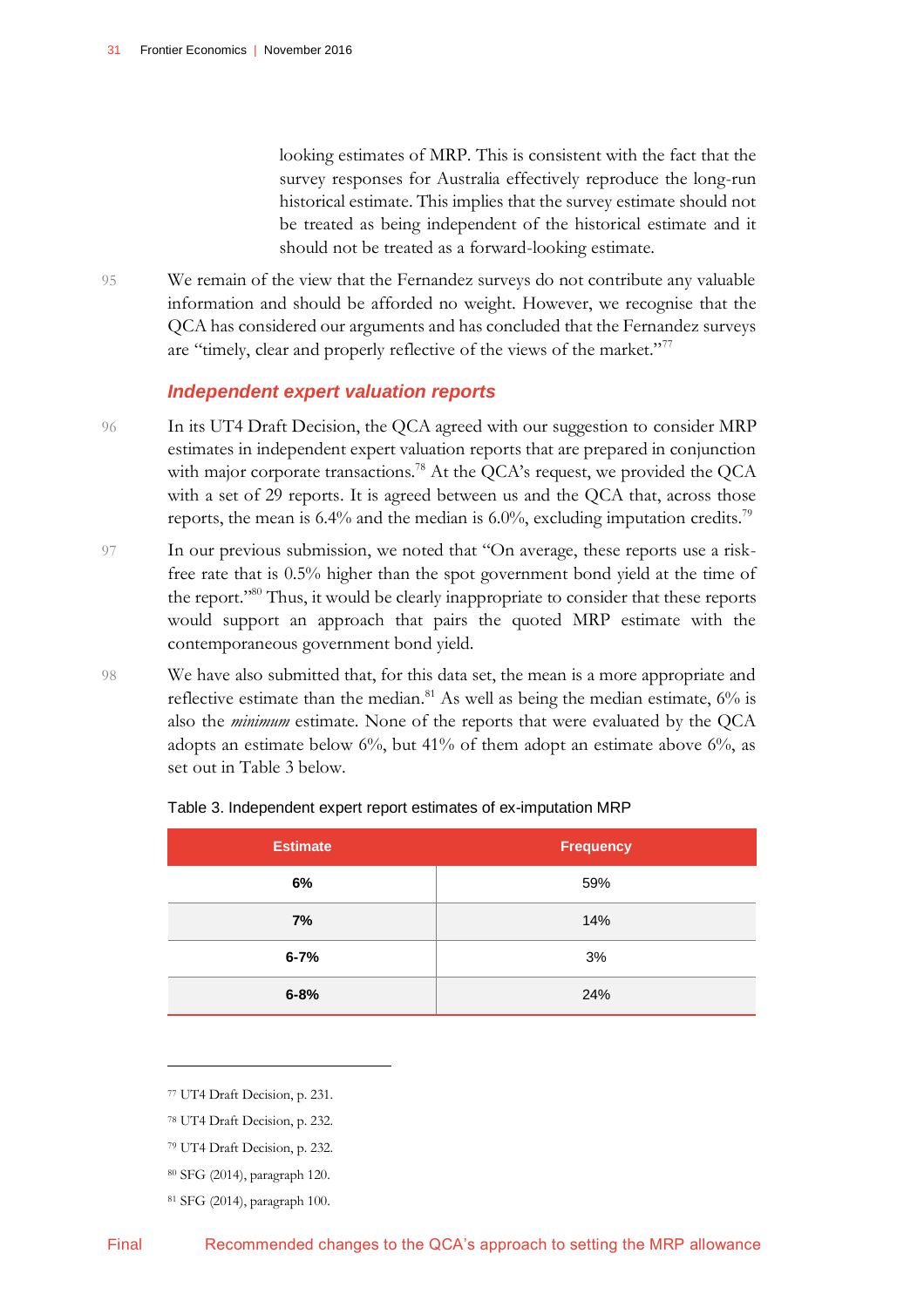#### *Source: Independent expert reports*

99 The QCA dismisses this point in the following sentence: …we consider that the more appropriate statistic is the median, to eliminate the influence of outliers in this small sample.<sup>82</sup> 100 However, there are no outliers in this data set in the sense that every single midpoint estimate is within the narrow range of 6-7%. 101 For the reasons set out above, our view is that characterising this evidence as supporting an (ex-imputation) MRP of 6% is misleading, but we recognise that this is the conclusion that the QCA has reached. 102 The QCA then grosses-up this estimate to incorporate its assumed value of imputation credits, resulting in a with-imputation estimate of  $6.8\%$ .<sup>83</sup> 103 However, in its DBCT Draft Decision, the QCA states that: Survey evidence supports an estimate of 5.1 per cent (excluding imputation credits), and 6.0 per cent (including imputation credits). 104 No explanation has been provided for why the QCA has materially reduced its

- survey estimate of the MRP. In our view, the MRP estimate would not take account of survey evidence. But if survey evidence was to be incorporated into the QCA analysis we consider that the evidence provided by a survey of independent expert reports is more credible than survey estimates compiled from a poll of academics and market practitioners.
- 105 The respondents to the poll do not need to justify their response, and it is unclear whether their responses pay particular attention to market conditions at the point in time. In contrast, the valuations provided by independent expert reports generally reflect market prices, so the joint expectations embedded in cash flow projections and discount rates will be a better approximation of market expectations than a poll.

## **4.2.4 Dividend discount model (Cornell)**

- 106 We agree with the QCA that a dividend discount model should be used to inform the estimate of the MRP. The QCA uses what it calls the "Cornell" method, which draws its name from Cornell (1999). However, the QCA's dividend discount model differs materially from that actually proposed by Cornell in three ways:<sup>84</sup>
	- a. Rather than simply solving for a single required return on equity in the standard way, the QCA assumes that equity holders require a low return for ten years and then there is a step change to a higher

<sup>82</sup> DBCT Draft decision, p. 232.

<sup>83</sup> UT4 Draft Decision, p. 232.

<sup>84</sup> The QCA recognises these differences in its DBCT Draft Decision, Footnote 201, p. 70.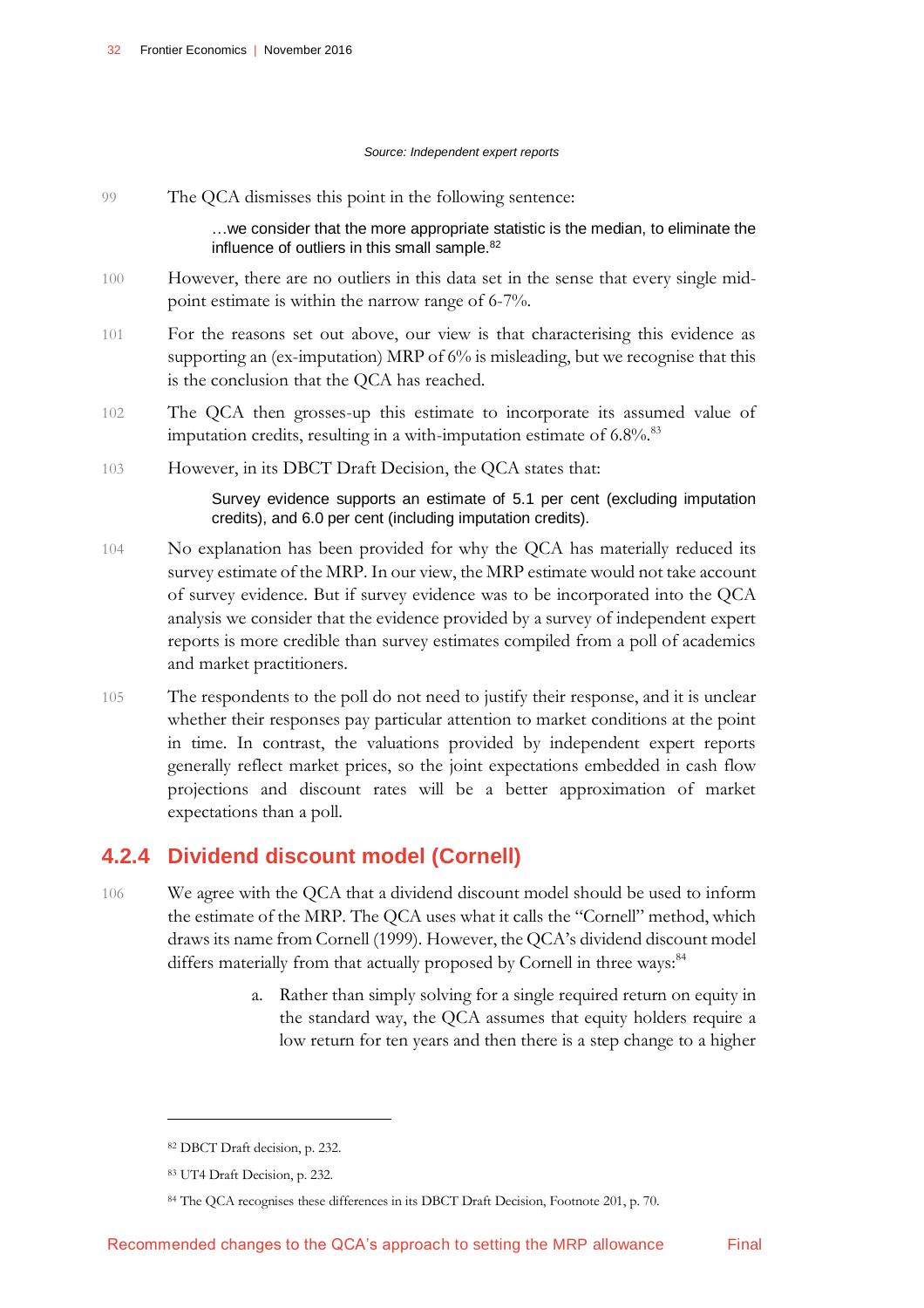required return on equity thereafter. The MRP estimate is then based on the low return for the first ten years.

- b. Rather than setting the long-run growth rate equal to the GDP growth rate, the QCA makes deductions on the basis that corporate dividends and earnings do not grow as fast as GDP – even though we have previously demonstrated that corporate dividends and earnings have grown faster than GDP over the last three decades. The MRP estimate is then based on the reduced growth rate.
- c. Rather than deducting the same risk-free rate that is used elsewhere in the CAPM formula, the QCA deducts a higher risk-free rate when estimating the MRP.<sup>85</sup>
- 107 All of these adjustments result in the MRP estimate being lower than under a standard implementation of the method advocated by Cornell (1999). In short, the QCA assumes that sometime later we will observe a high cost of capital (compared to the cost of capital today) and low growth (compared to growth rates observed today) which pushes down the estimate of today's cost of capital.
- 108 We have previously made submissions on these points to the QCA and note that the QCA has rejected those submissions and maintained its approach of making the three adjustments set out above. Importantly, we have previously demonstrated that:
	- a. The assumption that the expected market return after 10 years will revert to its long term average leads to incredibly large variation over time in the expected market return and market risk premium estimates.<sup>86</sup> The QCA could replicate this analysis by showing what its market risk premium estimates would have been over the past 10 years.
	- b. The QCA's assumption about earnings growth (real growth 1% less than GDP growth) is not consistent with the actual earnings growth observed for listed firms in the current regime of low inflation and high price/earnings ratios.<sup>87</sup>
	- c. In more than one submission we have made the point that it is illogical to have different estimates of the expected market return depending upon whether the regulatory period is 1 year, 4 years or 10 years. At any point in time the government bond yield will differ by maturity of debt. But the QCA applies the same MRP estimate. So if the regulatory period is 1 year, 4 years or 10 years the QCA will have a different prediction of the market return.

<sup>85</sup> See Appendix 7.1 for more information.

<sup>86</sup> SFG (2014), Figure 2.

<sup>87</sup> SFG (2014), Figures 3 and 4.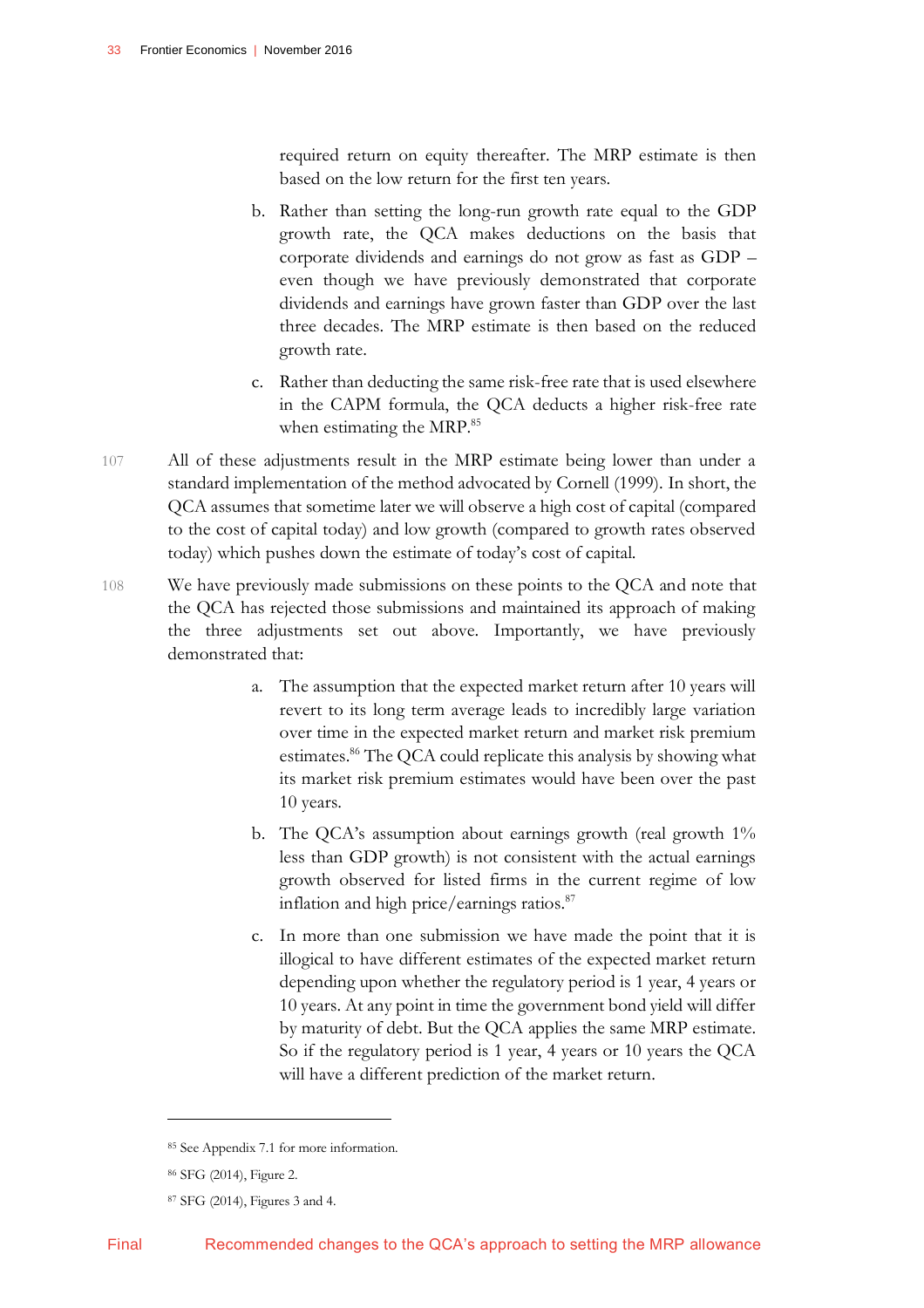## **4.2.5 Historical real returns (Wright)**

- 109 In our view, the Ibbotson and Wright methods should be considered jointly as they are two different methods for obtaining an MRP estimate from the historical data. These two methods sit at either end of a theoretical spectrum.
	- a. The Ibbotson method assumes that the best estimate of the MRP is the average excess return and the required return on equity rises and falls one-for-one with changes in government bond yields; and
	- b. The Wright approach assumes that best estimate of the real required return on equity is the average real return on equity, which means that the MRP changes over time due to variation in government bond yields and inflation expectations.
- 110 Since the truth likely falls somewhere between these two theoretical endpoints, our view is that both should be afforded material weight.
- 111 In this respect, our view is entirely consistent with Lally's advice to the QCA:

I consider that the set of methodologies considered by the QCA should be augmented by one involving estimating the expected real market cost of equity from the historical average actual real return and then…converting the estimate of the expected real market cost of capital to its nominal counterpart.<sup>88</sup>

- 112 Lally (2013) concludes that the evidence on which end of the spectrum should be preferred is "not decisive"<sup>89</sup> and consequently recommends that both approaches should be given weight. Lally (2013) also notes that the Wright approach is used extensively by UK regulators. $90$
- 113 Moreover, Siegel (1999) also concludes that real stock returns have "displayed remarkable long-term stability" which is entirely consistent with the use of the Wright approach:

The real return on stocks, as I have emphasised [1998] has displayed a remarkable long-term stability…The relative stability of long-term real equity returns is in marked contrast to the unstable real returns on fixed income assets.<sup>91</sup>

114 However, in its DBCT Draft Decision, the QCA states that:

…very low weight [is] afforded to this method." <sup>92</sup>

- 115 The reasons proposed for the effective rejection of the Wright evidence are:
	- a. If the QCA were to take into account evidence from different methods applied to foreign markets, that may produce a lower

 $\overline{a}$ 

<sup>92</sup> DBCT Draft Decision, p. 73.

<sup>88</sup> Lally (2013), p. 3.

<sup>89</sup> Lally (2013), p. 6.

<sup>90</sup> Lally (2013), p. 13.

<sup>91</sup> Siegel (1999), p. 12.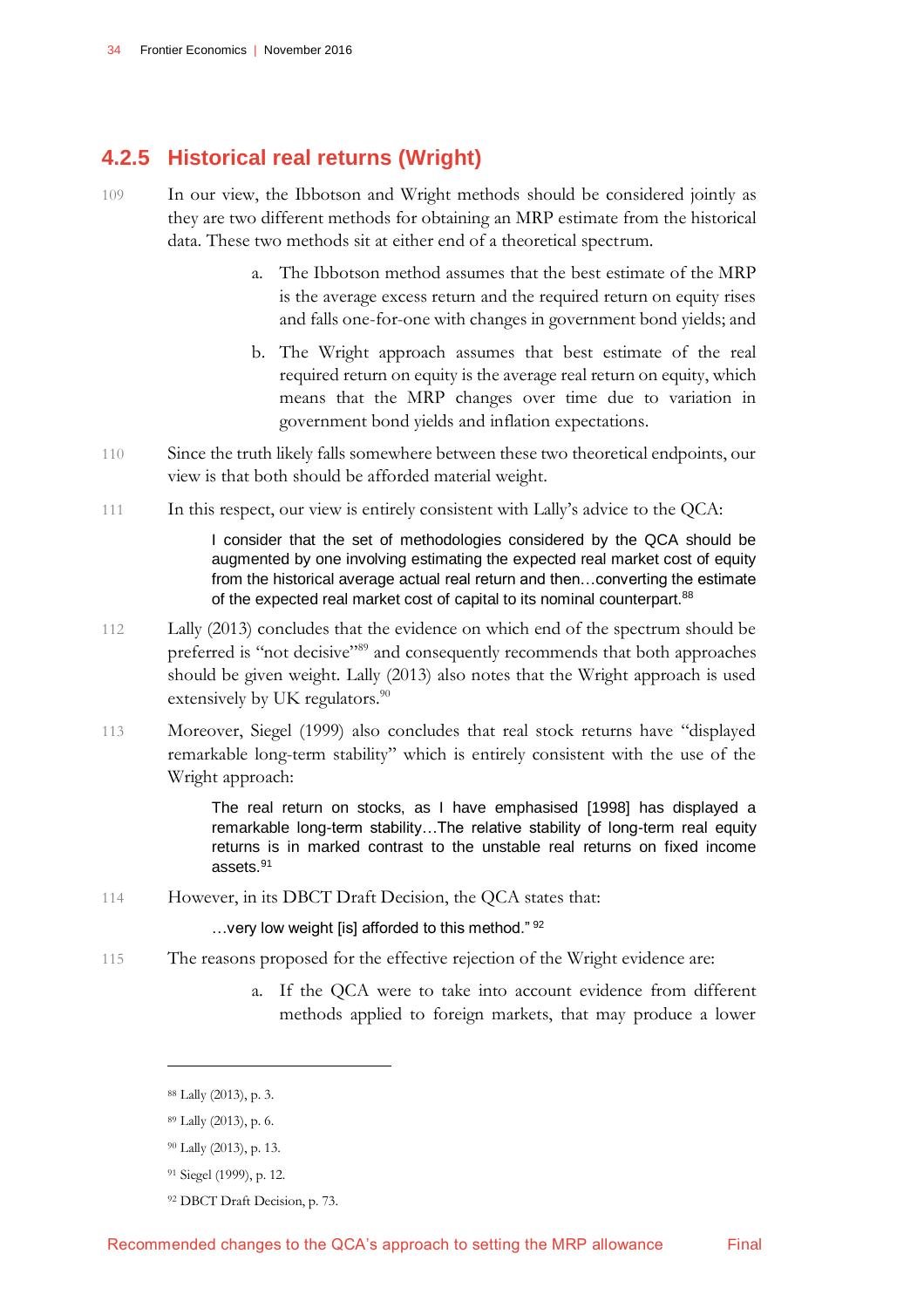estimate that offsets the effect of the currently higher Wright estimate;<sup>93</sup> and

- b. Although the Wright and Siegel methods produce materially different estimates, they are designed to address the same issue and each may be superior under certain conditions.<sup>94</sup>
- 116 The first of these reasons is clearly irrelevant logically, the fact that a different method applied to a different market might produce a different result has no bearing at all on whether or not the Wright method applied to the Australian data is relevant evidence that the QCA should consider.
- 117 The second of the QCA's proposed reasons is drawn from Lally (2015). Lally argues that the Wright and Siegel approaches are designed to address the same issue. This is not correct.
	- a. The basis for the Siegel approach is that there is one particular influence on the historical data – unanticipated inflation – that leads to a bias in the implied market risk premium. This means that, if the Siegel adjustment is adopted, we will have the same adjustment regardless of whether today's government bond yield is high, low or average.
	- b. The Wright approach does not say that the average excess return has a downward bias regardless of today's risk free rate. It says that, at low risk free rates the MRP implied by excess returns is too low because we do not expect a one-for-one movement in the required returns on the equity market and government bond yields.
	- c. In short, at average government bond yields, the MRP implied by the Siegel approach will necessarily be below the average excess returns. But the MRP implied by the Wright approach will be approximately equal to average excess returns.
- 118 Regardless of whether the two approaches address the same or different issues, Lally still recommends that the Wright approach should be included as one of the methods that the QCA considers – and we agree with that assessment.
- 119 In summary, our conclusion is that there is no basis for the QCA's effective rejection of the Wright evidence – it has provided no cogent reason for rejecting the Wright evidence and it has done so against the advice of its consultant.

<sup>93</sup> DBCT Draft Decision, p. 72.

<sup>94</sup> DBCT Draft Decision, pp. 72-73.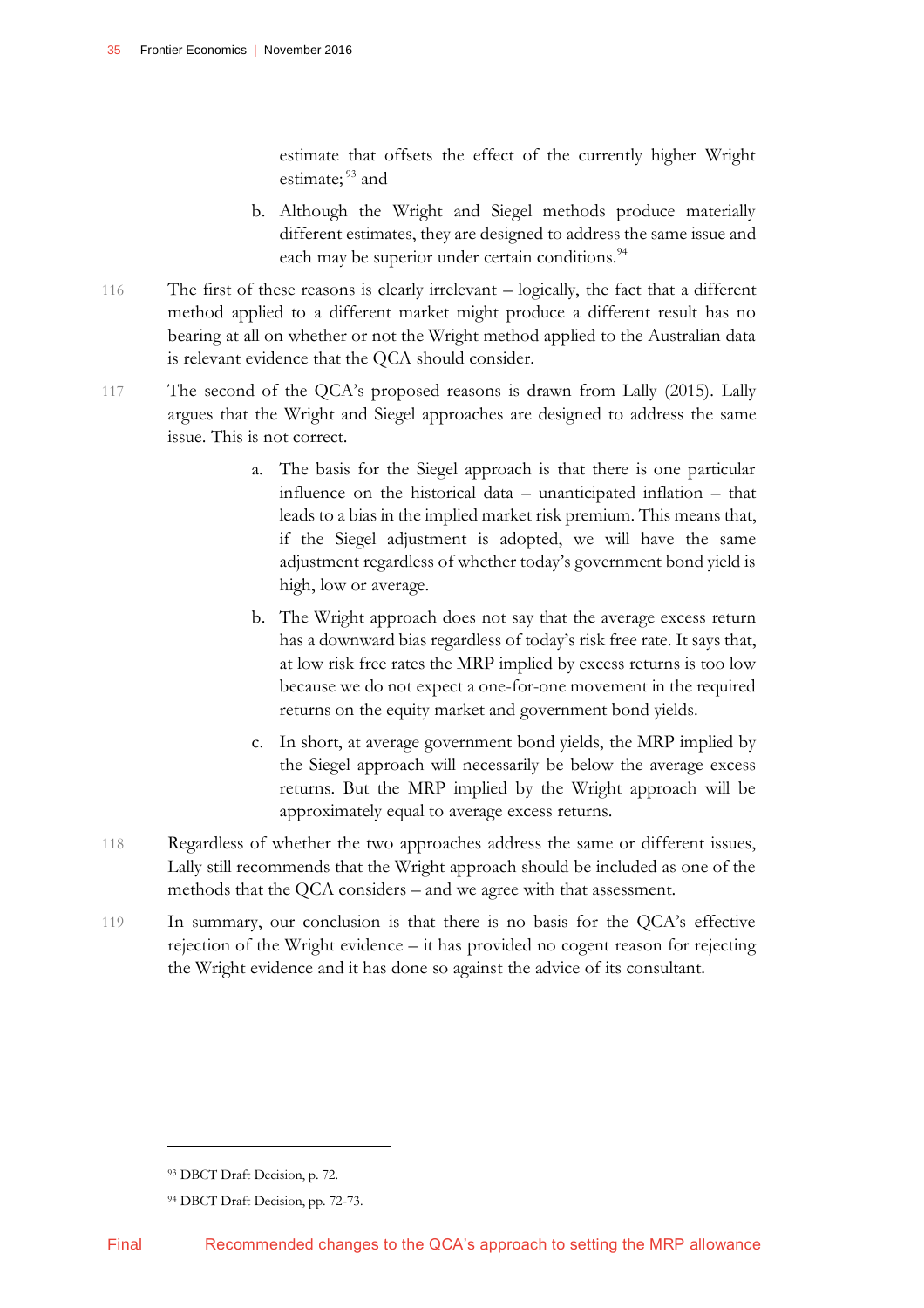# <span id="page-39-0"></span>**4.3 Reaching conclusions based upon the evidence**

## **4.3.1 Three simple questions add substantial clarity**

- 120 The discussion presented in Sub-sections 4.2 to 4.2.5 addressed specific issues associated with five estimation approached used by the QCA to estimate the MRP. In this sub-section we address the issue of interpretation of evidence, once decisions are made upon what estimation methods are relevant and what the MRP estimate is from each estimation method. In other words, there are two distinct issues involved – estimation of the MRP from difference techniques (which produces five MRP estimates in the QCA process) and how those MRP estimates are distilled into a conclusion.
- 121 The analysis of past QCA decisions presented in Sections 2 and 3 suggests that the QCA's reliance upon different estimation methods is not consistent over time. We can see this because even though the MRP implied by the dividend discount model and past real returns has increased as government bond yields fell, the conclusion on MRP remained 6.5%.
- 122 Our view is that the interests of users, regulated entities, investors and regulators is best served by a process that is objective, transparent, and which allows for new information to be incorporated into decision-making. The process could move in this direction if the QCA addressed three questions.

### **a. What is the MRP that we would estimate today if we relied entirely upon past returns information and the current government bond yield?**

This forms an estimate of the MRP which does not take into account current prices of shares, bonds, expectations for earnings or other contemporaneous information on market risk and return.

In a perfect world we would base the MRP estimate entirely upon information that is relevant today. But information about the expected return in the equity market contains estimation error. We can observe share prices with precision, but make imperfect estimates of dividends, earnings and the value of imputation credits. So placing some reliance on past returns information mitigates the risk of generating a spurious result due to estimation error.

According to the QCA MRP estimates, this would encompass MRP estimates from (i) historical excess returns; (ii) historical excess returns adjusted for unexpected inflation, and (iii) historical real returns.

### **b. What is the MRP we would estimate today based upon analysis of contemporaneous market information?**

The QCA has estimates of the MRP from its dividend discount model analysis, and analyses other contemporaneous information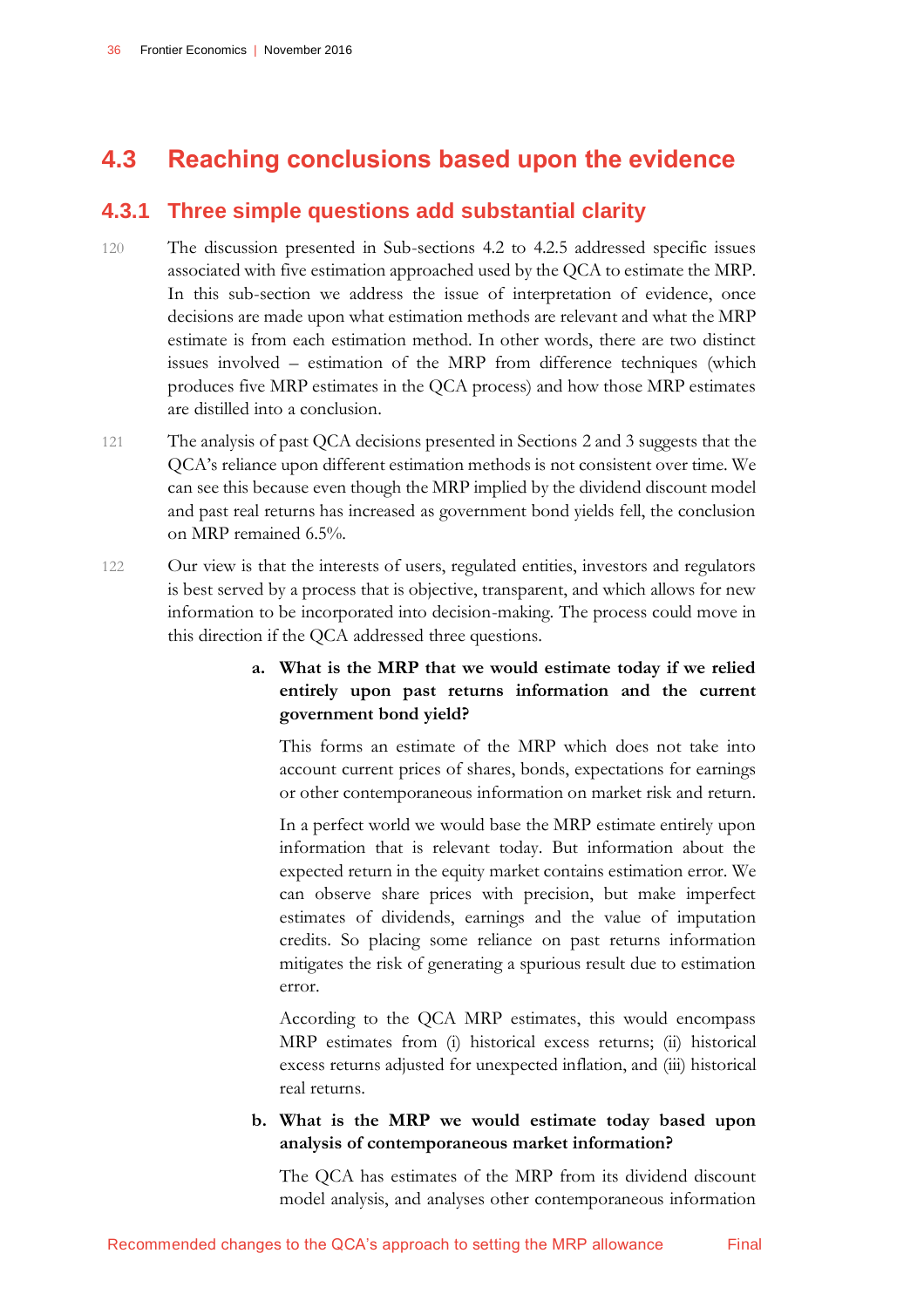$\overline{a}$ 

– volatility measures and corporate debt premiums – in reaching its MRP decision.

**c. Given estimates of the MRP based upon contemporaneous market information, and historical returns information, how much confidence do we have in the estimate of the MRP from contemporaneous information? Put another way, how much reliance should we instead place upon the MRP estimate from past returns in order to mitigate the risk of estimation error in the timely MRP estimate?**

Addressing this third question makes it clear to everyone in the regulatory process how the QCA arrived at its decision. We can also see what impact different information has on the MRP estimate at each point in time. So we have transparency, objectivity and the ability for new information to be reflected in the MRP estimate (additional returns information slowly affects the MRP estimate based upon past data, and contemporaneous information changes quickly).

- 123 In Table 4 we illustrate how we would address these three questions, alongside QCA estimates of the MRP from its estimation techniques.<sup>95</sup> Our dividend discount model estimates and our MRP estimates from market indicators are explained in the following section. In the current sub-section we focus on interpretation of the evidence, rather than each specific estimation technique.
- 124 In the upper section of the table, we present information relating to past stock returns.
	- a. According to the three approaches the QCA uses to estimate the MRP from past stock returns, the MRP would lie within the range of **5.40% to 8.87%**.
	- b. We would drop the adjustment for unanticipated inflation, and then give equal consideration to the MRP estimate from past excess returns (6.40%) and past real returns (8.87%) to arrive at an MRP estimate of **7.63%**.

<sup>&</sup>lt;sup>95</sup> The risk free rate estimate of 2.13% is the average yield to maturity on 10 year government bonds over the month of June. The inflation assumption has been set to 2.50%, consistent with the QCA assumption. However, our dividend discount model estimate of the market risk premium is based upon the lower inflation assumption of 1.36% implied by 10 year nominal government bonds and 10 year inflation adjusted bonds.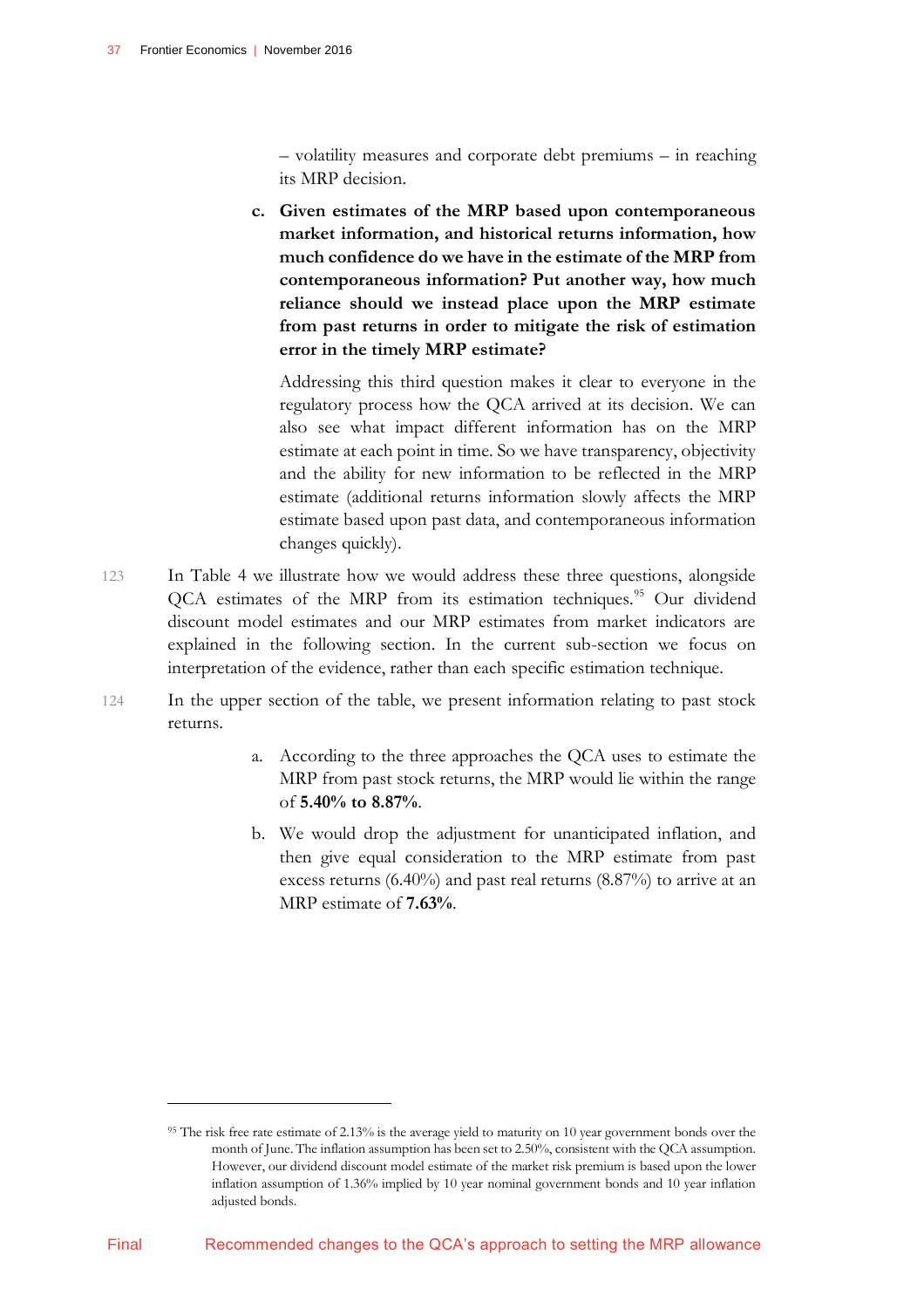|                                                                                      | QCA                  | <b>Frontier</b><br><b>Economics</b> |
|--------------------------------------------------------------------------------------|----------------------|-------------------------------------|
| Q1. What would the MRP estimate be based<br>upon past returns information?           |                      |                                     |
| MRP implied by historical excess returns                                             | 6.40%                | 6.40%                               |
| MRP implied by historical excess returns<br>adjusted for inflation                   | 5.40%                |                                     |
| MRP implied by historical real returns                                               | 8.87%                | 8.87%                               |
| Q1. What can we conclude from past<br>returns information?                           |                      | 7.63%                               |
|                                                                                      |                      |                                     |
| Q2. What would the MRP estimate be based<br>upon contemporaneous market information? |                      |                                     |
| Dividend discount model estimate of the<br><b>MRP</b>                                | 8.17%                | 8.09%                               |
| Conditioning information (QCA) &<br>Market indicators estimate of the MRP (FE)       | No specific estimate | 6.85%                               |
| Q2. What can we conclude from<br>contemporaneous information?                        |                      | 7.47%                               |
|                                                                                      |                      |                                     |
| What is the survey estimate of the MRP?                                              | 6.00%                |                                     |
|                                                                                      |                      |                                     |
| Q3. What is the overall estimate of the<br>MRP?                                      | 6.50%                | 7.55%                               |

### <span id="page-41-0"></span>Table 4. Aggregating information to reach a conclusion on the MRP

125 In the middle section of the table, we present information relating to contemporaneous estimates of the MRP.

- a. According to information in the DBCT draft decision, the dividend discount model estimate of the MRP would be **8.17%**. <sup>96</sup> The QCA also considers equity market volatility and corporate bond spreads but does not make an MRP estimate based upon this conditioning information.
- b. We have a dividend discount model estimate of the MRP of 8.09%, and an estimate of the MRP from market indicators of 6.85%, and would apply equal consideration to each of these MRP estimates. So we would estimate that contemporaneous information implied an MRP estimate of 7.47%.

<sup>96</sup> The dividend discount model estimate of the MRP from the DBCT draft decision was 8.20%, and the risk free rate estimate we use is 0.03% higher (2.13% versus 2.10).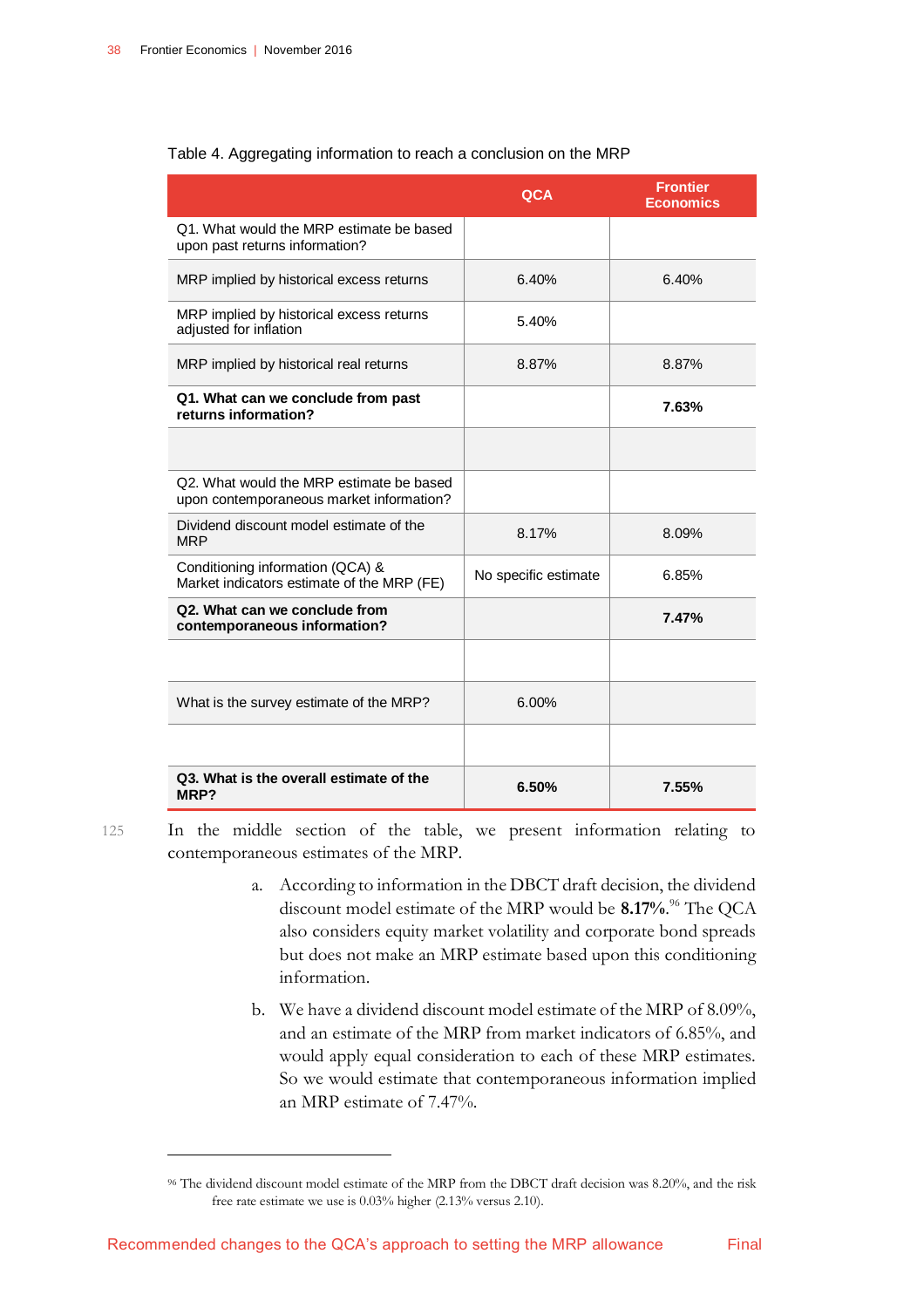- 126 In the table, the survey evidence figure of 6.00% appears on a separate line. This occurs because it is unclear whether the QCA views the survey result:
	- a. as a contemporaneous estimate of the MRP, or
	- b. whether the QCA considers the survey response to be, at least in part, an estimate of the MRP that would apply in normal market conditions, or
	- c. Whether the QCA considers the survey estimate to be a conclusion that takes into account past information and current information – to be specific, the survey response could be an estimate of what someone would use in making a decision, rather than what the respondent thinks is implied by current share prices and government bond yields.
- 127 The final question to be addressed is how much confidence we have in contemporaneous estimates of the MRP, such that we need to place some reliance on past returns information. We would give equal consideration to the MRP estimate from current market conditions (**7.47%**) and the MRP estimate from past returns information (**7.63%**). This leads to a conclusion on the MRP of **7.55%**.
- 128 We know that QCA's conclusion on the MRP (6.50%). What we do not know is what the conclusion would be in the future when the MRP estimates from different approaches change.
- 129 Whenever there is discussion in a regulatory setting on the MRP, there is debate about how much consideration should be given to different pieces of evidence. This debate mostly relates to whether conclusions should be reached by applying specific weights (as we have done) or whether judgement should be applied in a holistic sense (as the QCA has done). The latter approach is justified on the basis that selection of any particular weight is arbitrary – "Why 50% versus 50%? Why not 60/40, or 70/30?"
- 130 The point we make in the current paper is different. Our point is that there are three distinct questions which would inform the MRP estimate, because not all estimation techniques relate to the same thing – Some estimation techniques address the question of what the MRP estimate would be, on average, and some estimation techniques address the question of what the MRP estimate is today, given prices we currently observe for stocks and government bonds. Addressing these questions is important because, from analysis of past QCA decisions, it appears that the holistic approach to considering information effectively changes the weight placed upon different pieces of evidence with no particular reason.

### **4.3.2 MRP estimates over time**

131 It is useful to consider what the estimates of the MRP would have been over time, based upon the approach we summarise in Sub-section 4.3.1. In Figure 9 we present the expected market return and 10 year government bond yield over the 10.5 years from January 2006 to June 2016.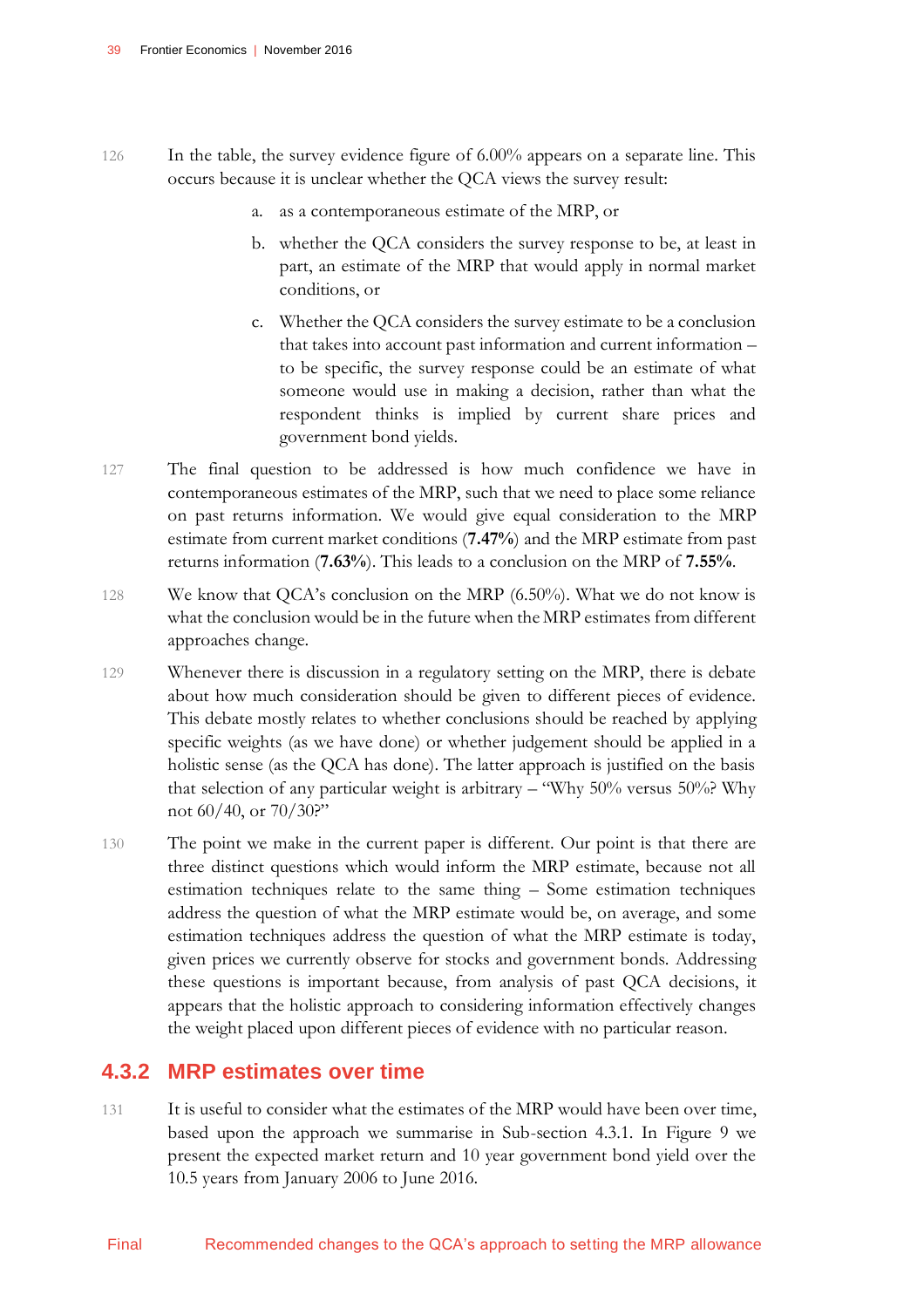#### <span id="page-43-0"></span>Figure 9. Market risk premium and expected market return



Panel A: Risk free rate and expected market return



Panel B: Market risk premium estimates and corporate bond spreads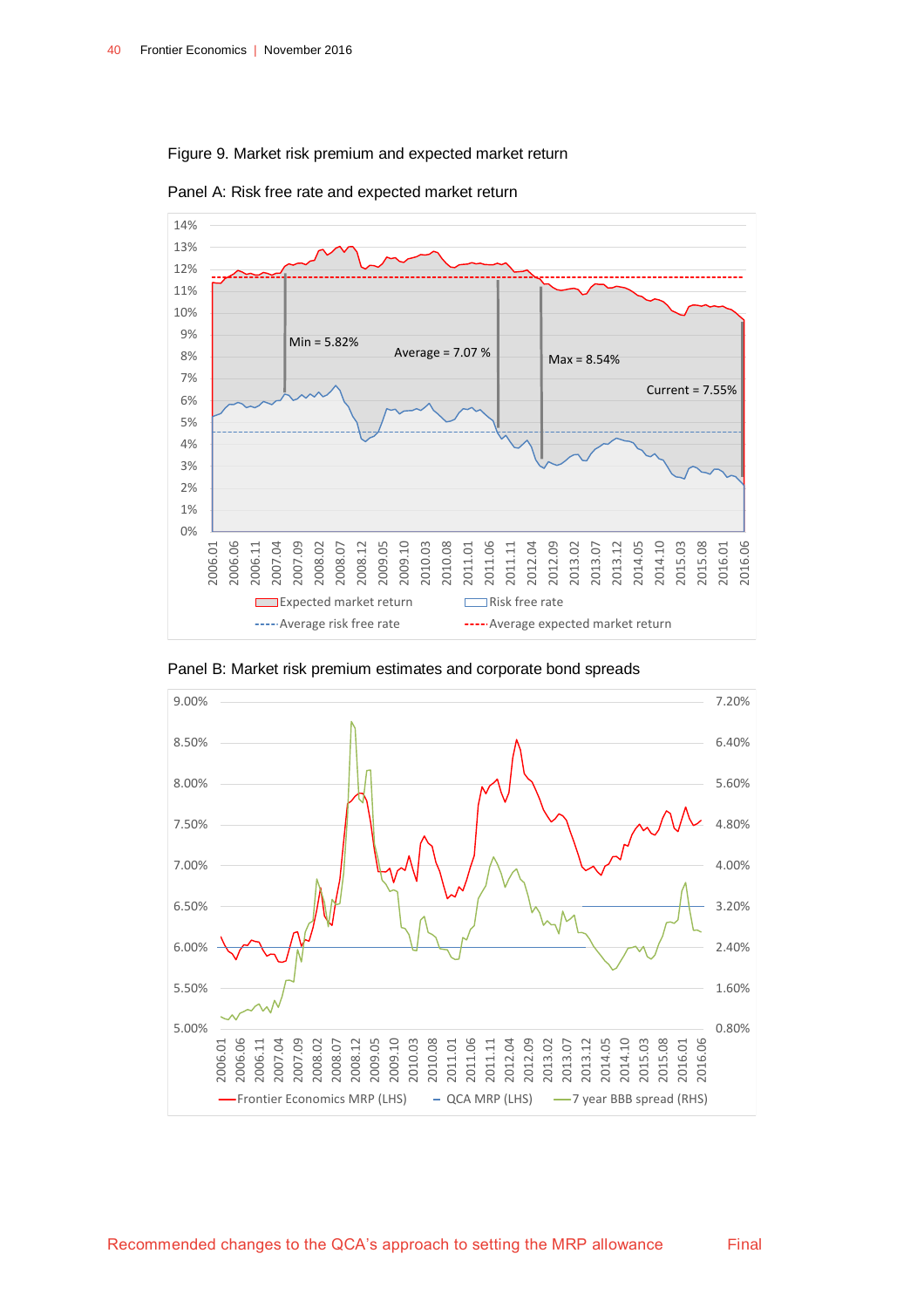

Panel C: Market risk premium estimates and earnings yield spreads

- 132 On average, the estimated market risk premium is 7.07%. This is higher than average excess return of 6.40% but this occurs because government bond yields are lower during the recent decade than in the entire series used to estimate the average excess return.
- 133 Prior to the GFC, the estimated market risk premium is low, and has a minimum estimate of 5.82%. Subsequent to the GFC, government bond yields have declined. So have expected market returns, but gap between government bond yields and the expected market return widened. It reached a maximum of 8.54% and for the most recent month is 7.55%.
- 134 In Panel B we present the estimate of the market risk premium over time, in comparison to the QCA estimate of the market risk premium. On average, the difference between the two MRP estimates is 0.95%, and at present is 1.05% (7.55% versus 6.50%).
- 135 It is worth highlighting that this difference in MRP estimates occurs primarily because the QCA approach appears to place very high reliance on average excess returns. So when there are current indications that the cost of equity is high compared to government bond yields we consider the QCA approach leads to the cost of equity being under-estimated.
- 136 Panel B shows the spread between the yield on seven year BBB rated government bonds and the 10 year government bond yield.<sup>97</sup> The corporate bond spread shows

<sup>97</sup> The yields are compiled by the RBA and we have converted the yields to effective annual rates. There is a break in the series for 10 year BBB rated government bond yields so for illustrative purposes we use the 7 year BBB rated bonds.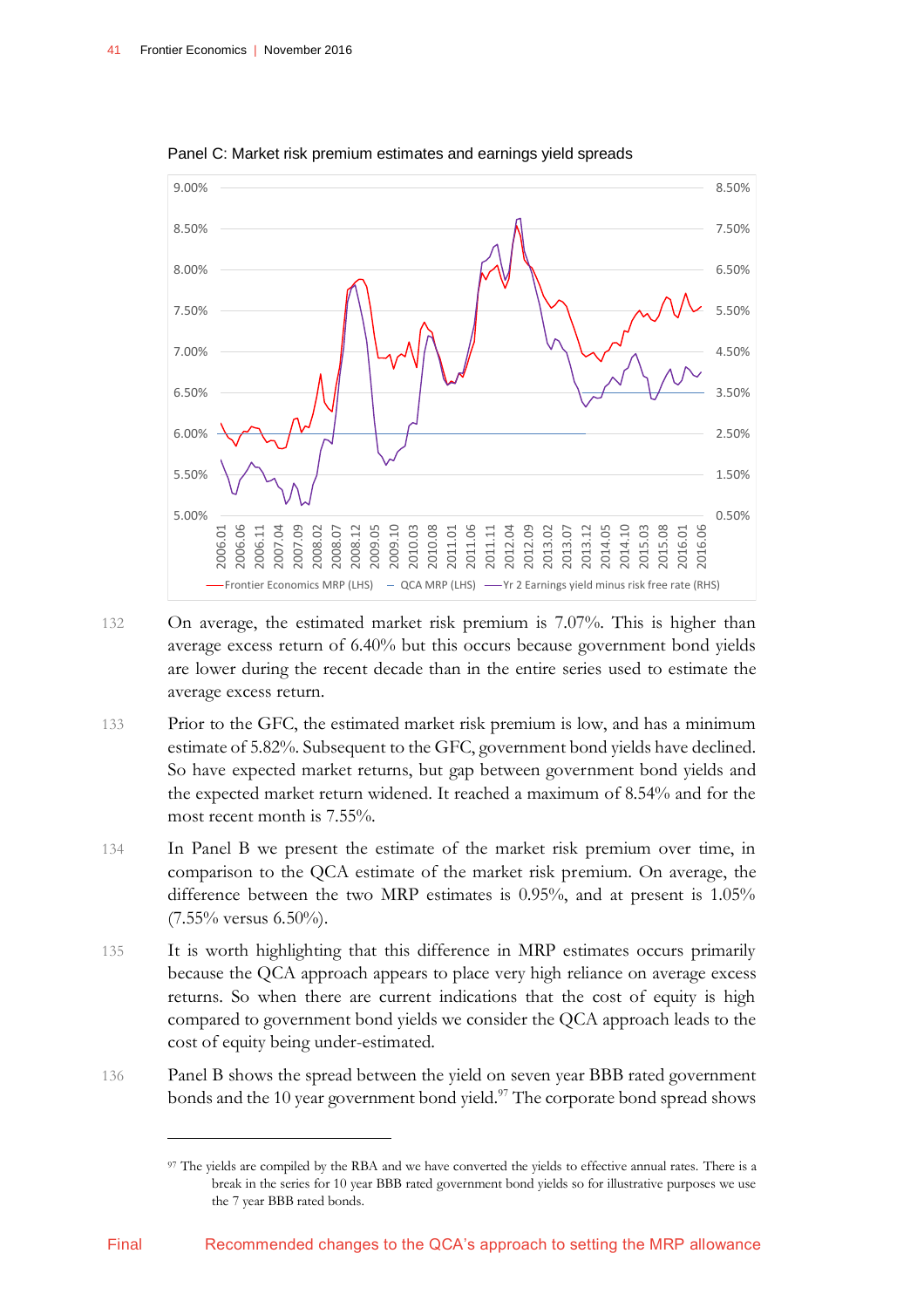substantial variation over time, and moves in the same general direction as our estimates of the market risk premium.<sup>98</sup> In contrast the QCA estimate of the market risk premium is invariant to movements in the corporate bond spread.

137 We reach the same conclusion if we refer to Panel C, in which we show the two year ahead earnings yield relative to the risk free rate.<sup>99</sup> The spread between the two year earnings yield and the 10 year government bond yield is currently 4.01%, compared to its minimum of 0.75% over the 10.5 year period. The earnings yield relative to the risk free rate has trended upwards over time and has generally moved in the same direction as the corporate bond spread. Yet movements in this signal of the market risk premium have not influenced the QCA's estimate of the market risk premium.

### **4.3.3 Summary**

 $\overline{a}$ 

- 138 The key point of this sub-section is that it is possible to make estimates of the market risk premium on a systematic basis over time, taking account of all relevant information. In Panel A of Figure 9 we show that the implied market return estimates that result from the systematic approach we follow do not throw out obvious anomalies. The range for the expected market return is 9.68% (the current figure – the lowest in the series, when government bond yields are also at their lowest) to 13.05% (which occurred in July 2008).
- 139 The volatility of expected market returns from month to month does not suggest that market participants will be unreasonably concerned about stability in cost of capital estimates. The largest single change in the estimated market return over a month is 0.68% (compared to 0.74% for changes in government bond yields and 1.58% for changes in seven year BBB bond yields).
- 140 Most importantly, allowed returns are likely to be made more objective, transparent and reflective of current market conditions if three questions are addressed.
	- a. What is the MRP that we would estimate today if we relied entirely upon past returns information and the current government bond yield?
	- b. What is the MRP we would estimate today based upon analysis of contemporaneous market information?

<sup>99</sup> For stocks in the ASX100, compute a market capitalisation weighted average of the consensus earnings per share forecast two years ahead, relative to share price. This indicator carries the same weight in our analysis as the corporate bond spread.

<sup>98</sup> In our market indicators approach, the corporate bond spread is one of four indicators used to estimate the market risk premium. So the corporate bond spread effectively contributes 6.25% to our overall estimate of the market risk premium (that is, we place half the weight on a contemporaneous estimate of the market risk premium, of which half the weight is given to our market indicators approach, and the corporate bond spread is one of four indicators, so we have  $0.50 \times 0.50 \times 0.25 = 6.25\%$ . The corporate bond spread contributes 12.50% to our contemporaneous estimate of the market risk premium. This means that the movement of the corporate bond spread is not solely driving the movement in our estimate of the market risk premium.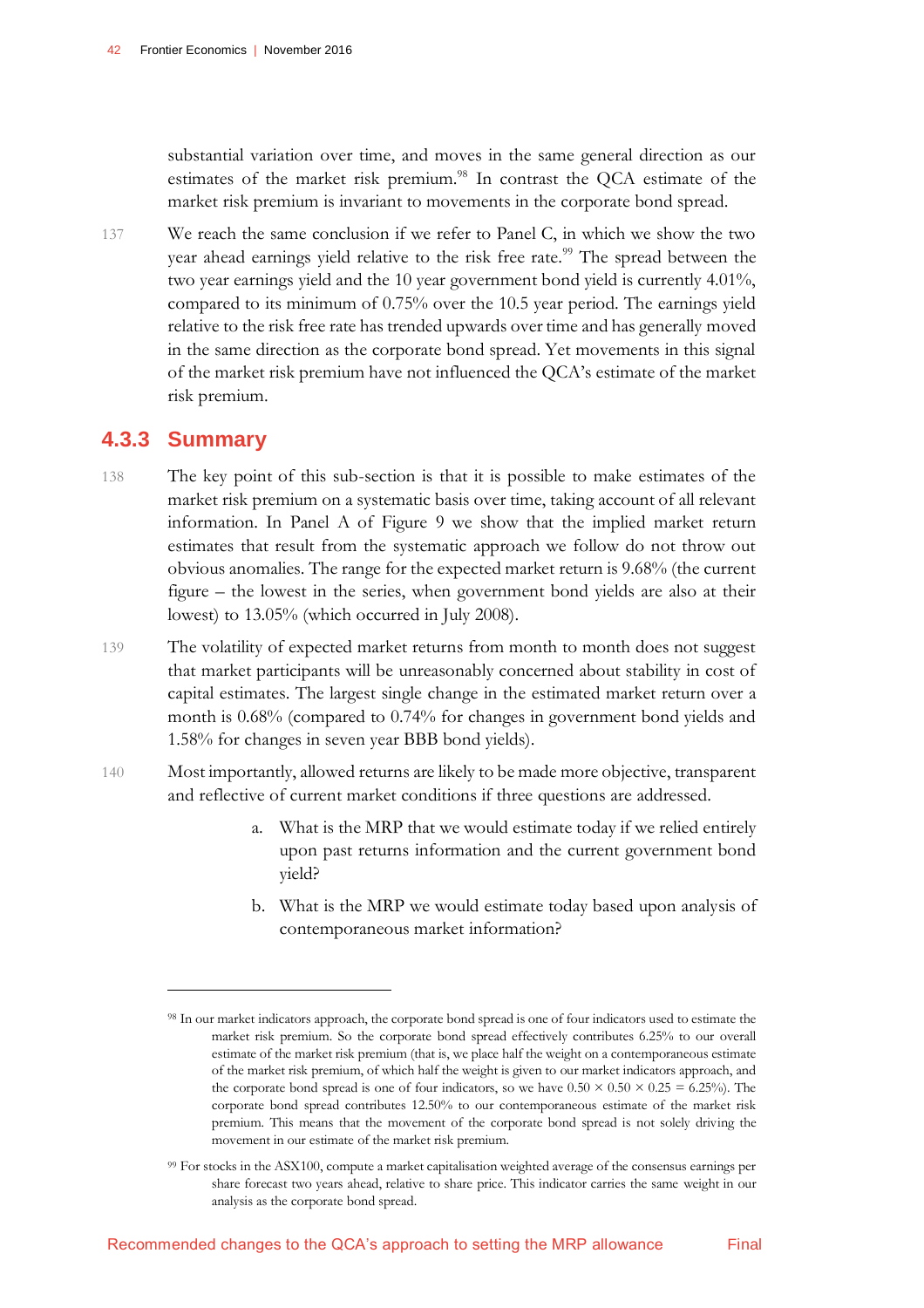c. Given estimates of the MRP based upon contemporaneous market information, and historical returns information, how much confidence do we have in the estimate of the MRP from contemporaneous information? Put another way, how much reliance should we instead place upon the MRP estimate from past returns in order to mitigate the risk of estimation error in the timely MRP estimate?

# <span id="page-46-0"></span>**5 Conclusion**

- 141 Our view is that the best estimate of the MRP in June 2016 is 7.55%. This specific estimate of the MRP is based upon four estimation approaches, two of which allow us to make an estimate of the MRP from historical data, and two of which allow us to make a contemporaneous estimate of the MRP.
- 142 In this report we have addressed an important issue regarding decision-making in the regulatory setting. It is important that estimates of the cost of capital reflect current market conditions. It is also important that regulators adopt processes to mitigate the risk that errors in data, or unusual trading, have an unreasonable influence on outcomes. These are two competing objectives.
- 143 We currently have a process for estimating the MRP that does not appear to allow current market information to impact upon the conclusion. Despite signals that the MRP has increased in the period since the QCA's market parameters decision, there has been no movement in the MRP estimate of 6.5%.
- 144 We consider that the MRP estimation process can be enhanced if there were separate conclusions reached on:
	- a. The MRP estimate based upon analysis of past returns;
	- b. The MRP estimate based upon current information; and
	- c. How much confidence the regulator has in the MRP estimate from current information, which leads the regulator to give some consideration to what has been observed in the past.
- 145 In Figure 10 we show our estimates of the expected market return over time, along with the 10 year government bond yield, the QCA's estimate of the market return,<sup>100</sup> and our estimates of the expected market return based upon past returns information and current information.
- 146 The QCA estimate of the expected market return tracks downwards as the risk free rate declines. Crucially, there are periods in which the QCA's estimate of the expected market return falls *well below* estimates of the market return based upon both current market information and past returns.
- 147 This suggests we currently have a process that does not capture timely changes in market conditions. Adopting a process that does capture timely changes in market

<sup>100</sup> We add 6.0% to the risk free rate prior to December 2013 and 6.5% thereafter.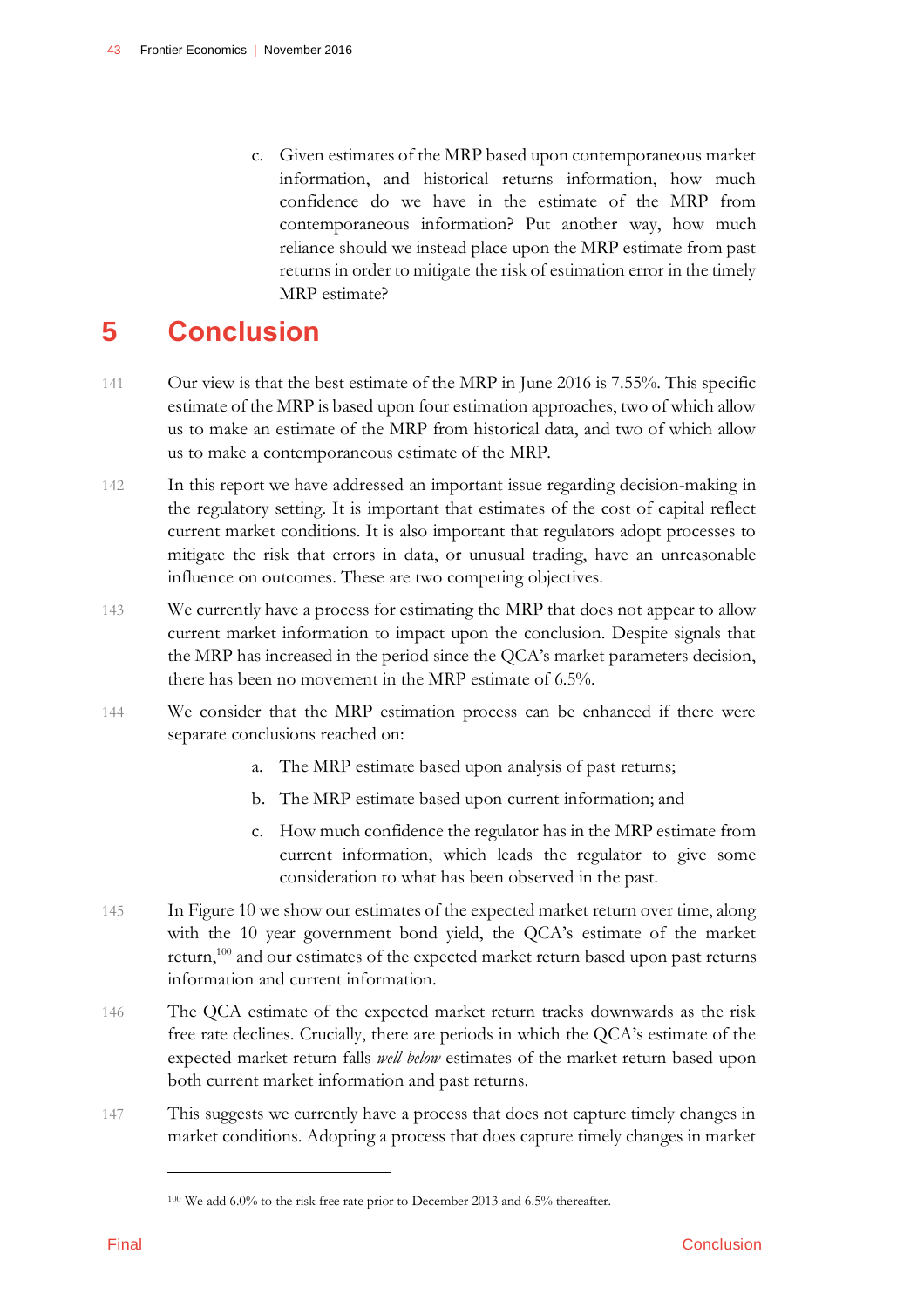conditions, but still allows reference to past returns to mitigate estimation error, can be achieved by addressing the three questions we pose above.



<span id="page-47-0"></span>Figure 10. Aggregating estimates of the market risk premium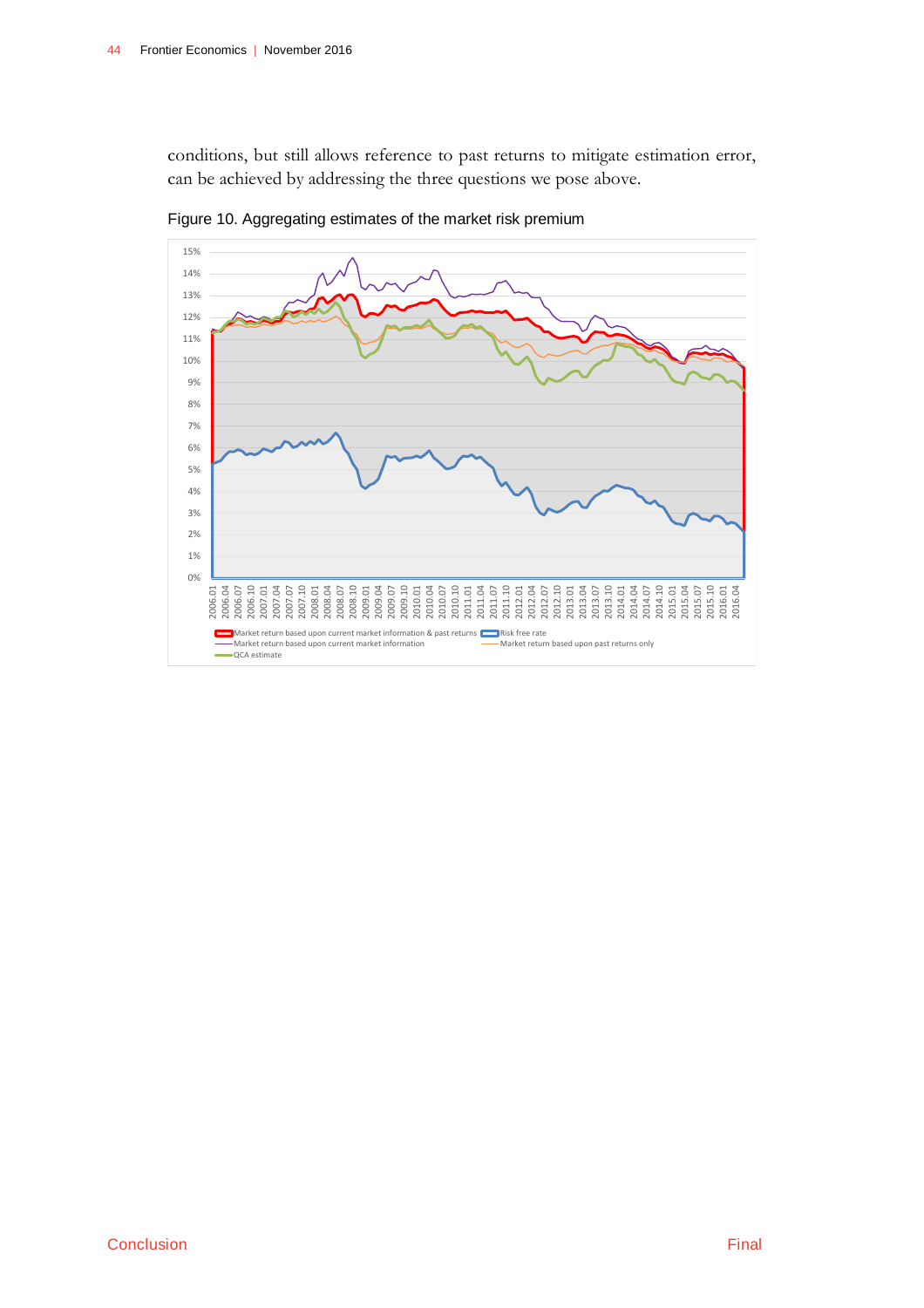# **6 References**

<span id="page-48-0"></span>Australian Competition Tribunal, Application by GasNet Australia (operations) Pty Ltd, [2003] ACompT 6.

Australian Energy Regulator, 2013, *Better regulation: Explanatory statement to the rate of return guideline,* December.

Australian Energy Regulator, 2014, *Ausgrid distribution determination,* Draft decision, November.

Australian Energy Regulator, 2015, *Ausgrid distribution determination,* Final decision, April.

Australian Energy Regulator, 2016, *Citipower distribution determination,* Final decision, May.

Cornell, B., 1999, *The equity risk premium: The long run future of the stock market,* John Wiley & Sons, New York, NY, USA.

Dobbs, R., T. Koller, and S. Lund, 2014, "What effect has quantitative easing had on your share price?" *McKinsey on Finance,* Number 49, Winter.

Economic Regulation Authority of Western Australia, 2015, *Final decision on proposed revisions to the Access Arrangement for the Mid-West and South-West Gas Distribution Systems,* Submitted by ATCO Gas Australia Pty Ltd, June.

Federal Energy Regulatory Commission, 2014, Opinion 531, June.

Independent Pricing and Regulatory Tribunal, 2013, *Review of WACC Methodology,* December.

Independent Pricing and Regulatory Tribunal, 2015, *WACC Biannual update,*  August.

Lally, M., 2013, Response to submissions on the risk‐free rate and the MRP, Report for the Queensland Competition Authority, October.

Lally, M., 2015, Review of submissions on the MRP and the risk-free rate, *Report for the Queensland Competition Authority,* June.

Lintner, J., 1965, "The valuation of risk assets and the selection of risky investments in stock portfolios and capital budgets," *Review of Economics and Statistics,* 47, 13–37.

Mossin, J., 1966, "Equilibrium in a capital asset market," *Econometrica,* 34, 768–783.

Queensland Competition Authority, 2012, *The risk free rate and the market risk premium,* Discussion paper, November.

Queensland Competition Authority, 2014, *Cost of capital: Market parameters,* Final decision, August.

Queensland Competition Authority, 2015, *Aurizon Network 2014 Draft Access Undertaking – Volume IV – Maximum Allowable Revenue,* Draft Decision, December.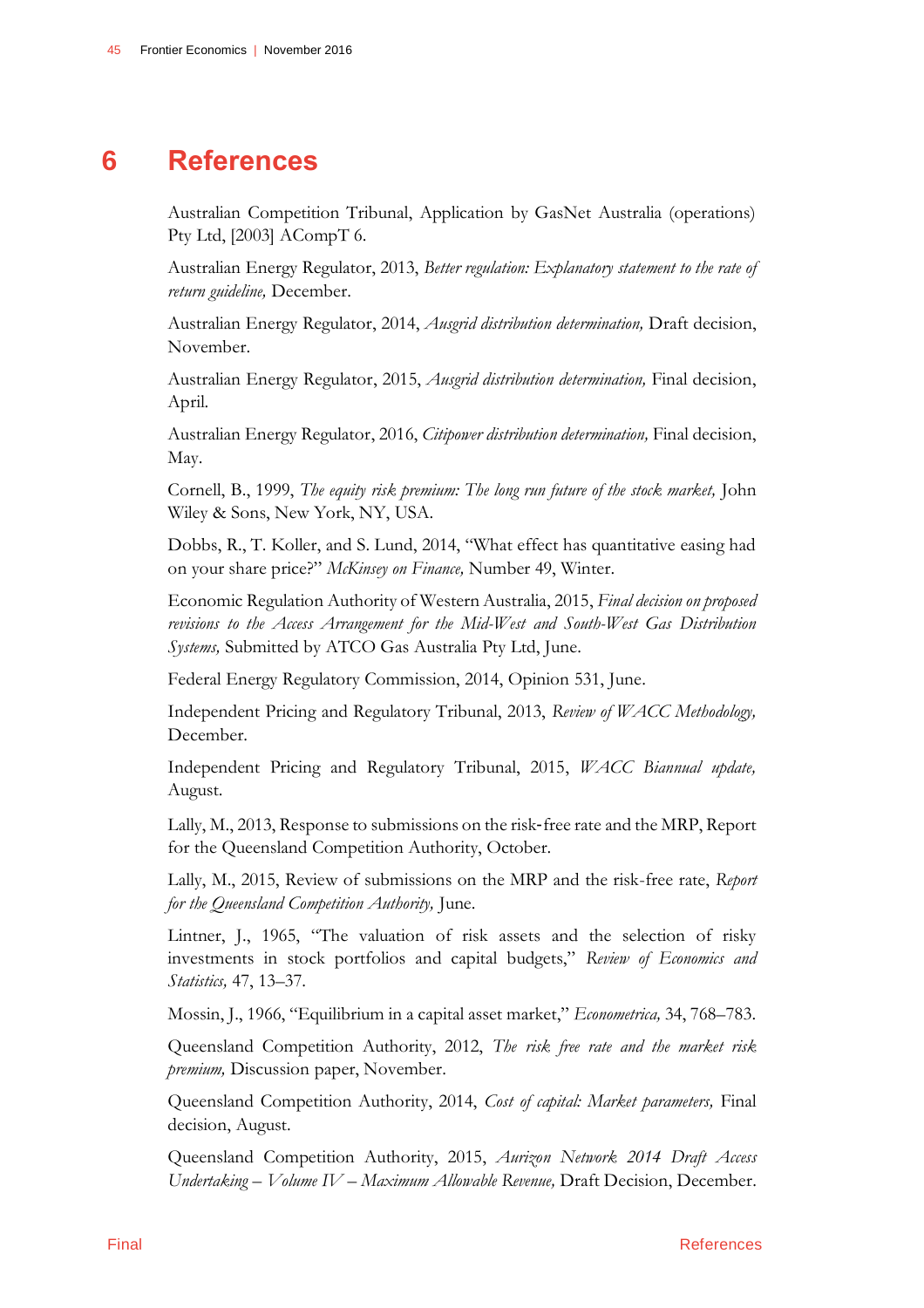Queensland Competition Authority, 2016, *DBCT Management's 2015 draft access undertaking, April.*

SFG Consulting, 2014, *An appropriate regulatory estimate of the market risk premium,* Report for Aurizon Network, January.

SFG Consulting, 2014, *Application of the dividend discount model for estimating the market return by the Queensland Competition Authority,* Report for Aurizon Network, November.

SFG Consulting, 2015, *Estimating the market risk premium,* Response to UT4 Draft Decision for Aurizon Network, November.

Sharpe, W.F., 1964, "Capital asset prices: A theory of market equilibrium under conditions of risk," *Journal of Finance,* 19, 425–442.

Siegel, J., 1998, *Stocks for the long run,* 2nd edition, McGraw Hill, New York, NY, USA.

Siegel, J., 1999, "The shrinking equity premium: Historical facts and future forecasts," Journal of Portfolio Management, 26, 10–17.

Stevens, G., 2015, *Speech to the Australian American Association,* New York, 21 April.

Wright, S., and A. Smithers, 2014, *The cost of equity capital for regulated companies,* A review for Ofgem.

Wright, S., R. Mason, and D. Miles, 2003, *A study into certain aspects of the cost of capital for regulated utilities in the U.K.,* Report on behalf of Smithers & Co Ltd, February.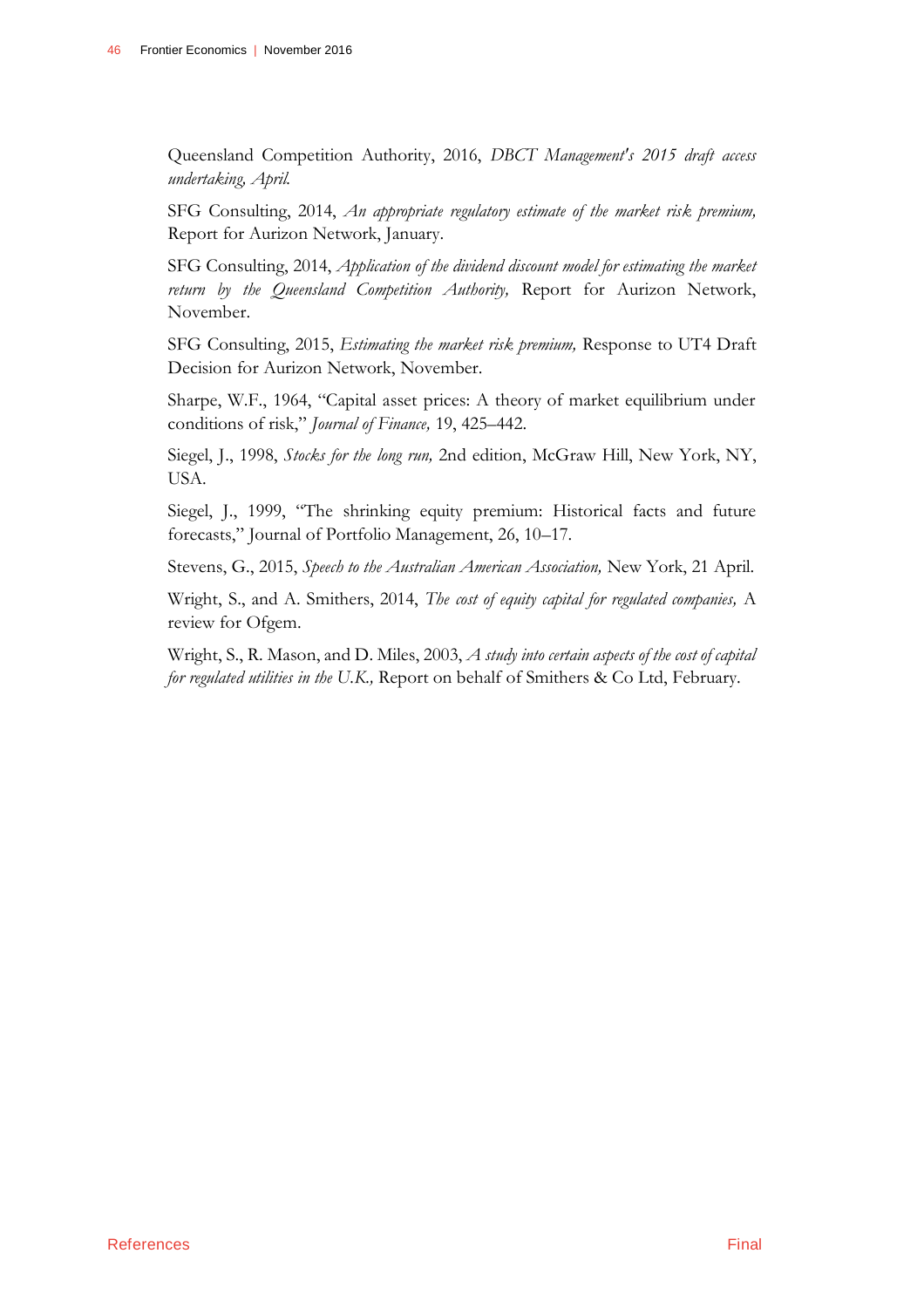# <span id="page-50-0"></span>**7 Appendices**

# <span id="page-50-1"></span>**7.1 Violation of the GasNet consistency principle**

148 The risk-free rate is required in two places in the CAPM equation, as set out below:

$$
r_e = r_f + \beta (r_m - r_f).
$$

149 The QCA's recent decisions:

- a. Set the first instance of the risk-free rate equal to the yield on government bonds with maturity equal to the length of the regulatory period (4-5 years); and
- b. Set the second instance of the risk-free rate equal to the yield on government bonds with maturity of ten years.
- 150 This results in a systematic downward bias in the allowed return on equity. For example, the RBA reports that the average difference between the yields on 10 year and 5-year government bonds during June 2016 was 0.4%. Thus, the QCA's *allowed* return on equity is 0.4% below its own estimate of the *required* return on equity. Having settled on an estimate of the required return on equity, the QCA then deducts the 10-year risk-free rate and adds back the 5-year risk-free rate, leaving the allowed return 0.4% below its own estimate of the return that investors require.
- 151 We have previously noted $101$  that the QCA's approach in using different risk-free rates in two places in the same CAPM equation is inconsistent with the consistency principle laid out by the Australian Competition Tribunal in its *GasNet* decision.
- 152 In its GasNet decision, the Tribunal stated that:

The position of the ACCC was that it was required to make an evaluative judgment for the purposes of s 8.30 as to what the appropriate Rate of Return should be. Its position was that although consistency was desirable, best estimates have to be used when perfect information is not available, and that at various stages of the CAPM, approximations and estimates are required. The ACCC contends that such a use of estimates and approximations does not invalidate the use of the CAPM. While it is no doubt true that the CAPM permits some flexibility in the choice of the inputs required by the model, it nevertheless requires that one remain true to the mathematical logic underlying the CAPM formula. In the present case, **that requires a consistent use of the value of** *r<sup>f</sup>* **in both parts of the CAPM equation where it occurs** so that the choice was either a five year bond rate or a ten year bond rate in both situations.<sup>102</sup>

153 The Tribunal went on to conclude that:

The ACCC erred in concluding that it was open to it to apply the CAPM in other than the conventional way to produce an outcome which it believed better

<sup>101</sup> SFG (2014 Market risk premium).

<sup>102</sup> ACT (2003), paragraph 46, emphasis added.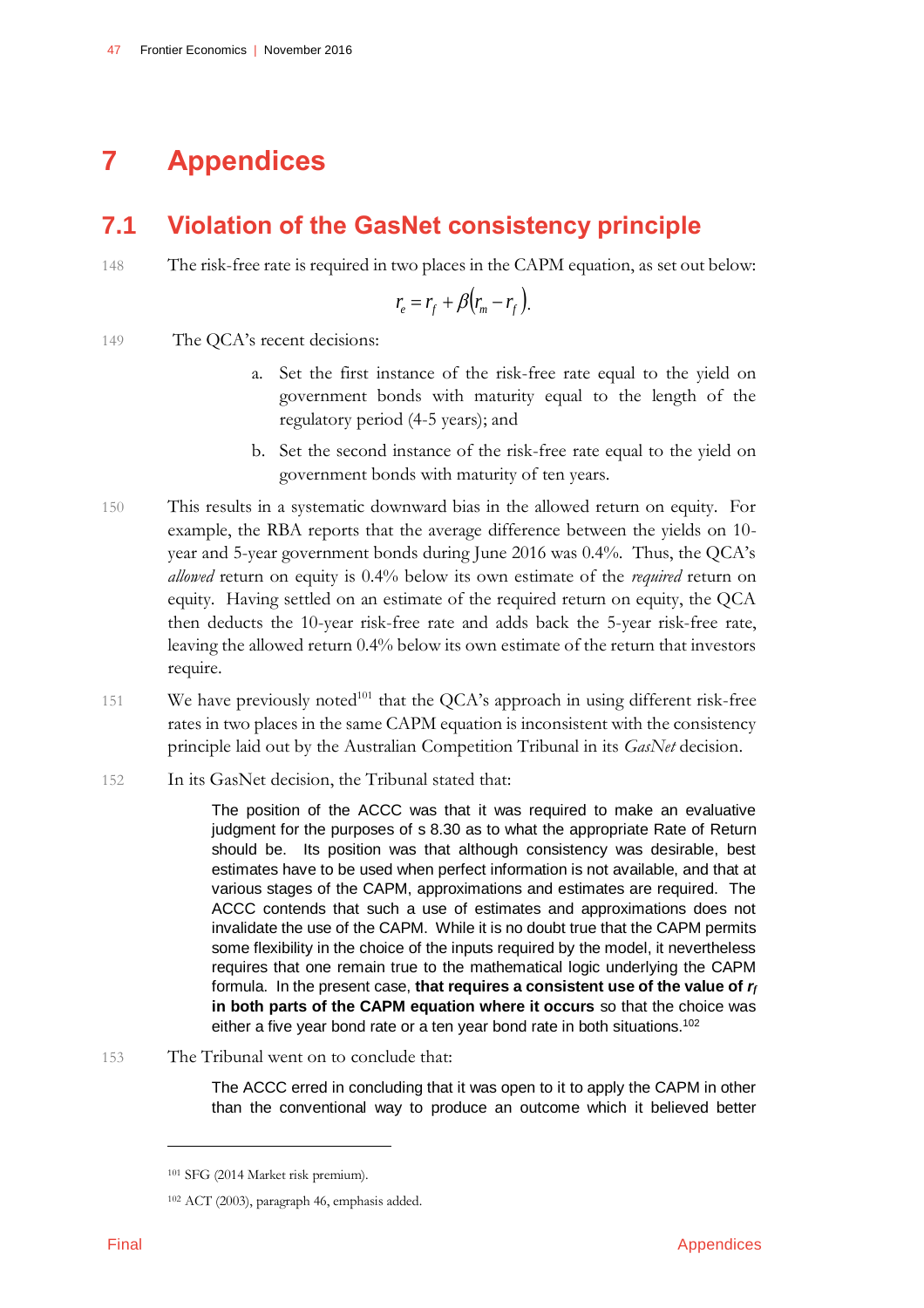achieved the objectives of s 8.1. In truth and reality, **the use of different values for a risk free rate in the working out of a Rate of Return by the CAPM formula is neither true to the formula nor a conventional use of the CAPM**. It is the use of another model based on the CAPM with adjustments made on a pragmatic basis to achieve an outcome which reflects an attempt to modify the model to one which operates by reference to the regulatory period of five years. The CAPM is not a model which is intended to operate in this way. **The timescales are dictated by the relevant underlying facts in each case and for present purposes those include the life of the assets and the term of the investment**. 103

154 We also note that, in explaining its reasons for adopting a 10-year term for the riskfree rate, the AER recently had regard to the *GasNet* decision:

> The Australian Competition Tribunal (the Tribunal) decided in its 2003 GasNet decision that 10 years is the appropriate term of the risk free rate in the CAPM. The Tribunal came to this view on the basis of two reasons:

- as the MRP was estimated using a 10 year risk free rate, consistency demands that a 10 year risk free rate be used in the CAPM, and
- it is a convention of economists and regulators to use a relatively longterm risk free rate where the life of the assets is relatively long.<sup>104</sup>
- 155 The QCA has made two points in response:
	- a. Its preferred approach is to set the first occurrence of the risk-free rate on the basis of the length of the regulatory period;<sup>105</sup> and
	- b. Even if it were required to use consistent estimates of the risk-free rate, it would not change its estimate of the allowed return on equity.<sup>106</sup>
- 156 The first point is not a reason for maintaining inconsistent estimates of the riskfree rate. If the five-year rate is to be used in one part of the CAPM equation, the five-year should simply be used in the other.
- 157 The second point is that even if the QCA was required to change one of its estimates of the risk-free rate to make it consistent with the other (currently, a change of 0.4%), that would have no impact on its allowed return on equity. In our view, if a formula requires A-B and B changes materially, the output must also change.
- 158 In summary, our view is that the same risk-free rate should be used in the two places in which it appears in the CAPM formula.

<sup>103</sup> ACT (2003), paragraph 46, emphasis added.

<sup>104</sup> AER Draft Rate of Return Guideline Explanatory Statement, p. 182.

<sup>105</sup> QCA Market Parameters Decision, p. 49.

<sup>106</sup> QCA Market Parameters Decision, p. 49.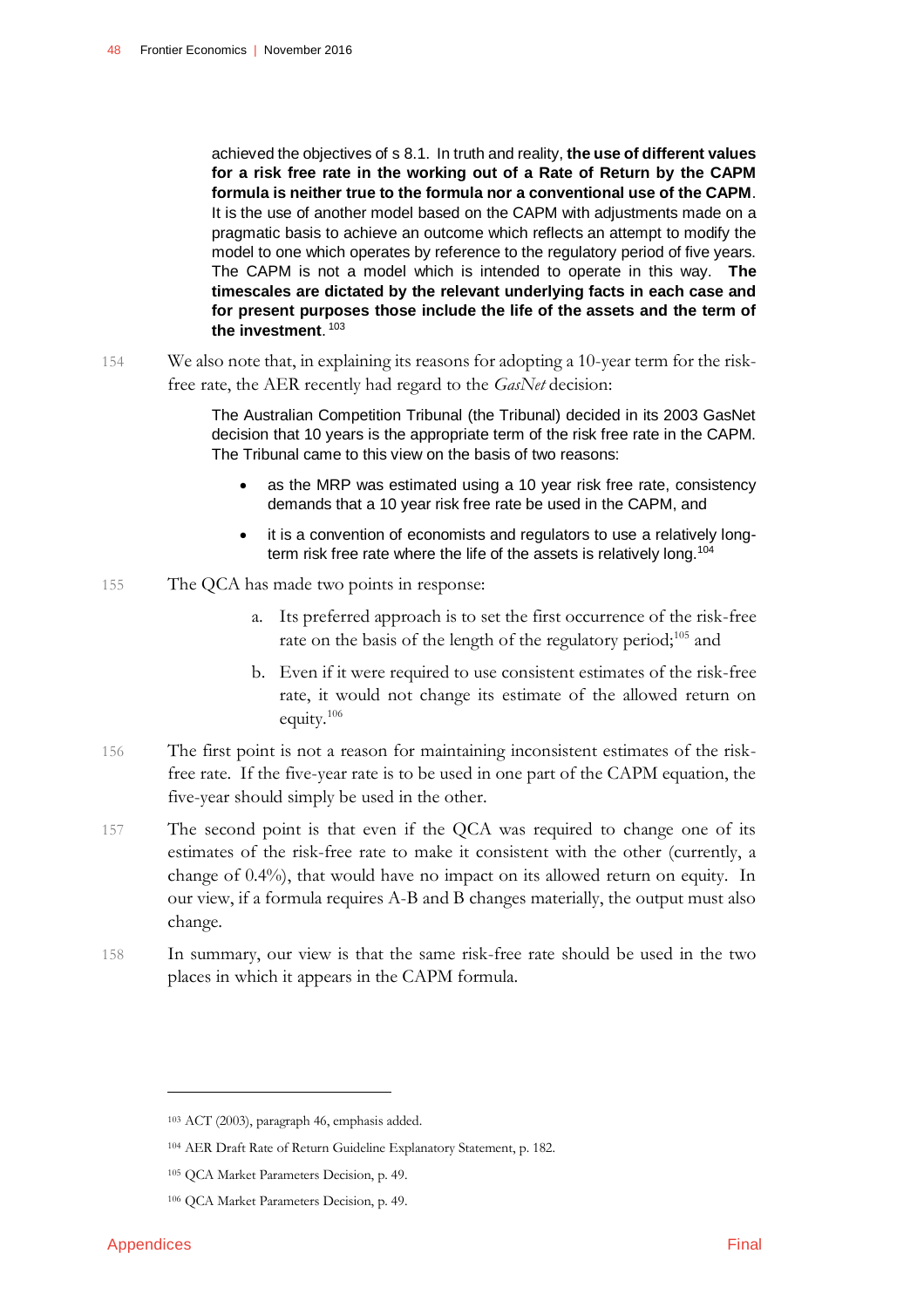# <span id="page-52-0"></span>**7.2 Contemporaneous estimates of the market risk premium**

## **7.2.1 Dividend discount model**

159 We make estimates of the expected market return using the dividend discount model under the following assumptions.

### *Dataset*

- 160 The dataset we use is stocks in the ASX100. For each stock, on a monthly basis, we compile consensus earnings per share forecasts for periods of one and two years ahead. We also compute share prices on a monthly basis so for each stock we have an estimate of the year one and year two earnings yield. The earnings yield is earnings per share relative to price. We then compute a market capitalisation weighted average earnings yield over years one and two to generate the earnings yield for the whole market. Finally, we take a two month rolling average of earnings yields in order to offset the risk of an unusual result for one particular month.
	- a. For June 2016, the estimated year 1 and year 2 earnings yields are 5.6% and 6.1%, respectively This corresponds to forward priceearnings ratios of 17.7 and 16.3.
	- b. On average over the 10.5 years from January 2006 to June 2016, the estimated year 1 and year 2 earnings yields are 7.5% and 8.2%, respectively. This corresponds to forward price-earnings ratios of 13.3 and 12.1.
- 161 To estimate dividends we compile the dividend payout ratio we have observed over the prior five years in the market and hold this dividend payout ratio constant to compile the projected dividend stream.
	- a. For June 2016 the estimated dividend payout ratio is 70%.
	- b. On average over the 10.5 years from January 2006 to June 2016 the estimated dividend payout ratio is 64%.

### *Growth*

- 162 The real long term growth assumption is the average of two individual real long term growth assumptions:
	- a. 3.0% as a proxy for real GDP growth; and
	- b. Real growth which varies over time according to the product of an estimated real return on equity and an estimated reinvestment rate (that is, growth  $=$  return on equity  $\times$  reinvestment rate).

To estimate the real return on equity we compile 20 years of real earnings per share growth and 20 years of reinvestment rates. The ratio of real earnings per share growth and the reinvestment rate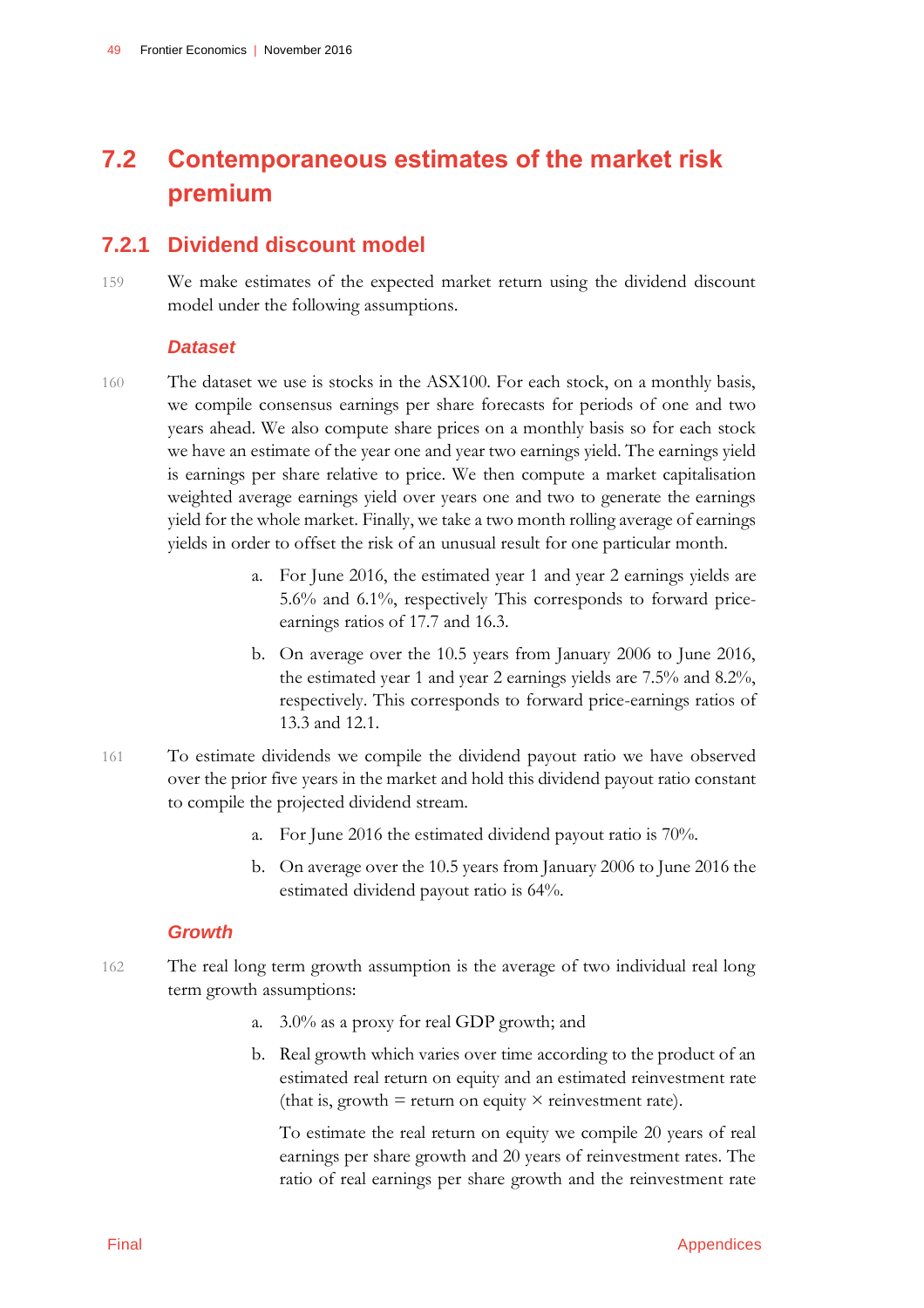gives us an estimate of real returns on equity that have been earned in the last two decades.

We can illustrate this computation with respect to the most recent month of June 2016. For the past 20 years, sample stocks have experienced real earnings per share growth of 3.4% per year, and over the same time period reinvested 34% of earnings.<sup>107</sup> This means that the real return on equity on past investments is computed as  $0.034 \div 0.34 = 10.0\%$ .

For the most recent five year period, sample firms have reinvested 30% of earnings. If this rate of reinvestment continues and the firms earn real returns of 10.0% on those reinvestments the future real growth is  $0.30 \times 0.100 = 3.0\%$ .<sup>108</sup>

- 163 The reason we use the 3.0% real GDP growth assumption, along with the real growth estimate from analysis of earnings and dividends, is because of the potential for estimation error. There is always the possibility that the past 20 years were particularly good or bad years for investment. We would not expect the good or bad period to persist indefinitely. But there could be a sustained downturn. However, we do want our growth rate assumption to reflect, to some degree, what we observe in the actual data for listed firms. It is worth repeating that the QCA's assumption that expected long-term growth is GDP minus 1% is not consistent with recent decades of the actual growth in earnings per share for listed companies. It is based upon (a) empirical evidence from a period of much lower price-earnings ratios; and (b) an assumption that recent growth rates will soon peter out.
- 164 In sum, we have the following real long term growth assumptions.
	- a. For June 2016 the real long term growth estimate is 3.0%; and
	- b. On average over the 10.5 years from January 2006 to June 2016 the real long term growth rate estimate is 3.8%.

#### *Inflation*

- 165 We make our inflation estimates with reference to the yields on 10 year government bonds and 10 year inflation-adjusted bonds. Given current yields, this leads to lower nominal growth assumptions that implied by the QCA's inflation estimate of 2.5%. This is one reason why our market risk premium estimates based upon the dividend discount model are, in fact, lower than those of the QCA.
	- a. For June 2016 we estimate inflation at 1.4% per year.

-

<sup>&</sup>lt;sup>107</sup> The time period is actually one year behind for the reinvestment rate because we assume reinvestment last year leads to earnings growth next year.

<sup>108</sup> It is coincidental that in June 2016 that the estimate of real earnings per share growth from past returns on investment is equal to 3.0%, the same as the proxy for real GDP growth. Retaining all decimal places our real earnings per share growth rate implied by past returns in investment is 3.02%.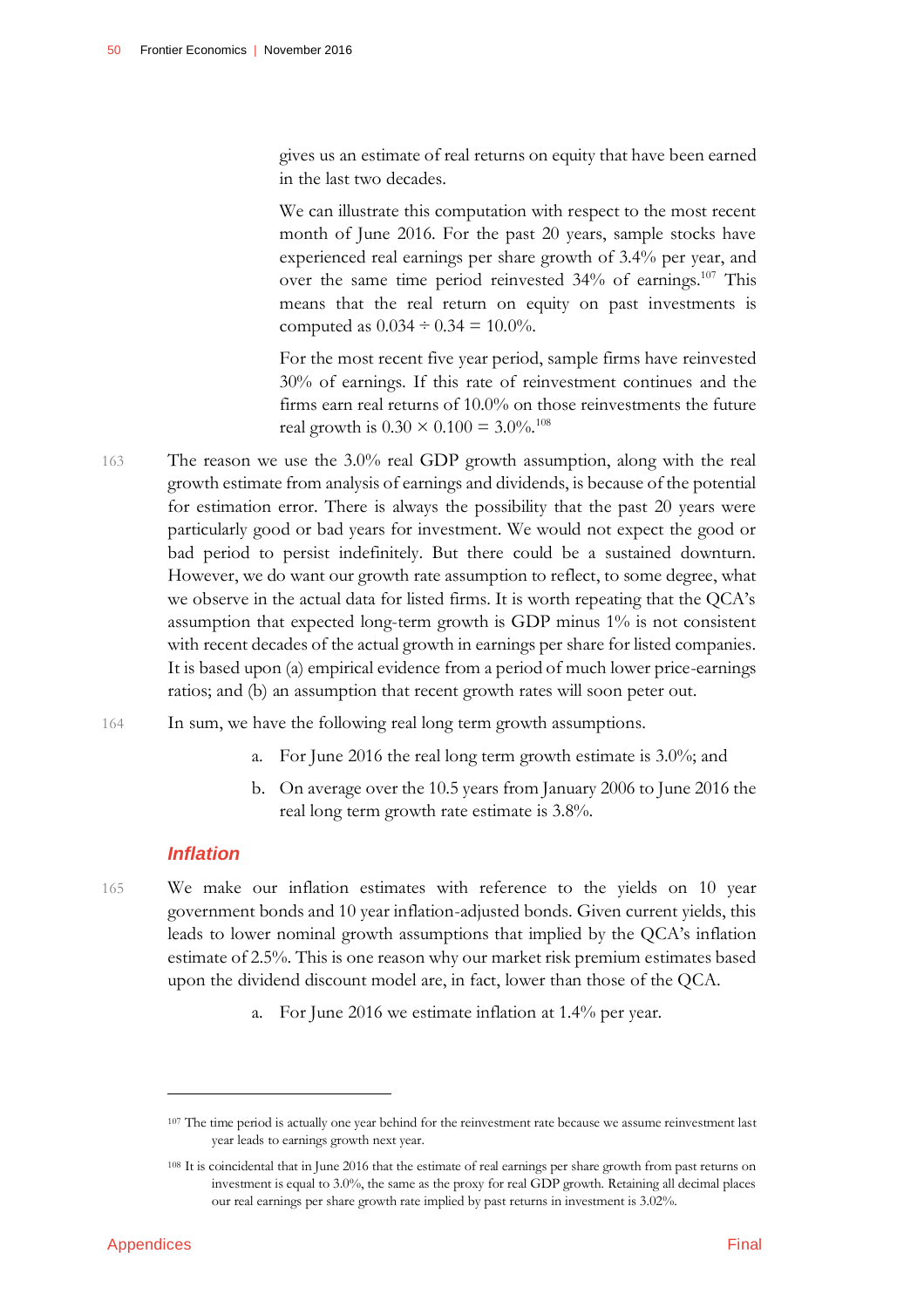b. On average over the 10.5 years from January 2006 to June 2016 the estimated inflation rate is 2.5%.

#### *Trend towards long term growth*

166 We trend year two earnings growth towards long term earnings growth over a nine year period such that earnings growth reaches its long term expectation in forecast year 11. In other words, in the  $10<sup>th</sup>$  forecast year the market is expected to reach its normal level of reinvestment and returns on investment, such that its earnings growth is normal in year 11.

#### *Imputation*

167 We adjust dividends for imputation using the QCA assumptions that a distributed imputation credit is worth 0.56 and the corporate tax rate is 30%. So imputation adjusted dividends are computed according to the following equation.

Imputation adjusted dividend = Cash dividend × 
$$
\left[1 + \frac{0.30}{1 - 0.30} \times 0.56\right]
$$

#### *Equation*

168 We solve the equation below for  $r<sub>m</sub>$  to estimate the cost of equity in the market, in which *D<sup>n</sup>* is dividend yield in forecast year *n* adjusted for imputation and *g* is the nominal long term growth rate.

$$
1 = \frac{D_1}{(1+r_m)^1} + \frac{D_2}{(1+r_m)^2} + \frac{D_{10}}{(1+r_m)^{10}} + \frac{D_{10} \times (1+g)}{(r_m-g) \times (1+r_m)^{10}}
$$

### **7.2.2 Market indicators**

- 169 Our second technique for estimating the MRP based upon timely market information is to consider four market indicators:
	- a. Earnings yield based upon year one forecast earnings relative to the risk free rate;
	- b. Corporate bond spreads, based upon RBA estimates for 10 year BBB bonds;
	- c. Volatility on the ASX200 implied by the prices of call and put options; and
	- d. The term spread, which we proxy as the difference between the yield on 10 year government bonds and 2 year government bonds.
- 170 The rationale for analysing market indicators is essentially the same rationale adopted by the QCA in its reference to corporate bond spreads and market implied volatility. They are market indicators that, directionally, point to the market risk premium being above or below average.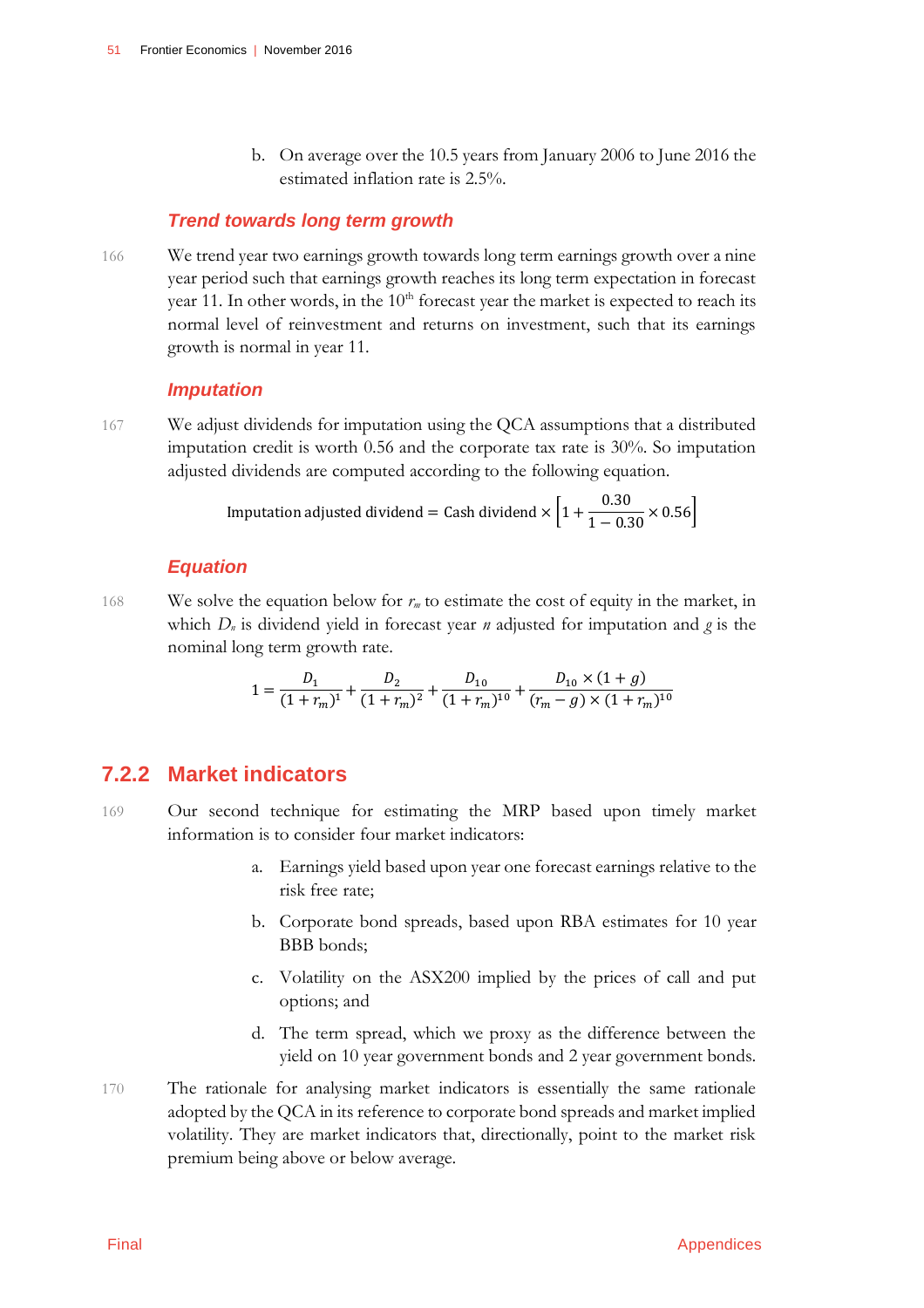- 171 However, it is not enough to simply observe market indicators in a qualitative manner because it makes it almost impossible to decide what overall impact the indicator has on the MRP. This is what occurs in the QCA decisions we reviewed. There was discussion of market indicators, but it was unclear what movement in any indicator has on the overall decision.
- 172 To make an estimate of the MRP we adopt the following decision rule.
	- a. For each indicator determine where the indicator lies, as a percentile, compared to all the history available to us. As examples, in June 2016:
		- i. The earnings yield relative to the risk free rate was 4.03%, which was the 91<sup>st</sup> percentile based upon data from February 1987 to June 2016;
		- ii. The corporate bond spread was  $2.76\%$  which was the  $50<sup>th</sup>$ percentile based upon data from January 2005 to June 2016;
		- iii. Implied volatility was 19.25% which was the  $52<sup>nd</sup>$  percentile based upon data from January 2008 to June 2016; and
		- iv. The term spread was  $0.50\%$ , which was the  $37<sup>th</sup>$  percentile based upon data from January 1995 to June 2016.
	- b. Compute the average percentile across the four indicators. As an example, the average percentile in June 2016 was the  $58<sup>th</sup>$ percentile.
	- c. Estimate the market risk premium with a mid-point equal to an estimate of the historical average excess return (6.40%) and within a range of  $\pm 3.00\%$ . As an example at the 58<sup>th</sup> percentile, the estimated market risk premium is computed as:

 $MRP = 3.40\% + 0.58 \times 6.00\% = 3.40\% + 3.45\% = 6.85\%.$ 

- 173 An obvious question is, "Why the range of  $\pm 3\%$ ?" We need an estimate as to how much the market risk premium could vary from normal, given current market conditions.
	- a. We have dividend discount model estimates of the market risk premium over 10.5 years which range from 5.2% to 12.4%, a width of 7.2%.
	- b. We also have BBB corporate bond spreads over 11.5 years from January 2005 to June 2016 which range from 0.9% to 9.3%, a width of 8.4%.
	- c. Based upon this information, estimating a width of 6.0% for the MRP estimate based upon market indicators appears reasonable in our view.
- 174 It should also be pointed out that the actual MRP estimates over time are much narrower than a width of 6.0%. This occurs because we never observe all four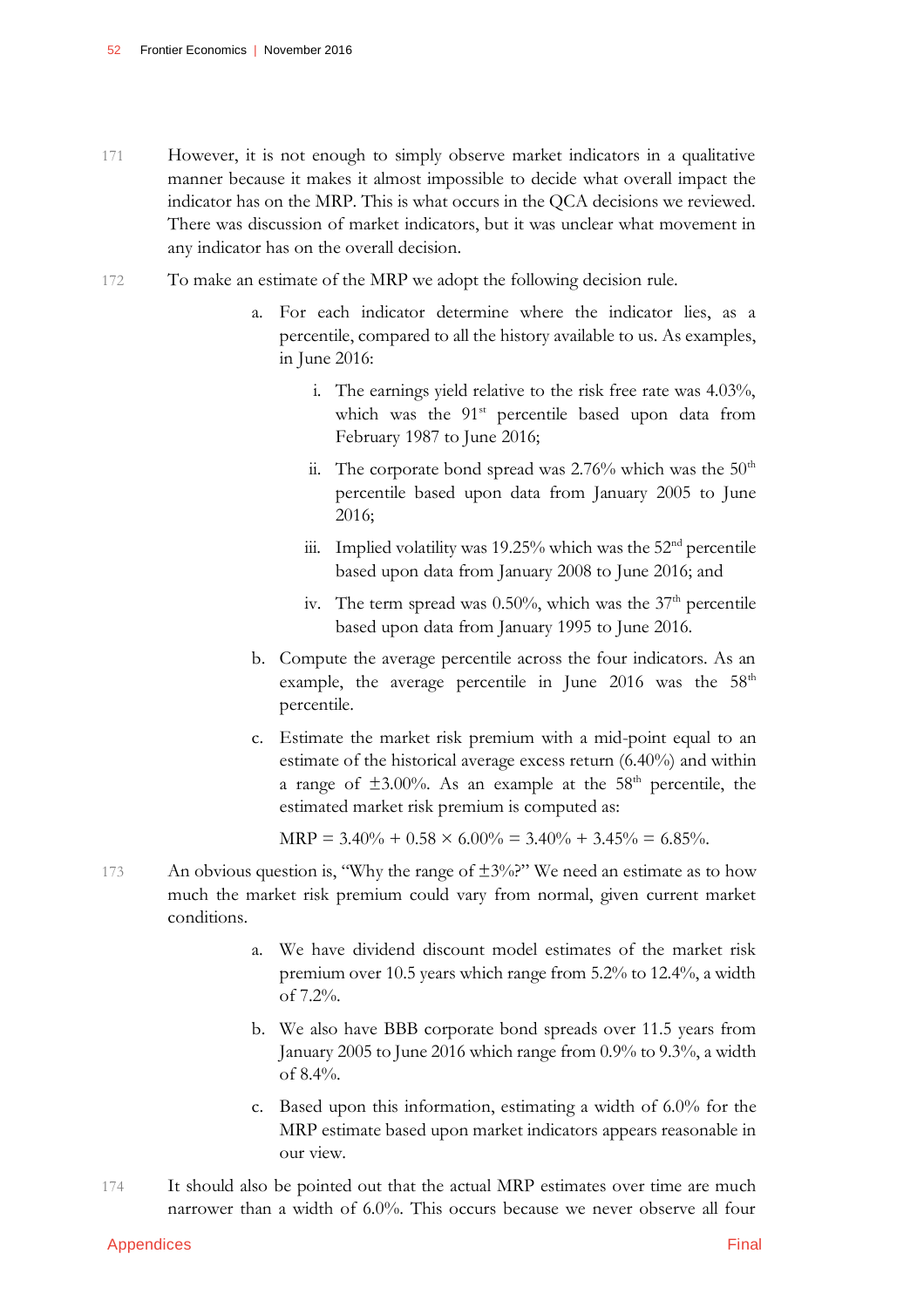indicators being at the maximum or the minimum over the sample period. The lowest MRP estimate from the market indicators approach is 5.9% and the highest MRP estimate is 9.2%, a width of 3.3%.

## **7.2.3 Combining two contemporaneous estimates of the market risk premium**

- 175 We have two techniques for estimating the market risk premium, based upon timely information, because we want to use all relevant information and to mitigate estimation error. This means that we do not observe extreme outcomes which would be affected by errors in the underlying data, or unusual trades that occur in a particular month.
	- a. For June 2016, our estimate of the market risk premium based upon timely information is 7.47% (the average of 8.09% based upon the dividend discount model and 6.85% based upon market indicators.
	- b. Across the whole sample period the average estimate of the market risk premium based upon timely information is 7.72% (the average of 8.52% based upon the dividend discount model and 6.92% based upon market indicators).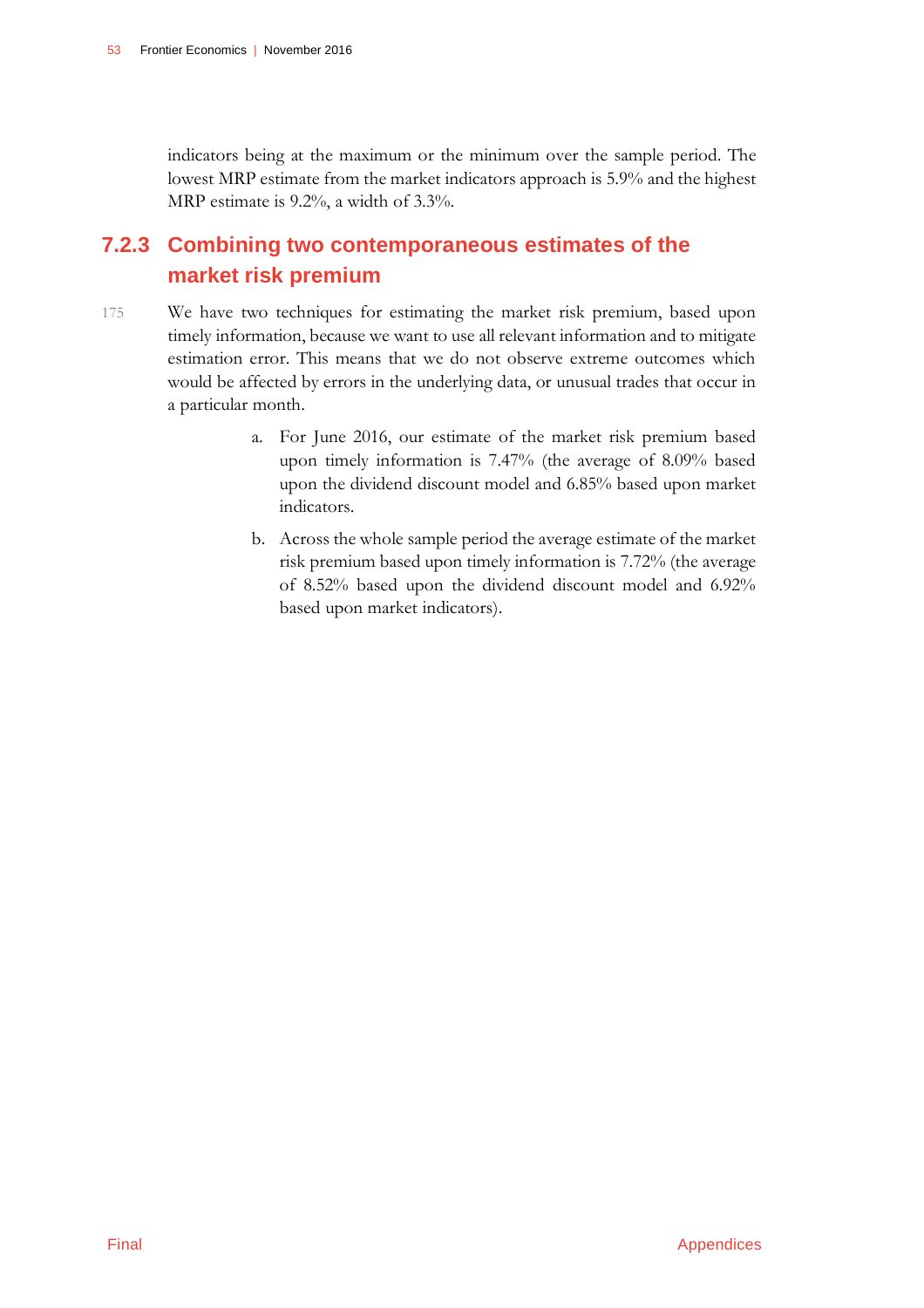Frontier Economics Pty Ltd in Australia is a member of the Frontier Economics network, and consists of companies based in Australia (Melbourne, Sydney & Brisbane) and Singapore. Our sister company, Frontier Economics Ltd, operates in Europe (Brussels, Cologne, Dublin, London & Madrid). The companies are independently owned, and legal commitments entered into by any one company do not impose any obligations on other companies in the network. All views expressed in this document are the views of Frontier Economics Pty Ltd.

#### Disclaimer

None of Frontier Economics Pty Ltd (including the directors and employees) make any representation or warranty as to the accuracy or completeness of this report. Nor shall they have any liability (whether arising from negligence or otherwise) for any representations (express or implied) or information contained in, or for any omissions from, the report or any written or oral communications transmitted in the course of the project.